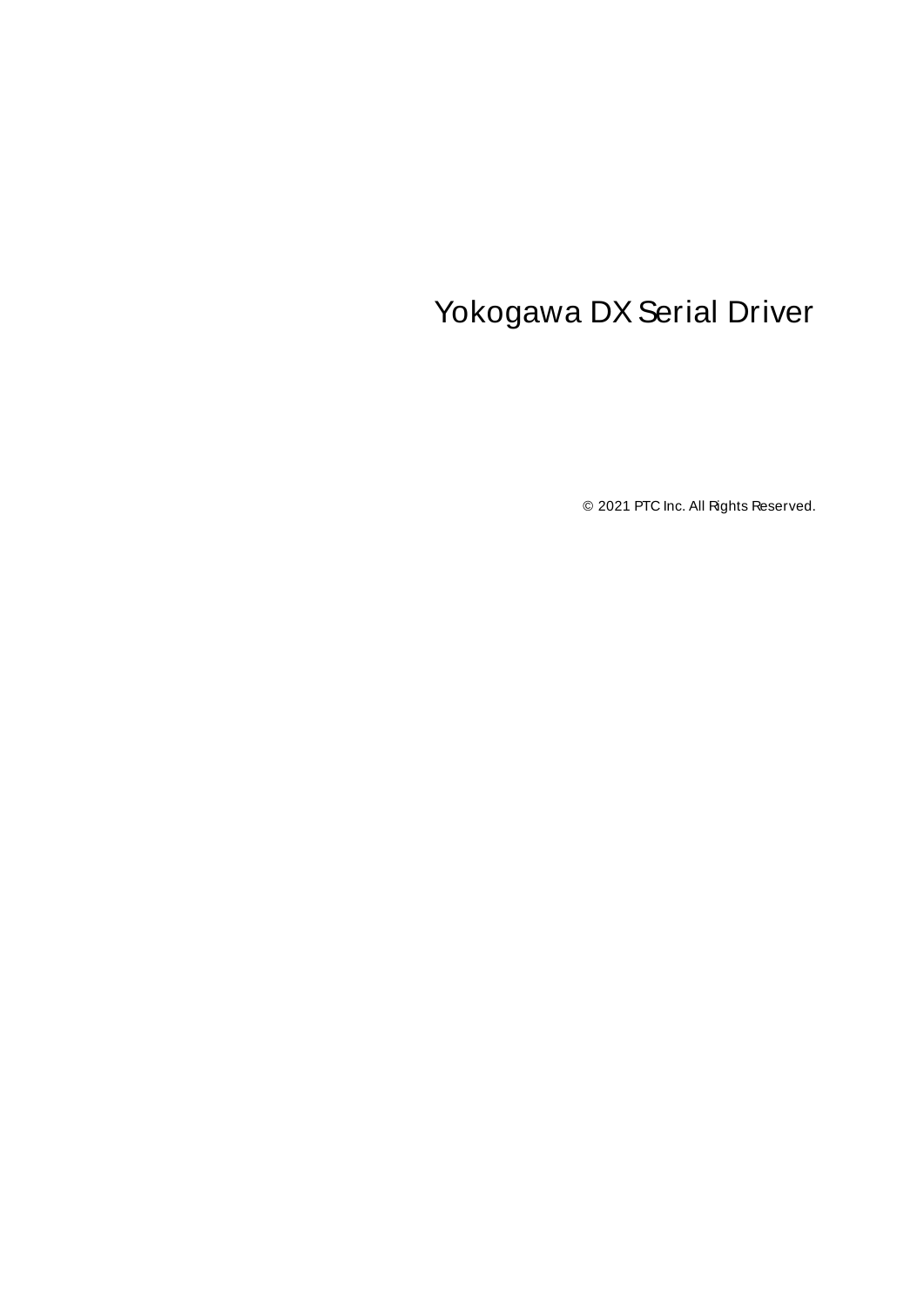# <span id="page-1-0"></span>Table of Contents

| Address' <address>' is out of range for the specified device or register  49</address> |
|----------------------------------------------------------------------------------------|
|                                                                                        |
|                                                                                        |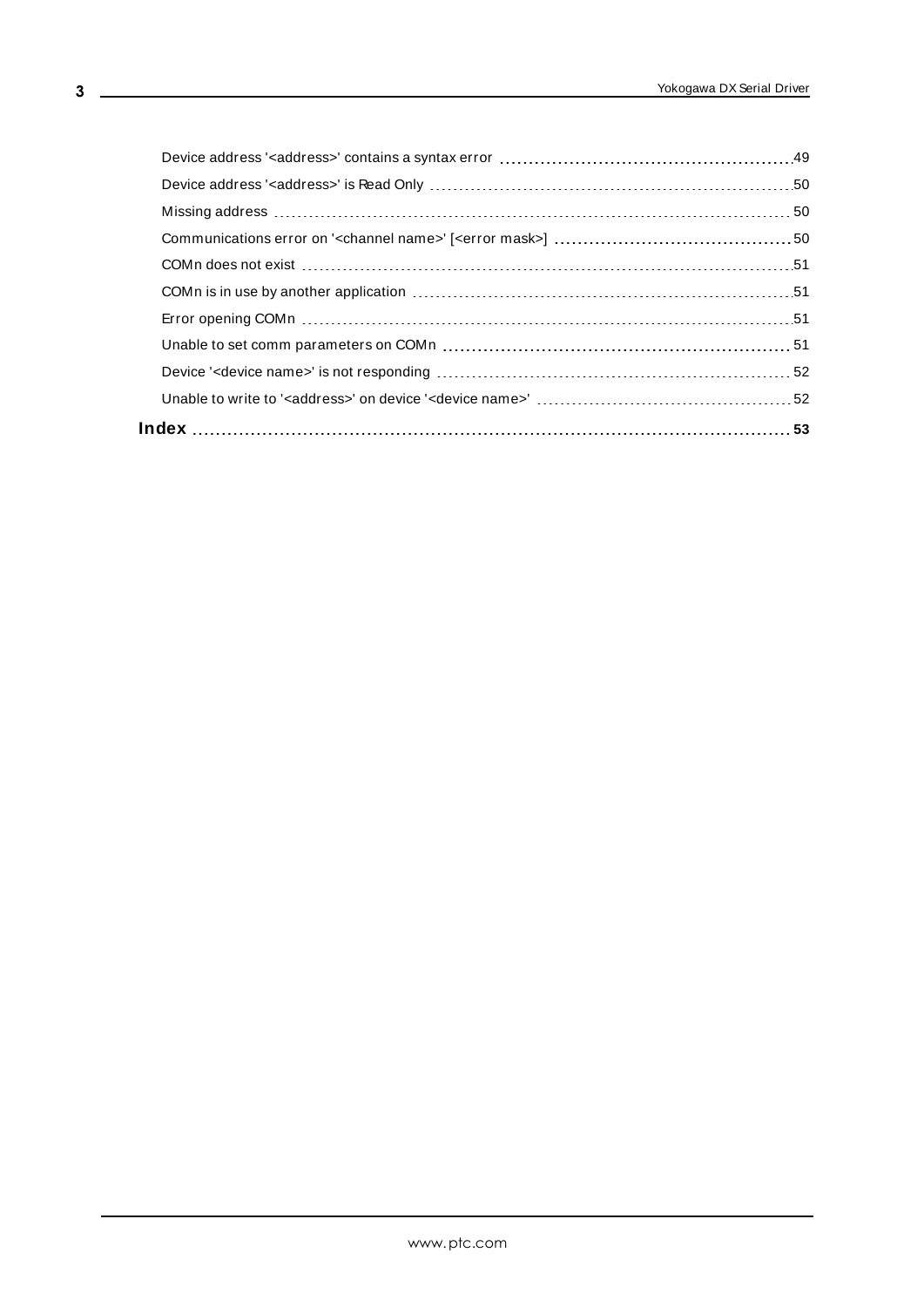# <span id="page-3-0"></span>**Yokogawa DX Serial Driver**

Help version 1.025

### **CONTENTS**

**[Overview](#page-3-1)**

What is the Yokogawa DX Serial Driver?

**[Setup](#page-4-0)**

How do I configure a device for use with this driver?

### **Data Types [Description](#page-18-0)**

What data types does this driver support?

#### **Address [Descriptions](#page-19-0)**

How do I address a data location on a Yokogawa DX serial device?

### **Automatic Tag Database Generation**

How can I easily configure tags for the Yokogawa DX Serial Driver?

### **Error [Descriptions](#page-48-0)**

What error messages does the Yokogawa DX Serial Driver produce?

# <span id="page-3-1"></span>**Overview**

The Yokogawa DX Serial Driver provides a reliable way to connect Yokogawa DX Serial devices to OPC client applications; including HMI, SCADA, Historian, MES, ERP, and countless custom applications. It is intended for use with Yokogawa Data Acquisition and Data Recorder devices that support RS232 or RS422 communications.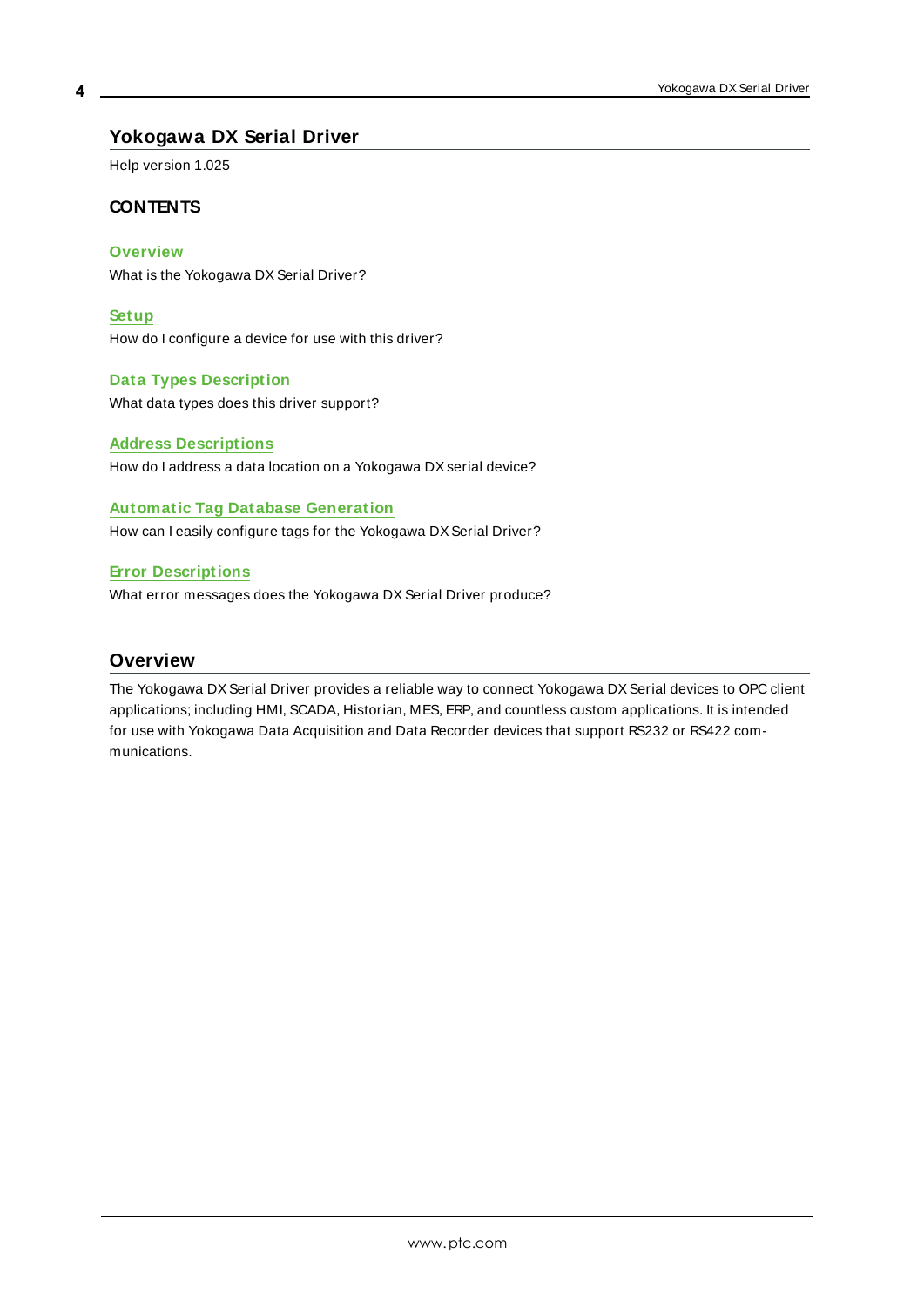### <span id="page-4-0"></span>**Setup**

### **Supported Yokogawa Devices**

DX102 DX104 DX106 DX112 DX204 DX208 DX210 DX220 DX230 MV100 MV200

### **Supported Communication Parameters**

Baud Rate: 300, 600, 1200, 2400, 9600, 19200, or 38400 Parity: None, Even, or Odd Data Bits: 8 Stop Bits: 1 or 2 Flow Control: None, RTS, or DTR

#### **Notes**:

- 1. Software handshaking is not available.
- 2. This driver makes use of binary data formatting when reading information from Yokogawa devices. This requires that a data bit setting of 8 be used.

### **Channel and Device Limits**

The maximum number of channels supported by this driver is 100. The maximum number of devices supported by this driver is 31 per channel.

### **Ethernet Encapsulation**

This driver does not support Ethernet Encapsulation.

### <span id="page-4-1"></span>**RS-232 and RS-422/485 Operation**

Yokogawa DX Serial devices can support either RS-232 or RS-422 / 485 operation. The mode that is used depends on the configuration of the OPC Server project. If intending to connect to a DXdevice using RS-232, select a Device ID of zero (0). This tells the driver to use the RS-232 mode for communications. If intending to use either RS-422 or RS-485 communications, select a Device ID for each station that is between 1 and 16 for RS-422, and between 1 and 31 for RS-485. When using RS-232, only configure one device on the channel.

### **Request Timeout**

This parameter specifies the amount of time that the driver will wait for a response from the device before giving up and going on to the next request. Long timeouts will only affect performance if a device is not responding. The valid range is 100 to 30000 milliseconds. The default setting is 1000 milliseconds.

#### **Retry Attempts**

This parameter specifies the number of times that the driver will retry a message before giving up and going on to the next message. The valid range is 1 to 10. The default setting is 3.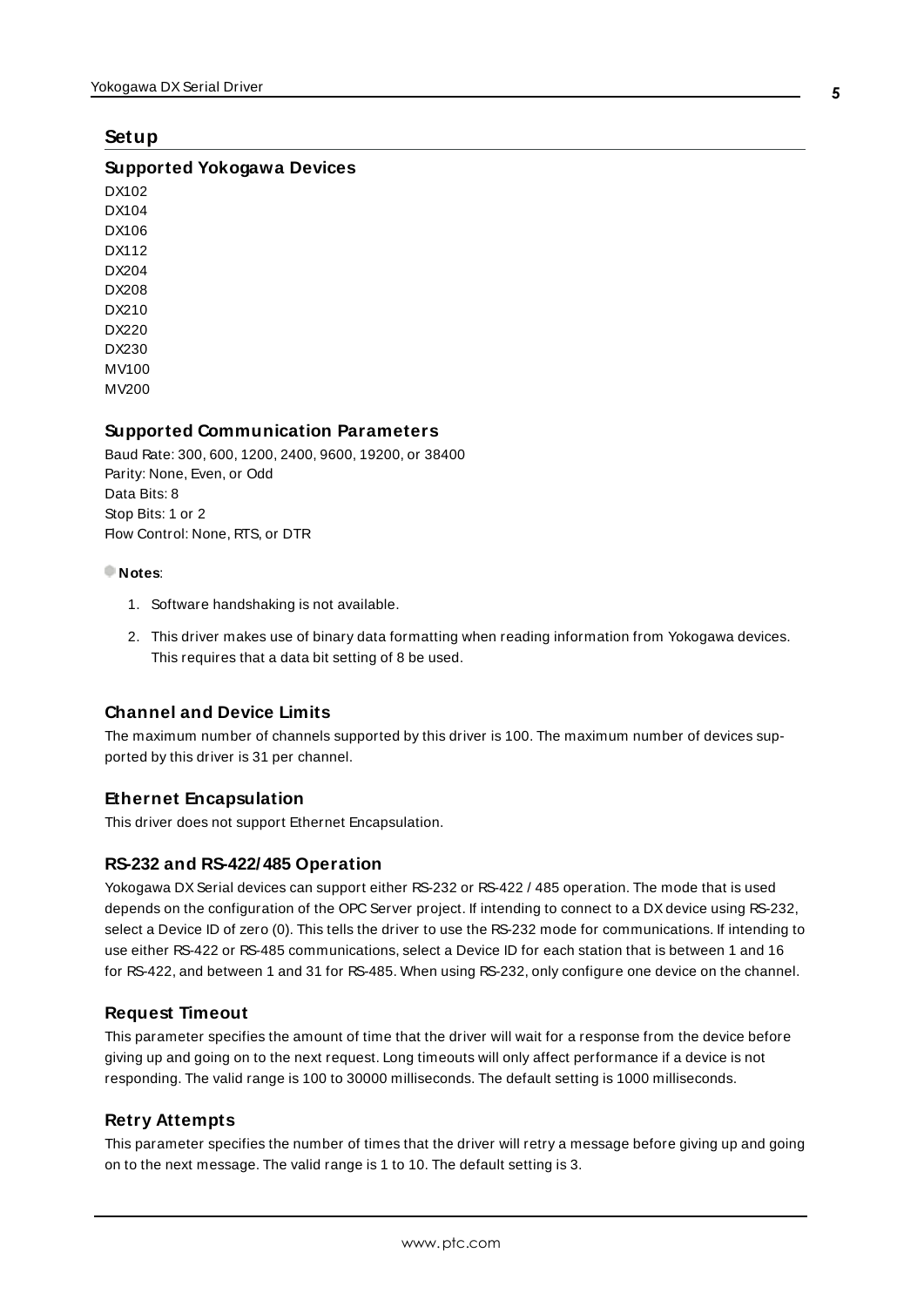# <span id="page-5-0"></span>**Channel Properties — General**

This server supports the use of multiple simultaneous communications drivers. Each protocol or driver used in a server project is called a channel. A server project may consist of many channels with the same communications driver or with unique communications drivers. A channel acts as the basic building block of an OPC link. This group is used to specify general channel properties, such as the identification attributes and operating mode.

| Property Groups                        | <b>Identification</b><br>$=$ |                |
|----------------------------------------|------------------------------|----------------|
| <b>General</b>                         | Name                         |                |
| <b>Write Optimizations</b><br>Advanced | Description                  |                |
|                                        | Driver                       |                |
|                                        | Diagnostics<br>$=$           |                |
|                                        | <b>Diagnostics Capture</b>   | <b>Disable</b> |
|                                        | $\Box$ Tag Counts            |                |
|                                        | <b>Static Tags</b>           | 10             |
|                                        |                              |                |

### <span id="page-5-2"></span>**Identification**

**Name**: Specify the user-defined identity of this channel. In each server project, each channel name must be unique. Although names can be up to 256 characters, some client applications have a limited display window when browsing the OPC server's tag space. The channel name is part of the OPC browser information. The property is required for creating a channel.

For information on reserved characters, refer to "How To... Properly Name a Channel, Device, Tag, and Tag Group" in the server help.

**Description**: Specify user-defined information about this channel.

Many of these properties, including Description, have an associated system tag.

**Driver**: Specify the protocol / driver for this channel. This property specifies the device driver that was selected during channel creation. It is a disabled setting in the channel properties. The property is required for creating a channel.

**Note**: With the server's online full-time operation, these properties can be changed at any time. This includes changing the channel name to prevent clients from registering data with the server. If a client has already acquired an item from the server before the channel name is changed, the items are unaffected. If, after the channel name has been changed, the client application releases the item and attempts to reacquire using the old channel name, the item is not accepted. Changes to the properties should not be made once a large client application has been developed. Utilize proper user role and privilege management to prevent operators from changing properties or accessing server features.

# <span id="page-5-1"></span>**Diagnostics**

**Diagnostics Capture**: When enabled, this option makes the channel's diagnostic information available to OPC applications allows the usage of statistics tags that provide feedback to client applications regarding the operation of the channel. Because the server's diagnostic features require a minimal amount of overhead processing, it is recommended that they be utilized when needed and disabled when not. The default is disabled.

**Note:** This property is not available if the driver does not support diagnostics.

**• For more information, refer to "Communication Diagnostics" and "Statistics Tags" in the server help.**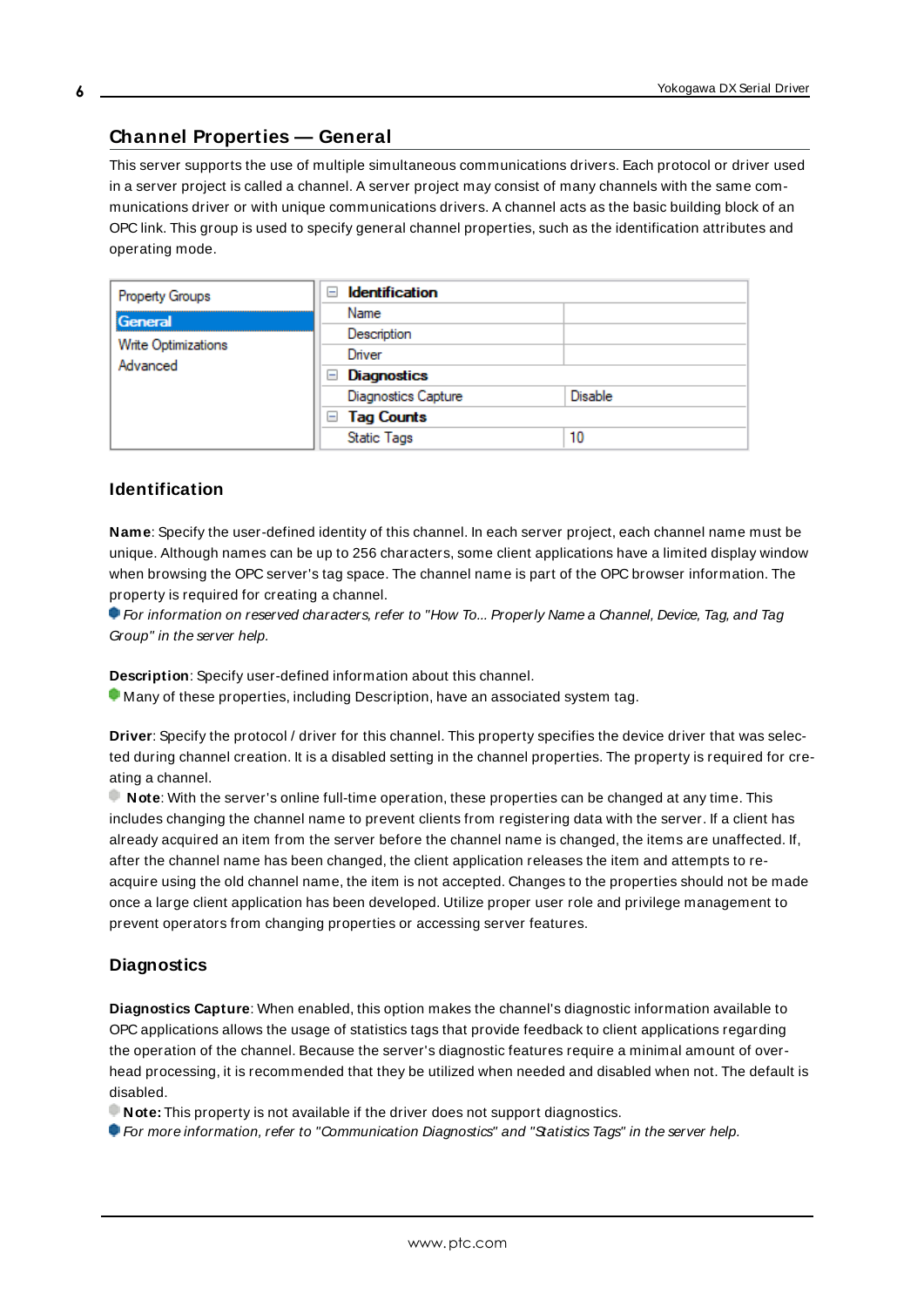# <span id="page-6-0"></span>**Tag Counts**

**Static Tags**: Provides the total number of defined static tags at this level (device or channel). This information can be helpful in troubleshooting and load balancing.

### <span id="page-6-1"></span>**Channel Properties — Serial Communications**

Serial communication properties are available to serial drivers and vary depending on the driver, connection type, and options selected. Below is a superset of the possible properties. Click to jump to one of the sections: **[Connection](#page-6-2) Type**, **Serial Port [Settings](#page-6-3)**, and **[Operational](#page-7-0) Behavior**.

**Note**: With the server's online full-time operation, these properties can be changed at any time. Utilize proper user role and privilege management to prevent operators from changing properties or accessing server features.

| Property Groups              | <b>Connection Type</b><br>н        |                   |
|------------------------------|------------------------------------|-------------------|
| General                      | Physical Medium                    | <b>COM Port</b>   |
| <b>Serial Communications</b> | <b>Serial Port Settings</b><br>$=$ |                   |
| <b>Write Optimizations</b>   | COM ID                             | 39                |
| Advanced                     | <b>Baud Rate</b>                   | 19200             |
|                              | Data Bits                          | 8                 |
|                              | Parity                             | None              |
|                              | <b>Stop Bits</b>                   |                   |
|                              | <b>Flow Control</b>                | <b>RTS Always</b> |
|                              | <b>Operational Behavior</b><br>$-$ |                   |
|                              | <b>Report Communication Errors</b> | Enable            |
|                              | Close Idle Connection              | Enable            |
|                              | Idle Time to Close (s)             | 15                |

### <span id="page-6-10"></span><span id="page-6-2"></span>**Connection Type**

**Physical Medium**: Choose the type of hardware device for data communications. Options include Modem, COM Port, and None. The default is COM Port.

- <span id="page-6-9"></span><span id="page-6-6"></span><sup>l</sup> **None**: Select None to indicate there is no physical connection, which displays the **[Operation](#page-8-1) with no [Communications](#page-8-1)** section.
- <span id="page-6-8"></span><sup>l</sup> **COM Port**: Select Com Port to display and configure the **Serial Port [Settings](#page-6-3)** section.
- **Modem**: Select Modem if phone lines are used for communications, which are configured in the **Modem [Settings](#page-7-1)** section.
- <span id="page-6-11"></span>**Shared**: Verify the connection is correctly identified as sharing the current configuration with another channel. This is a read-only property.

### <span id="page-6-5"></span><span id="page-6-3"></span>**Serial Port Settings**

**COM ID**: Specify the Communications ID to be used when communicating with devices assigned to the channel. The valid range is 1 to 9991 to 16. The default is 1.

<span id="page-6-7"></span><span id="page-6-4"></span>**Baud Rate**: Specify the baud rate to be used to configure the selected communications port.

**Data Bits**: Specify the number of data bits per data word. Options include 5, 6, 7, or 8.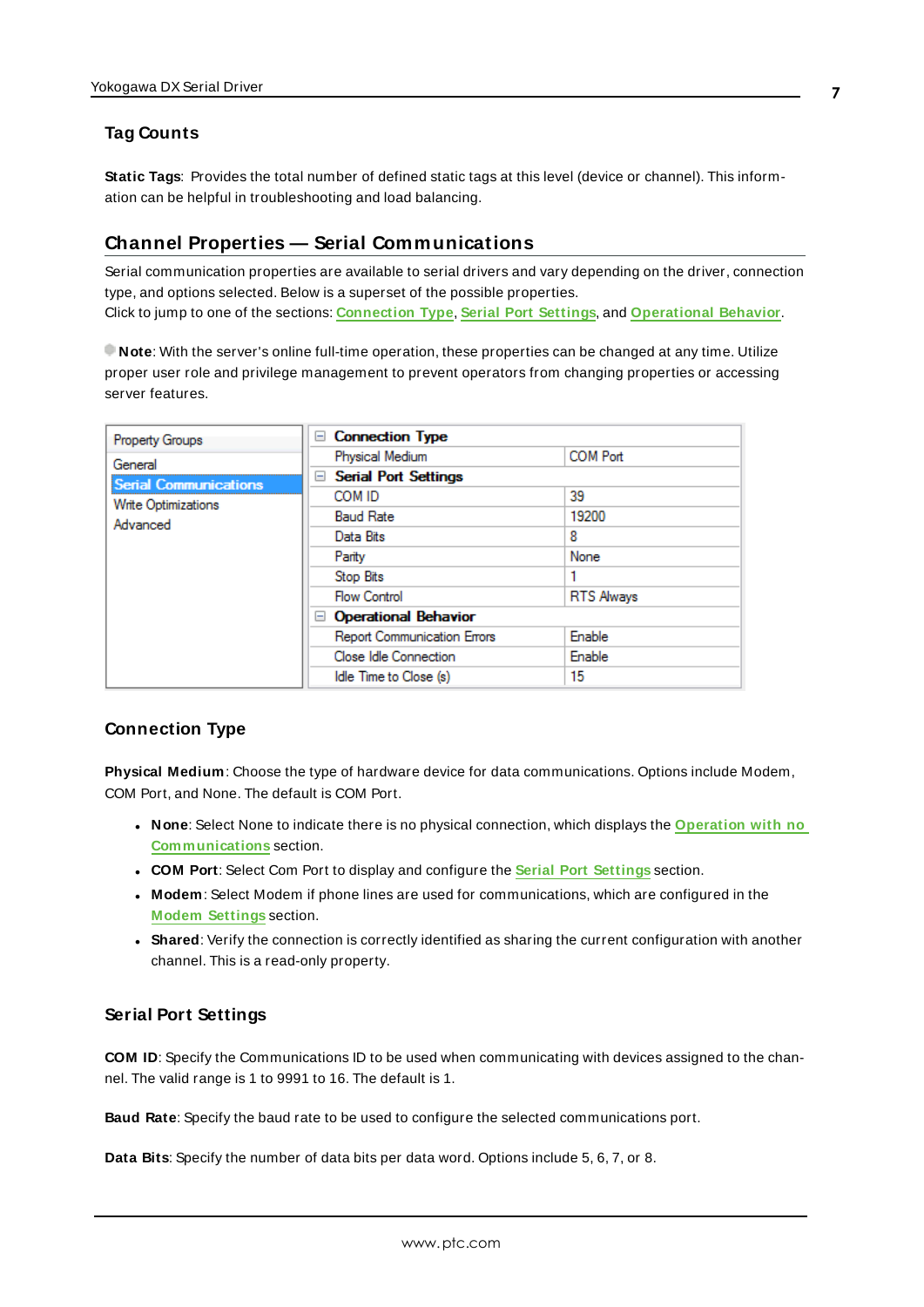<span id="page-7-15"></span><span id="page-7-9"></span>**Parity**: Specify the type of parity for the data. Options include Odd, Even, or None.

<span id="page-7-7"></span>**Stop Bits**: Specify the number of stop bits per data word. Options include 1 or 2.

**Flow Control**: Select how the RTSand DTRcontrol lines are utilized. Flow control is required to communicate with some serial devices. Options are:

- <span id="page-7-6"></span>**None**: This option does not toggle or assert control lines.
- <span id="page-7-14"></span>**DTR:** This option asserts the DTR line when the communications port is opened and remains on.
- **RTS:** This option specifies that the RTS line is high if bytes are available for transmission. After all buffered bytes have been sent, the RTSline is low. This is normally used with RS232/RS485 converter hardware.
- <sup>l</sup> **RTS, DTR**: This option is a combination of DTRand RTS.
- <sup>l</sup> **RTS Always**: This option asserts the RTSline when the communication port is opened and remains on.
- <span id="page-7-11"></span><span id="page-7-5"></span><sup>l</sup> **RTS Manual**: This option asserts the RTSline based on the timing properties entered for RTSLine Control. It is only available when the driver supports manual RTSline control (or when the properties are shared and at least one of the channels belongs to a driver that provides this support). RTS Manual adds an **RTS Line Control** property with options as follows:
	- **Raise:** This property specifies the amount of time that the RTS line is raised prior to data transmission. The valid range is 0 to 9999 milliseconds. The default is 10 milliseconds.
	- **Drop**: This property specifies the amount of time that the RTS line remains high after data transmission. The valid range is 0 to 9999 milliseconds. The default is 10 milliseconds.
	- **Poll Delay**: This property specifies the amount of time that polling for communications is delayed. The valid range is 0 to 9999. The default is 10 milliseconds.

<span id="page-7-13"></span><span id="page-7-10"></span>**Tip**: When using two-wire RS-485, "echoes" may occur on the communication lines. Since this communication does not support echo suppression, it is recommended that echoes be disabled or a RS-485 converter be used.

#### <span id="page-7-0"></span>**Operational Behavior**

- <span id="page-7-12"></span><sup>l</sup> **Report Communication Errors**: Enable or disable reporting of low-level communications errors. When enabled, low-level errors are posted to the Event Log as they occur. When disabled, these same errors are not posted even though normal request failures are. The default is Enable.
- <span id="page-7-8"></span><span id="page-7-3"></span><sup>l</sup> **Close Idle Connection**: Choose to close the connection when there are no longer any tags being referenced by a client on the channel. The default is Enable.
- <sup>l</sup> **Idle Time to Close**: Specify the amount of time that the server waits once all tags have been removed before closing the COM port. The default is 15 seconds.

#### <span id="page-7-1"></span>**Modem Settings**

- <span id="page-7-4"></span>**Modem**: Specify the installed modem to be used for communications.
- **Connect Timeout**: Specify the amount of time to wait for connections to be established before failing a read or write. The default is 60 seconds.
- <sup>l</sup> **Modem Properties**: Configure the modem hardware. When clicked, it opens vendor-specific modem properties.
- <span id="page-7-2"></span>**• Auto-Dial**: Enables the automatic dialing of entries in the Phonebook. The default is Disable. For more information, refer to "Modem Auto-Dial" in the server help.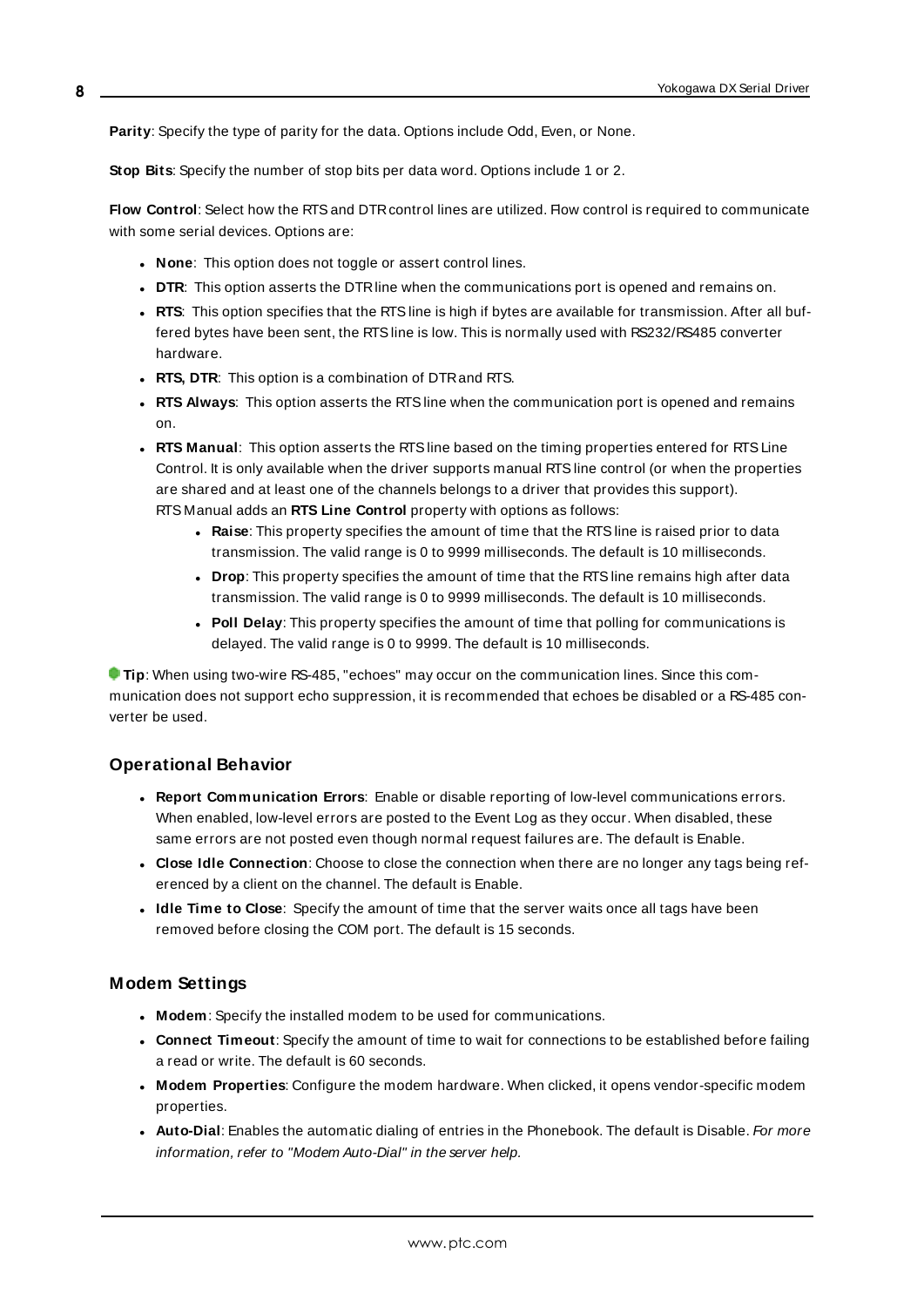- <sup>l</sup> **Report Communication Errors**: Enable or disable reporting of low-level communications errors. When enabled, low-level errors are posted to the Event Log as they occur. When disabled, these same errors are not posted even though normal request failures are. The default is Enable.
- **Close Idle Connection**: Choose to close the modem connection when there are no longer any tags being referenced by a client on the channel. The default is Enable.
- **.** Idle Time to Close: Specify the amount of time that the server waits once all tags have been removed before closing the modem connection. The default is 15 seconds.

#### <span id="page-8-1"></span>**Operation with no Communications**

<span id="page-8-4"></span><sup>l</sup> **Read Processing**: Select the action to be taken when an explicit device read is requested. Options include Ignore and Fail. Ignore does nothing; Fail provides the client with an update that indicates failure. The default setting is Ignore.

# <span id="page-8-0"></span>**Channel Properties — Write Optimizations**

The server must ensure that the data written from the client application gets to the device on time. Given this goal, the server provides optimization properties to meet specific needs or improve application responsiveness.

| <b>Property Groups</b>     | $\Box$ Write Optimizations |                                      |
|----------------------------|----------------------------|--------------------------------------|
| General                    | Optimization Method        | Write Only Latest Value for All Tags |
|                            | Duty Cycle                 |                                      |
| <b>Write Optimizations</b> |                            |                                      |

### <span id="page-8-3"></span><span id="page-8-2"></span>**Write Optimizations**

**Optimization Method**: Controls how write data is passed to the underlying communications driver. The options are:

- <span id="page-8-5"></span><sup>l</sup> **Write All Values for All Tags**: This option forces the server to attempt to write every value to the controller. In this mode, the server continues to gather write requests and add them to the server's internal write queue. The server processes the write queue and attempts to empty it by writing data to the device as quickly as possible. This mode ensures that everything written from the client applications is sent to the target device. This mode should be selected if the write operation order or the write item's content must uniquely be seen at the target device.
- <span id="page-8-6"></span><sup>l</sup> **Write Only Latest Value for Non-Boolean Tags**: Many consecutive writes to the same value can accumulate in the write queue due to the time required to actually send the data to the device. If the server updates a write value that has already been placed in the write queue, far fewer writes are needed to reach the same final output value. In this way, no extra writes accumulate in the server's queue. When the user stops moving the slide switch, the value in the device is at the correct value at virtually the same time. As the mode states, any value that is not a Boolean value is updated in the server's internal write queue and sent to the device at the next possible opportunity. This can greatly improve the application performance.

**Note**: This option does not attempt to optimize writes to Boolean values. It allows users to optimize the operation of HMI data without causing problems with Boolean operations, such as a momentary push button.

<sup>l</sup> **Write Only Latest Value for All Tags**: This option takes the theory behind the second optimization mode and applies it to all tags. It is especially useful if the application only needs to send the latest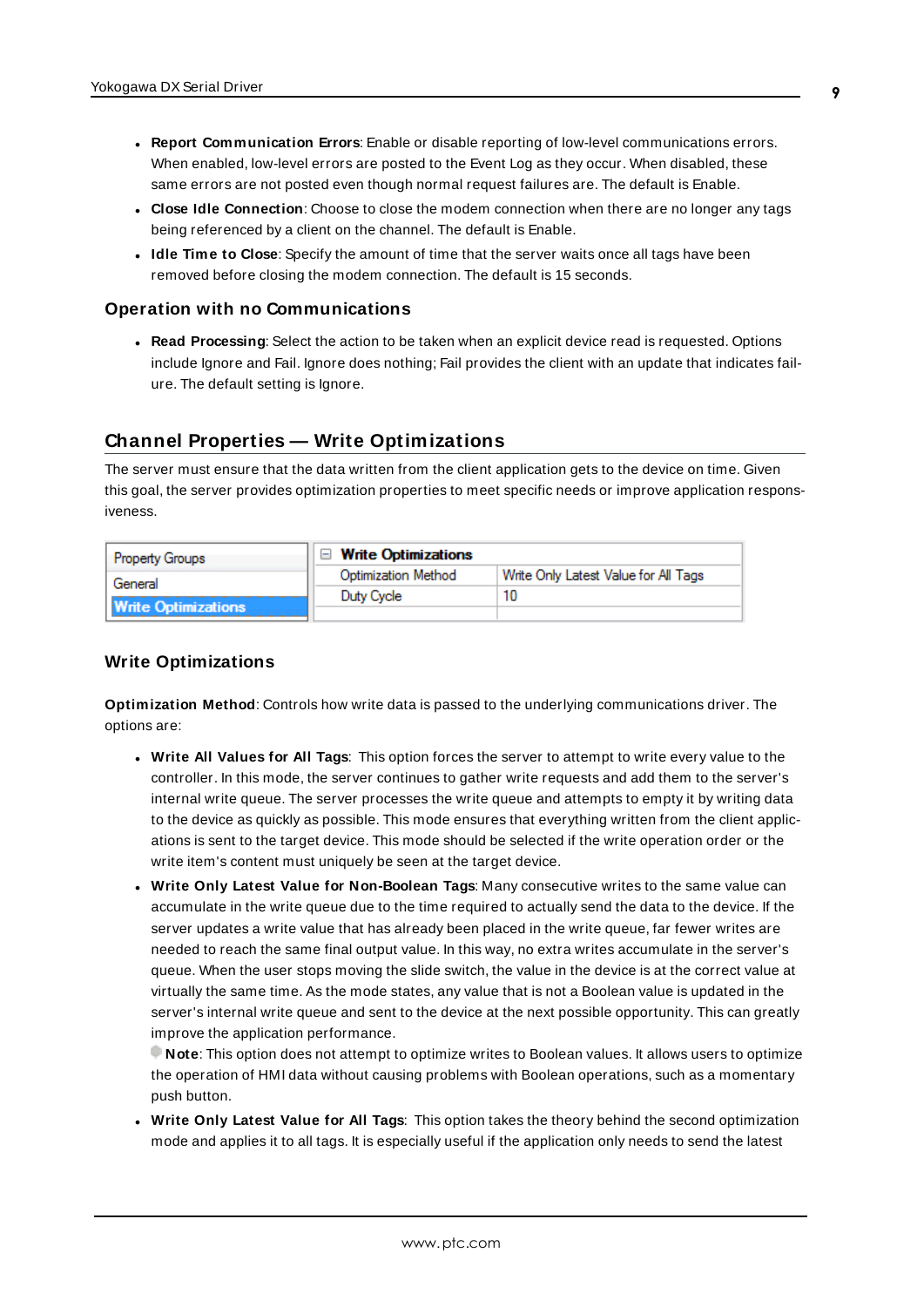<span id="page-9-6"></span>value to the device. This mode optimizes all writes by updating the tags currently in the write queue before they are sent. This is the default mode.

<span id="page-9-1"></span>**Duty Cycle**: is used to control the ratio of write to read operations. The ratio is always based on one read for every one to ten writes. The duty cycle is set to ten by default, meaning that ten writes occur for each read operation. Although the application is performing a large number of continuous writes, it must be ensured that read data is still given time to process. A setting of one results in one read operation for every write operation. If there are no write operations to perform, reads are processed continuously. This allows optimization for applications with continuous writes versus a more balanced back and forth data flow. **Note**: It is recommended that the application be characterized for compatibility with the write optimization enhancements before being used in a production environment.

# <span id="page-9-0"></span>**Channel Properties — Advanced**

This group is used to specify advanced channel properties. Not all drivers support all properties; so the Advanced group does not appear for those devices.

| <b>Property Groups</b> | $\Box$ Non-Normalized Float Handling |                   |
|------------------------|--------------------------------------|-------------------|
| General                | <b>Floating-Point Values</b>         | Replace with Zero |
| Write Optimizations    | <b>Inter-Device Delay</b><br>$-1$    |                   |
| Advanced               | Inter-Device Delay (ms)              |                   |
|                        |                                      |                   |

<span id="page-9-3"></span>**Non-Normalized Float Handling**: A non-normalized value is defined as Infinity, Not-a-Number (NaN), or as a Denormalized Number. The default is Replace with Zero. Drivers that have native float handling may default to Unmodified. Non-normalized float handling allows users to specify how a driver handles non-normalized IEEE-754 floating point data. Descriptions of the options are as follows:

- <span id="page-9-4"></span><sup>l</sup> **Replace with Zero**: This option allows a driver to replace non-normalized IEEE-754 floating point values with zero before being transferred to clients.
- <span id="page-9-5"></span><sup>l</sup> **Unmodified**: This option allows a driver to transfer IEEE-754 denormalized, normalized, non-number, and infinity values to clients without any conversion or changes.

**Note:** This property is not available if the driver does not support floating-point values or if it only supports the option that is displayed. According to the channel's float normalization setting, only real-time driver tags (such as values and arrays) are subject to float normalization. For example, EFM data is not affected by this setting.

For more information on the floating-point values, refer to "How To ... Work with Non-Normalized Floating-Point Values" in the server help.

<span id="page-9-2"></span>**Inter-Device Delay**: Specify the amount of time the communications channel waits to send new requests to the next device after data is received from the current device on the same channel. Zero (0) disables the delay.

**Note:** This property is not available for all drivers, models, and dependent settings.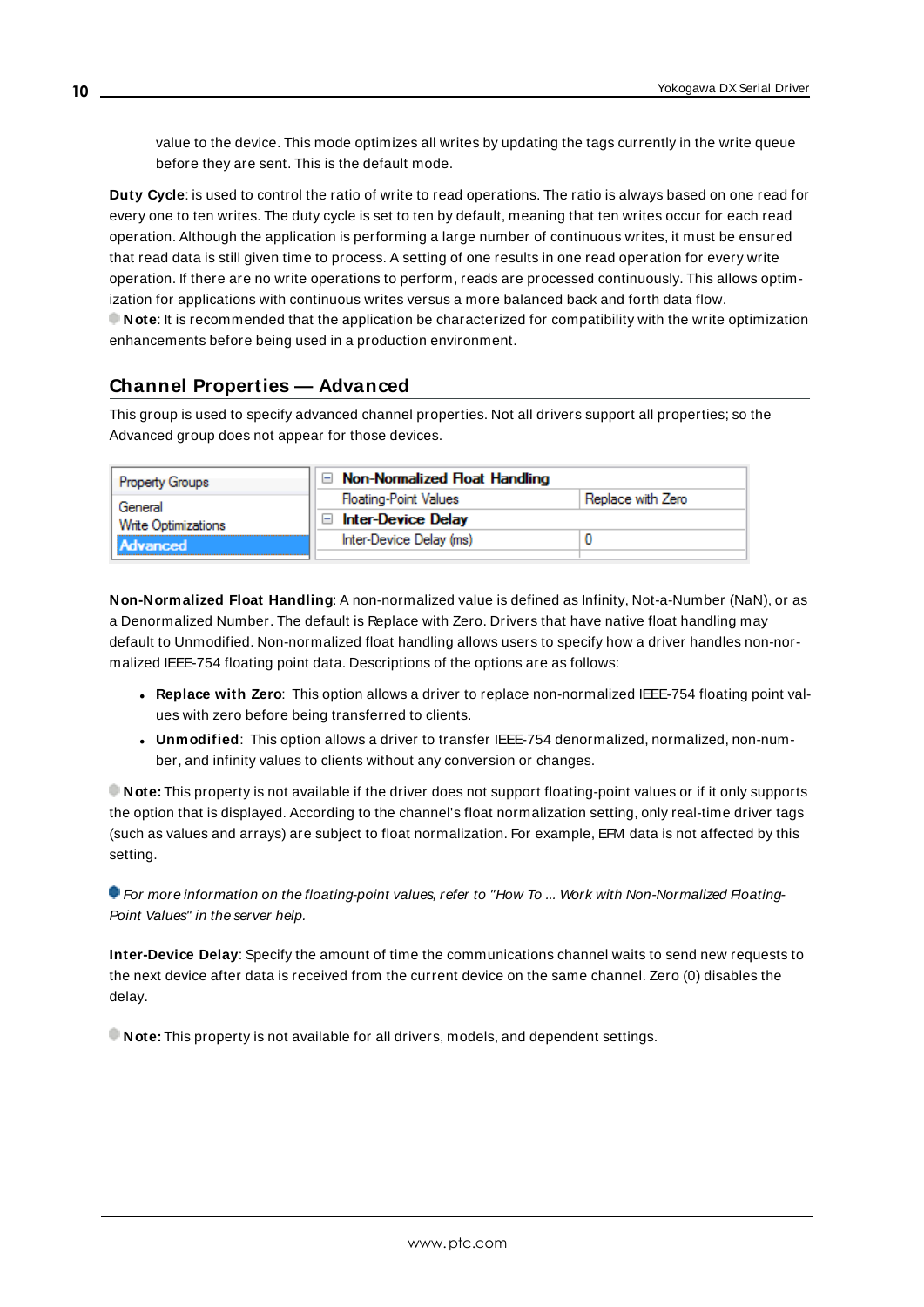# <span id="page-10-0"></span>**Device Properties — General**

A device represents a single target on a communications channel. If the driver supports multiple controllers, users must enter a device ID for each controller.

| <b>Property Groups</b> | $\Box$ Identification |         |
|------------------------|-----------------------|---------|
| General                | Name                  |         |
| Scan Mode              | Description           |         |
|                        | Channel Assignment    |         |
|                        | Driver                |         |
|                        | Model                 |         |
|                        | <b>ID</b> Format      | Decimal |
|                        | ID                    | э       |

### <span id="page-10-7"></span><span id="page-10-5"></span>**Identification**

**Name**: Specify the name of the device. It is a logical user-defined name that can be up to 256 characters long and may be used on multiple channels.

**Note**: Although descriptive names are generally a good idea, some OPC client applications may have a limited display window when browsing the OPC server's tag space. The device name and channel name become part of the browse tree information as well. Within an OPC client, the combination of channel name and device name would appear as "ChannelName.DeviceName".

For more information, refer to "How To... Properly Name a Channel, Device, Tag, and Tag Group" in server help.

**Description**: Specify the user-defined information about this device.

<span id="page-10-2"></span>**Many of these properties, including Description, have an associated system tag.** 

<span id="page-10-3"></span>**Channel Assignment**: Specify the user-defined name of the channel to which this device currently belongs.

<span id="page-10-6"></span>**Driver**: Selected protocol driver for this device.

**Model**: Specify the type of device that is associated with this ID. The contents of the drop-down menu depend on the type of communications driver being used. Models that are not supported by a driver are disabled. If the communications driver supports multiple device models, the model selection can only be changed when there are no client applications connected to the device.

**Note:** If the communication driver supports multiple models, users should try to match the model selection to the physical device. If the device is not represented in the drop-down menu, select a model that conforms closest to the target device. Some drivers support a model selection called "Open," which allows users to communicate without knowing the specific details of the target device. For more information, refer to the driver help documentation.

<span id="page-10-4"></span>**ID**: Specify the device's driver-specific station or node. The type of ID entered depends on the communications driver being used. For many communication drivers, the ID is a numeric value. Drivers that support a Numeric ID provide users with the option to enter a numeric value whose format can be changed to suit the needs of the application or the characteristics of the selected communications driver. The format is set by the driver by default. Options include Decimal, Octal, and Hexadecimal.

# <span id="page-10-1"></span>**Operating Mode**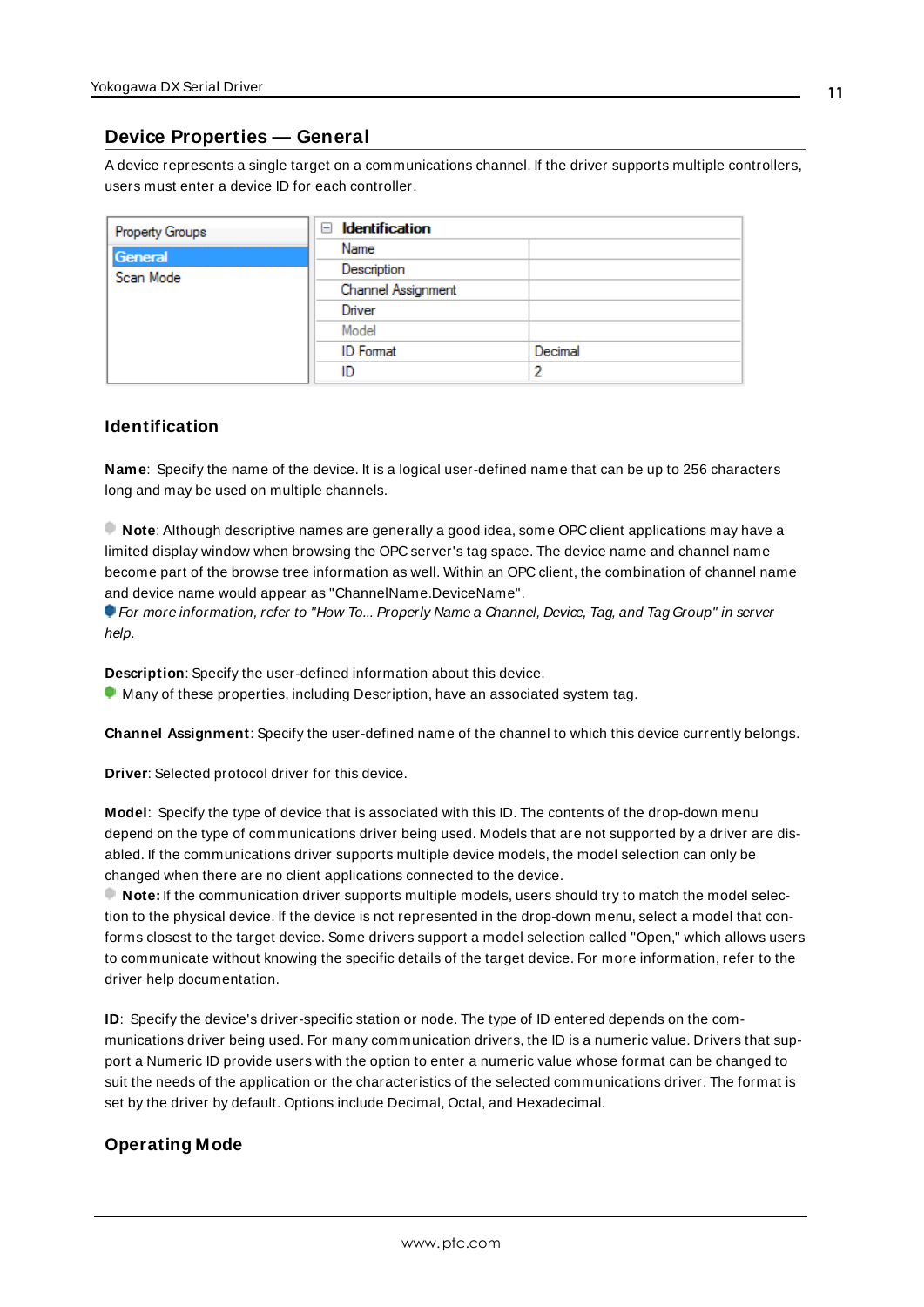| <b>Property Groups</b>      | Identification        |        |
|-----------------------------|-----------------------|--------|
| <b>Seneral</b><br>Scan Mode | <b>Operating Mode</b> |        |
|                             | Data Collection       | Enable |
|                             | Simulated             | No     |

<span id="page-11-2"></span>**Data Collection**: This property controls the device's active state. Although device communications are enabled by default, this property can be used to disable a physical device. Communications are not attempted when a device is disabled. From a client standpoint, the data is marked as invalid and write operations are not accepted. This property can be changed at any time through this property or the device system tags.

<span id="page-11-3"></span>**Simulated**: Place the device into or out of Simulation Mode. In this mode, the driver does not attempt to communicate with the physical device, but the server continues to return valid OPC data. Simulated stops physical communications with the device, but allows OPC data to be returned to the OPC client as valid data. While in Simulation Mode, the server treats all device data as reflective: whatever is written to the simulated device is read back and each OPC item is treated individually. The item's memory map is based on the group Update Rate. The data is not saved if the server removes the item (such as when the server is reinitialized). The default is No.

**Notes:**

- 1. This System tag (\_Simulated) is read only and cannot be written to for runtime protection. The System tag allows this property to be monitored from the client.
- 2. In Simulation mode, the item's memory map is based on client update rate(s) (Group Update Rate for OPC clients or Scan Rate for native and DDEinterfaces). This means that two clients that reference the same item with different update rates return different data.

 Simulation Mode is for test and simulation purposes only. It should never be used in a production environment.

# <span id="page-11-0"></span>**Tag Counts**

| Property Groups | Identification<br>$\overline{}$ |     |
|-----------------|---------------------------------|-----|
| General         | $\Box$ Operating Mode           |     |
|                 | $\Box$ Tag Counts               |     |
|                 | <b>Static Tags</b>              | 130 |
|                 |                                 |     |

**Static Tags**: Provides the total number of defined static tags at this level (device or channel). This information can be helpful in troubleshooting and load balancing.

# <span id="page-11-1"></span>**Device Properties — Scan Mode**

The Scan Mode specifies the subscribed-client requested scan rate for tags that require device communications. Synchronous and asynchronous device reads and writes are processed as soon as possible; unaffected by the Scan Mode properties.

| <b>Property Groups</b> | Scan Mode                  |                                    |
|------------------------|----------------------------|------------------------------------|
| General                | Scan Mode                  | Respect Client-Specified Scan Rate |
| Il Scan Mode           | Initial Updates from Cache | Disable                            |
|                        |                            |                                    |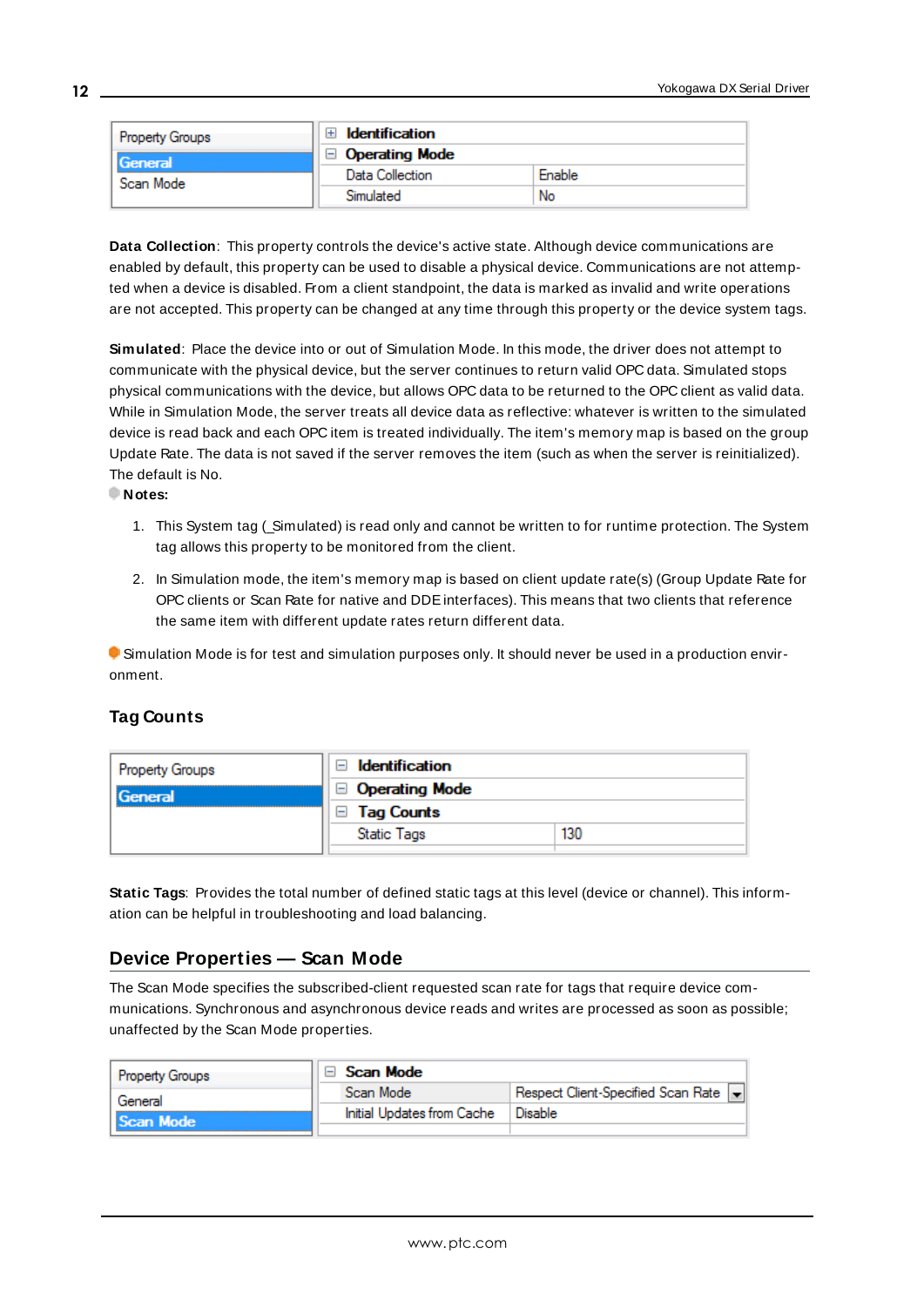<span id="page-12-6"></span>**Scan Mode**: Specify how tags in the device are scanned for updates sent to subscribing clients. Descriptions of the options are:

- <sup>l</sup> **Respect Client-Specified Scan Rate**: This mode uses the scan rate requested by the client.
- <sup>l</sup> **Request Data No Faster than Scan Rate**: This mode specifies the value set as the maximum scan rate. The valid range is 10 to 99999990 milliseconds. The default is 1000 milliseconds. **Note**: When the server has an active client and items for the device and the scan rate value is increased, the changes take effect immediately. When the scan rate value is decreased, the changes do not take effect until all client applications have been disconnected.
- <sup>l</sup> **Request All Data at Scan Rate**: This mode forces tags to be scanned at the specified rate for subscribed clients. The valid range is 10 to 99999990 milliseconds. The default is 1000 milliseconds.
- <span id="page-12-3"></span><sup>l</sup> **Do Not Scan, Demand Poll Only**: This mode does not periodically poll tags that belong to the device nor perform a read to get an item's initial value once it becomes active. It is the OPC client's responsibility to poll for updates, either by writing to the \_DemandPoll tag or by issuing explicit device reads for individual items. For more information, refer to "Device Demand Poll" in server help.
- <span id="page-12-5"></span><sup>l</sup> **Respect Tag-Specified Scan Rate**: This mode forces static tags to be scanned at the rate specified in their static configuration tag properties. Dynamic tags are scanned at the client-specified scan rate.

<span id="page-12-4"></span>**Initial Updates from Cache**: When enabled, this option allows the server to provide the first updates for newly activated tag references from stored (cached) data. Cache updates can only be provided when the new item reference shares the same address, scan rate, data type, client access, and scaling properties. A device read is used for the initial update for the first client reference only. The default is disabled; any time a client activates a tag reference the server attempts to read the initial value from the device.

# <span id="page-12-1"></span><span id="page-12-0"></span>**Device Properties — Timing**

The device Timing properties allow the driver's response to error conditions to be tailored to fit the application's needs. In many cases, the environment requires changes to these properties for optimum performance. Factors such as electrically generated noise, modem delays, and poor physical connections can influence how many errors or timeouts a communications driver encounters. Timing properties are specific to each configured device.

| <b>Property Groups</b>                              | <b>Communication Timeouts</b> |      |
|-----------------------------------------------------|-------------------------------|------|
| General<br>Scan Mode<br><b>Timing</b><br>Redundancy | Connect Timeout (s)           |      |
|                                                     | Request Timeout (ms)          | 1000 |
|                                                     | Attempts Before Timeout       |      |
|                                                     | Timing                        |      |
|                                                     | Inter-Request Delay (ms)      |      |

### <span id="page-12-2"></span>**Communications Timeouts**

**Connect Timeout**: This property (which is used primarily by Ethernet based drivers) controls the amount of time required to establish a socket connection to a remote device. The device's connection time often takes longer than normal communications requests to that same device. The valid range is 1 to 30 seconds. The default is typically 3 seconds, but can vary depending on the driver's specific nature. If this setting is not supported by the driver, it is disabled.

**Note**: Due to the nature of UDPconnections, the connection timeout setting is not applicable when communicating via UDP.

**Request Timeout**: Specify an interval used by all drivers to determine how long the driver waits for a response from the target device to complete. The valid range is 50 to 9,999,999 milliseconds (167.6667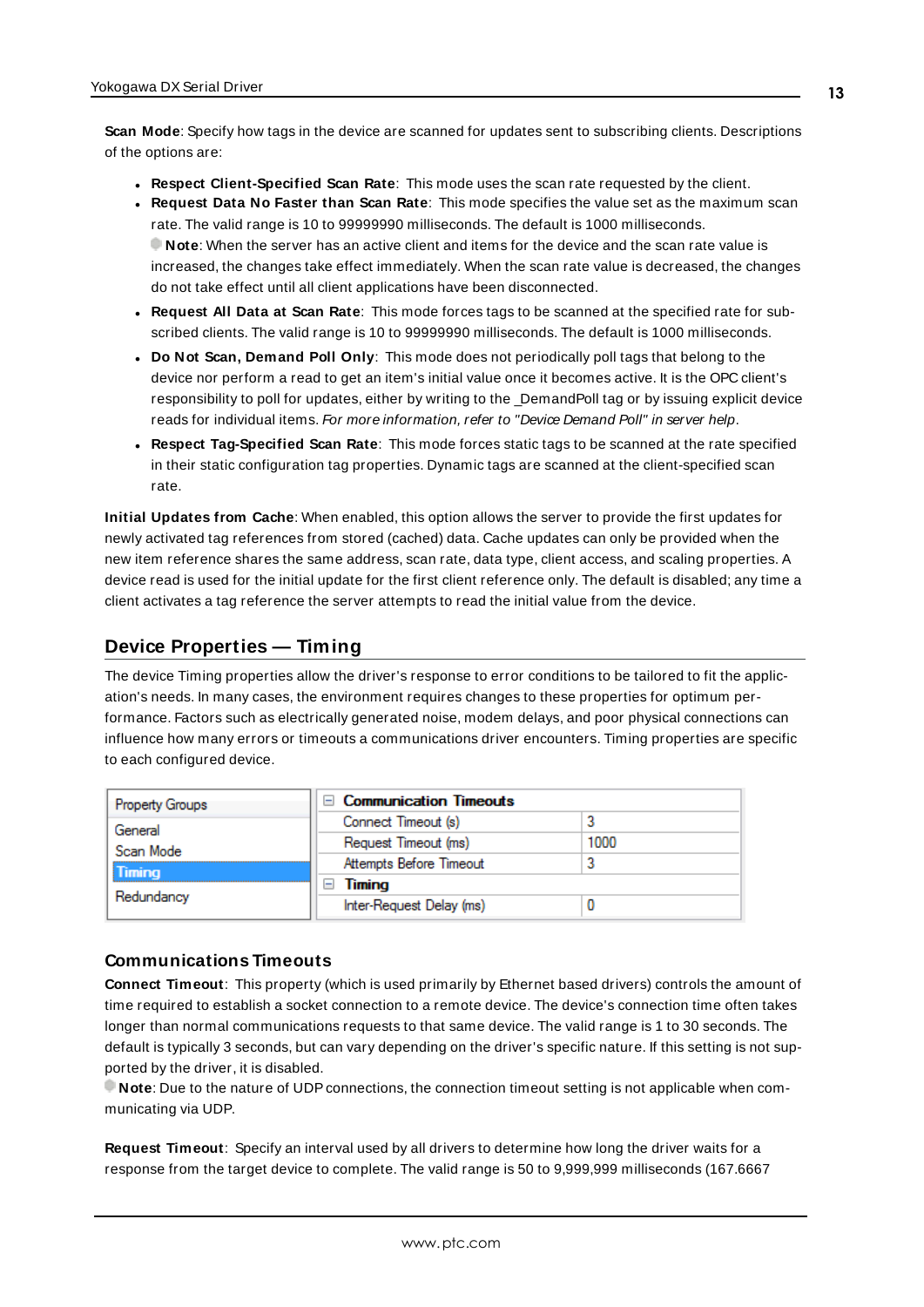<span id="page-13-5"></span>minutes). The default is usually 1000 milliseconds, but can vary depending on the driver. The default timeout for most serial drivers is based on a baud rate of 9600 baud or better. When using a driver at lower baud rates, increase the timeout to compensate for the increased time required to acquire data.

<span id="page-13-1"></span>**Attempts Before Timeout**: Specify how many times the driver issues a communications request before considering the request to have failed and the device to be in error. The valid range is 1 to 10. The default is typically 3, but can vary depending on the driver's specific nature. The number of attempts configured for an application depends largely on the communications environment. This property applies to both connection attempts and request attempts.

# <span id="page-13-4"></span>**Timing**

**Inter-Request Delay**: Specify how long the driver waits before sending the next request to the target device. It overrides the normal polling frequency of tags associated with the device, as well as one-time reads and writes. This delay can be useful when dealing with devices with slow turnaround times and in cases where network load is a concern. Configuring a delay for a device affects communications with all other devices on the channel. It is recommended that users separate any device that requires an interrequest delay to a separate channel if possible. Other communications properties (such as communication serialization) can extend this delay. The valid range is 0 to 300,000 milliseconds; however, some drivers may limit the maximum value due to a function of their particular design. The default is 0, which indicates no delay between requests with the target device.

<span id="page-13-0"></span>**Note**: Not all drivers support Inter-Request Delay. This setting does not appear if it is not available.

# **Device Properties — Auto-Demotion**

The Auto-Demotion properties can temporarily place a device off-scan in the event that a device is not responding. By placing a non-responsive device offline for a specific time period, the driver can continue to optimize its communications with other devices on the same channel. After the time period has been reached, the driver re-attempts to communicate with the non-responsive device. If the device is responsive, the device is placed on-scan; otherwise, it restarts its off-scan time period.

| <b>Property Groups</b> | <b>Auto-Demotion</b>                    |               |
|------------------------|-----------------------------------------|---------------|
| General                | Demote on Failure                       | <b>Enable</b> |
| Scan Mode              | Timeouts to Demote                      |               |
| Timina                 | Demotion Period (ms)                    | 10000         |
| Auto-Demotion          | Discard Requests when Demoted   Disable |               |
|                        |                                         |               |

<span id="page-13-2"></span>**Demote on Failure**: When enabled, the device is automatically taken off-scan until it is responding again. **Tip:** Determine when a device is off-scan by monitoring its demoted state using the \_AutoDemoted system tag.

<span id="page-13-6"></span>**Timeouts to Demote**: Specify how many successive cycles of request timeouts and retries occur before the device is placed off-scan. The valid range is 1 to 30 successive failures. The default is 3.

<span id="page-13-3"></span>**Demotion Period**: Indicate how long the device should be placed off-scan when the timeouts value is reached. During this period, no read requests are sent to the device and all data associated with the read requests are set to bad quality. When this period expires, the driver places the device on-scan and allows for another attempt at communications. The valid range is 100 to 3600000 milliseconds. The default is 10000 milliseconds.

**Discard Requests when Demoted**: Select whether or not write requests should be attempted during the off-scan period. Disable to always send write requests regardless of the demotion period. Enable to discard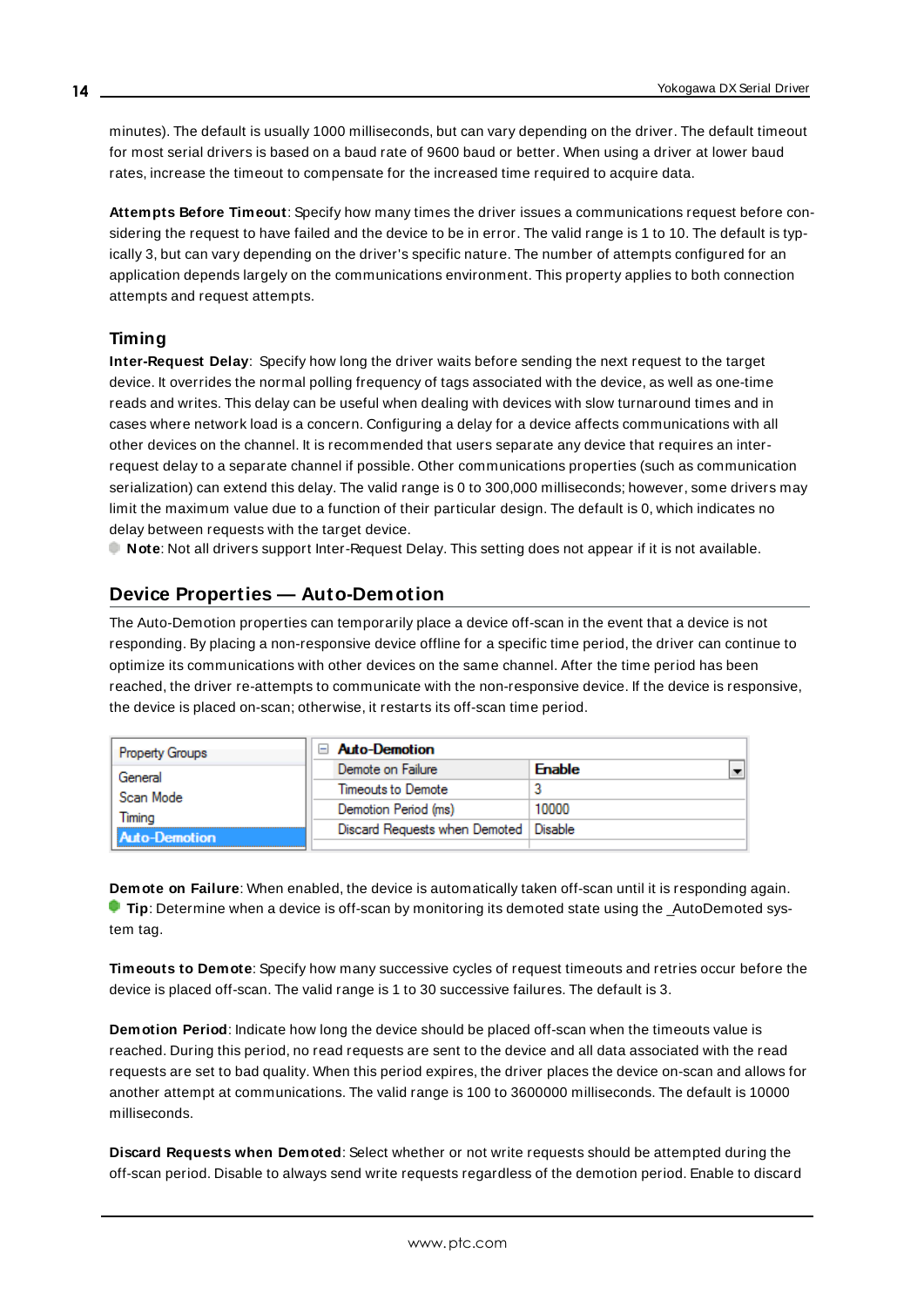<span id="page-14-1"></span>writes; the server automatically fails any write request received from a client and does not post a message to the Event Log.

# <span id="page-14-0"></span>**Device Properties — Tag Generation**

The automatic tag database generation features make setting up an application a plug-and-play operation. Select communications drivers can be configured to automatically build a list of tags that correspond to device-specific data. These automatically generated tags (which depend on the nature of the supporting driver) can be browsed from the clients.

Not all devices and drivers support full automatic tag database generation and not all support the same data types. Consult the data types descriptions or the supported data type lists for each driver for specifics.

If the target device supports its own local tag database, the driver reads the device's tag information and uses the data to generate tags within the server. If the device does not natively support named tags, the driver creates a list of tags based on driver-specific information. An example of these two conditions is as follows:

- 1. If a data acquisition system supports its own local tag database, the communications driver uses the tag names found in the device to build the server's tags.
- 2. If an Ethernet I/O system supports detection of its own available I/O module types, the communications driver automatically generates tags in the server that are based on the types of I/O modules plugged into the Ethernet I/O rack.

**Note**: Automatic tag database generation's mode of operation is completely configurable. For more information, refer to the property descriptions below.

| Property Groups       | <b>Tag Generation</b><br>$=$            |                            |
|-----------------------|-----------------------------------------|----------------------------|
| General               | On Property Change                      | Yes                        |
| Scan Mode             | On Device Startup                       | Do Not Generate on Startup |
| Timina                | On Duplicate Tag                        | Delete on Create           |
| Auto-Demotion         | Parent Group                            |                            |
|                       | Allow Automatically Generated Subgroups | Enable                     |
| <b>Tag Generation</b> | Create                                  | Create tags                |
| Redundancy            |                                         |                            |

<span id="page-14-4"></span>**On Property Change**: If the device supports automatic tag generation when certain properties change, the **On Property Change** option is shown. It is set to **Yes** by default, but it can be set to **No** to control over when tag generation is performed. In this case, the **Create tags** action must be manually invoked to perform tag generation. To invoke via the Configuration API service, access /config/v1/project/channels/{name}/devices/ {name}/services/TagGeneration.

<span id="page-14-3"></span>**On Device Startup**: Specify when OPC tags are automatically generated. Descriptions of the options are as follows:

- <span id="page-14-2"></span><sup>l</sup> **Do Not Generate on Startup**: This option prevents the driver from adding any OPC tags to the tag space of the server. This is the default setting.
- <sup>l</sup> **Always Generate on Startup**: This option causes the driver to evaluate the device for tag information. It also adds tags to the tag space of the server every time the server is launched.
- <sup>l</sup> **Generate on First Startup**: This option causes the driver to evaluate the target device for tag information the first time the project is run. It also adds any OPC tags to the server tag space as needed.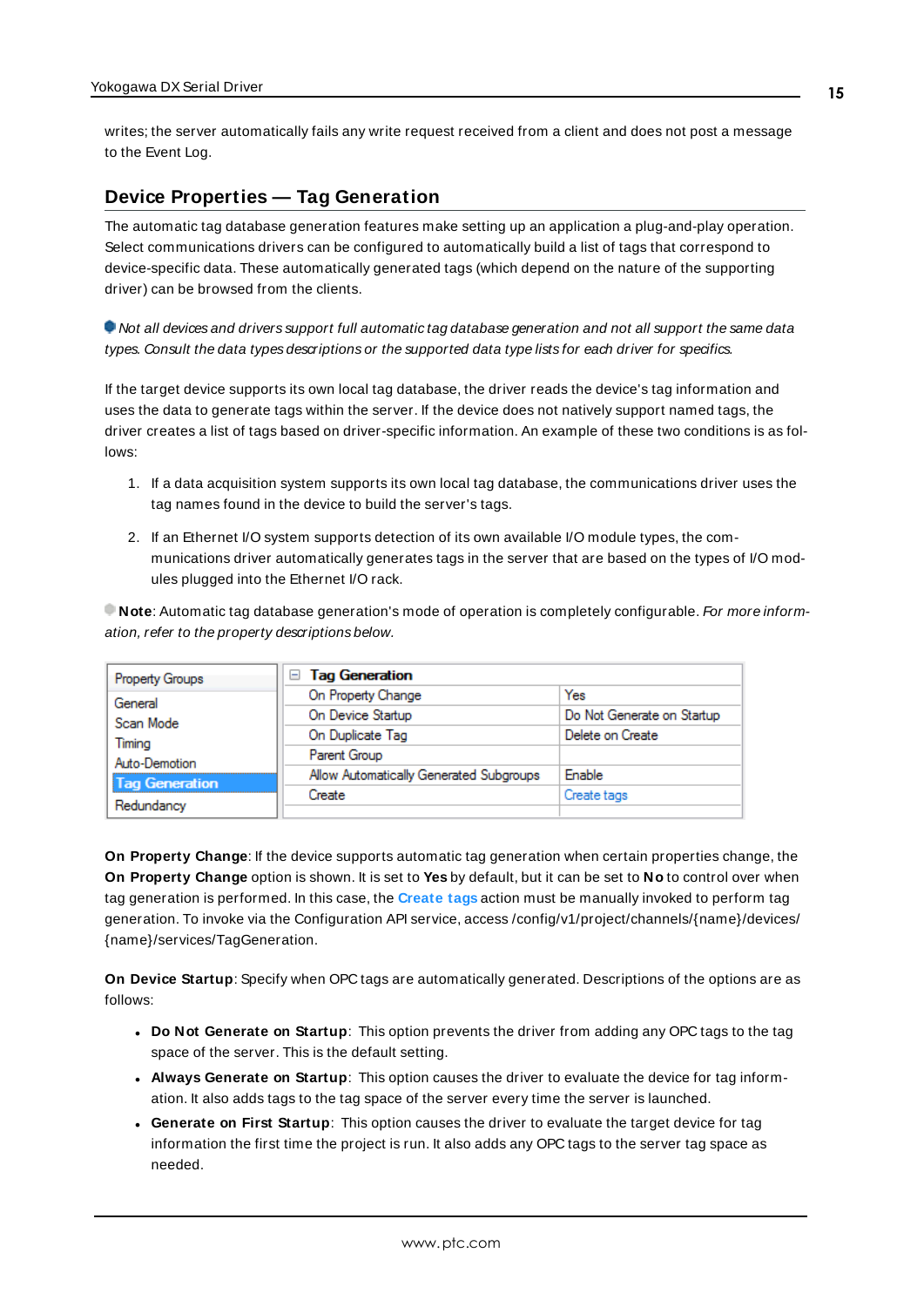**Note**: When the option to automatically generate OPC tags is selected, any tags that are added to the server's tag space must be saved with the project. Users can configure the project to automatically save from the **Tools** | **Options** menu.

<span id="page-15-3"></span>**On Duplicate Tag**: When automatic tag database generation is enabled, the server needs to know what to do with the tags that it may have previously added or with tags that have been added or modified after the communications driver since their original creation. This setting controls how the server handles OPC tags that were automatically generated and currently exist in the project. It also prevents automatically generated tags from accumulating in the server.

For example, if a user changes the I/O modules in the rack with the server configured to **Always Generate on Startup**, new tags would be added to the server every time the communications driver detected a new I/O module. If the old tags were not removed, many unused tags could accumulate in the server's tag space. The options are:

- <span id="page-15-2"></span>**• Delete on Create**: This option deletes any tags that were previously added to the tag space before any new tags are added. This is the default setting.
- <span id="page-15-4"></span><sup>l</sup> **Overwrite as Necessary**: This option instructs the server to only remove the tags that the communications driver is replacing with new tags. Any tags that are not being overwritten remain in the server's tag space.
- **.** Do not Overwrite: This option prevents the server from removing any tags that were previously generated or already existed in the server. The communications driver can only add tags that are completely new.
- <sup>l</sup> **Do not Overwrite, Log Error**: This option has the same effect as the prior option, and also posts an error message to the server's Event Log when a tag overwrite would have occurred.

**Note:** Removing OPC tags affects tags that have been automatically generated by the communications driver as well as any tags that have been added using names that match generated tags. Users should avoid adding tags to the server using names that may match tags that are automatically generated by the driver.

<span id="page-15-5"></span>**Parent Group**: This property keeps automatically generated tags from mixing with tags that have been entered manually by specifying a group to be used for automatically generated tags. The name of the group can be up to 256 characters. This parent group provides a root branch to which all automatically generated tags are added.

<span id="page-15-0"></span>**Allow Automatically Generated Subgroups**: This property controls whether the server automatically creates subgroups for the automatically generated tags. This is the default setting. If disabled, the server generates the device's tags in a flat list without any grouping. In the server project, the resulting tags are named with the address value. For example, the tag names are not retained during the generation process. **Note**: If, as the server is generating tags, a tag is assigned the same name as an existing tag, the system automatically increments to the next highest number so that the tag name is not duplicated. For example, if the generation process creates a tag named "AI22" that already exists, it creates the tag as "AI23" instead.

<span id="page-15-1"></span>**Create**: Initiates the creation of automatically generated OPC tags. If the device's configuration has been modified, **Create tags** forces the driver to reevaluate the device for possible tag changes. Its ability to be accessed from the System tags allows a client application to initiate tag database creation. **Note**: **Create tags** is disabled if the Configuration edits a project offline.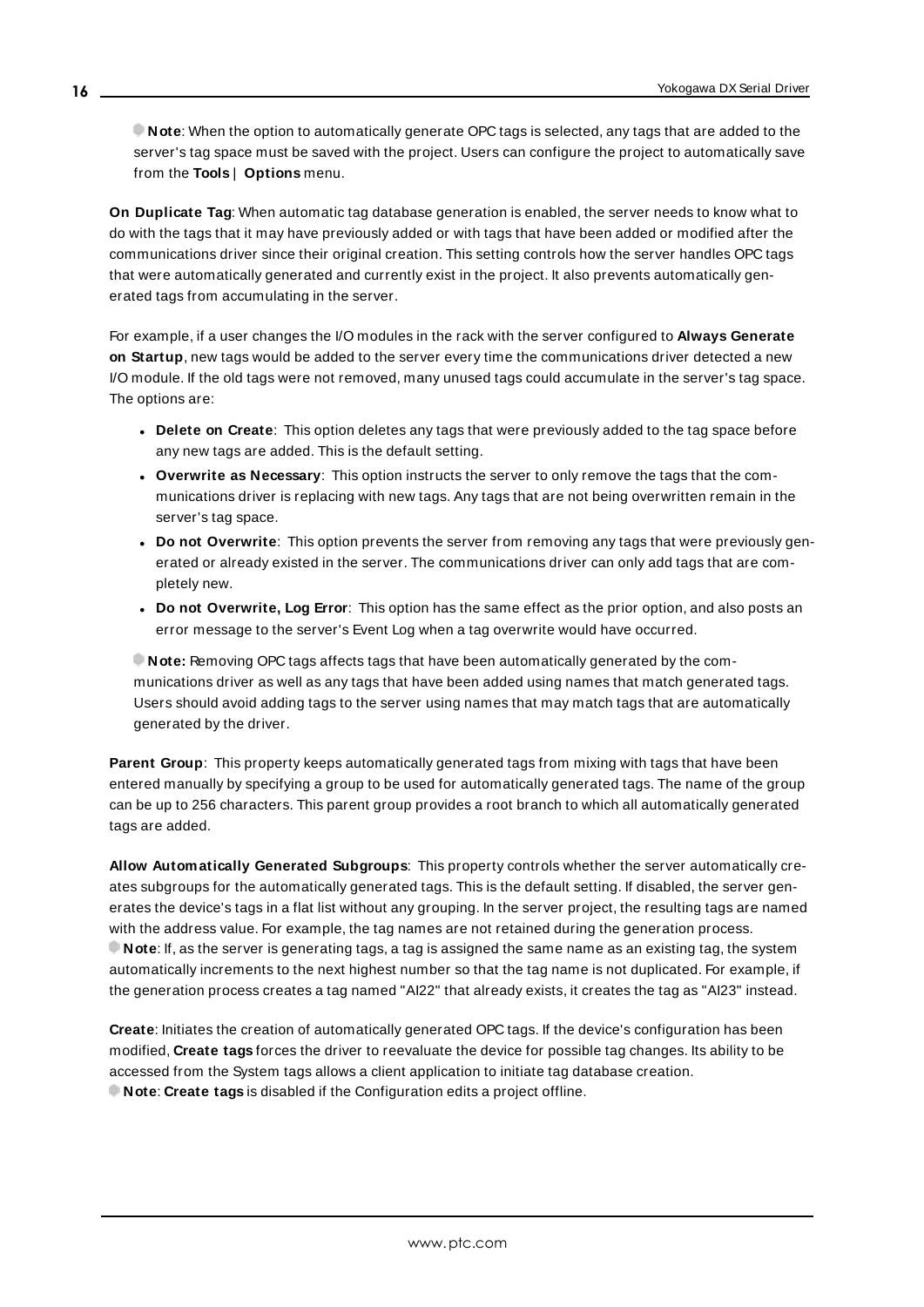<span id="page-16-0"></span>

| Property Groups             | General<br>$\equiv$         |                         |  |
|-----------------------------|-----------------------------|-------------------------|--|
| General                     | Special Data Handling       | None                    |  |
| Scan Mode                   | Start Math on Start         | <b>Disable</b>          |  |
| Timing                      | $\Box$ Time Settings        |                         |  |
| Auto-Demotion               | Date and Time               | Device Time             |  |
| <b>Tag Generation</b>       | Date Format                 | MM/DD/YY                |  |
| <b>Device Configuration</b> | Set Clock on Start          | <b>Disable</b>          |  |
| Redundancy                  | <b>Tagnames</b><br>$\equiv$ |                         |  |
|                             | Generate Tag Database Using | Physical Channel Number |  |

# **General**

**Port:** This property specifies the port number that the remote device will use. Options include Ethernet Exclusive Port and Ethernet Shared Port. The default setting is Ethernet Exclusive Port. Descriptions of the properties are as follows:

- **Ethernet Exclusive Port:** When selected, this port does not allow any other machines or host to connect to the Darwin system. Port number 34150 only supports a single connected host (such as this driver) or the DAQ32 software. If a host is attached to the 34150 port when the Ethernet Exclusive port is selected, the Darwin system cannot be communicated with until the connected host releases the port.
- **Ethernet Shared Port:** When selected, this port allows more than one OPC server to connect to the Darwin system. Port number 34151 supports up to four simultaneous connections. This driver must be able to communicate with the Ethernet Exclusive Port at least once when establishing basic driver initialization to use this port. The DAQ32 software must be taken offline to allow this driver to initialize during OPC server start. In an ideal system, this driver would be configured to use the Ethernet Shared Port so that the Ethernet Exclusive Port is available for the DAQ32 software. **Note:** This driver requires Winsock V1.1 or higher.

<span id="page-16-1"></span>**Special Data Handling:** This property allows the driver to be configured to return specific data values for the numerical out of range and error conditions returned from the device. Options include None, +INF, and - INF. The default setting is None. For more information, refer to **Special Data [Handling](#page-16-1)**.

**Polling Interval (ms):** This property specifies a fixed time interval for all communications with a device. It can be used to prevent the driver from making excessive requests to the device, and to prevent the OPC client from forcing the driver to run at its maximum update rate. The default setting is 1000 milliseconds.

**Start Math on Start:** When checked, this option will inform the driver to send a command to the device at communication startup that will start the math computation. The default setting is unchecked.

# **Time Settings**

**Date and Time:** This property specifies the origin of the data value of the Date and Time data types (which represent the date and time of the latest data). Options include Device Time and System Time. The default setting is Device Time. Descriptions of the options are as follows:

<sup>l</sup> **Device Time:** When selected, the Date and Time tags will return the date and time read from the device. This date and time represents the date and time that the latest data was measured or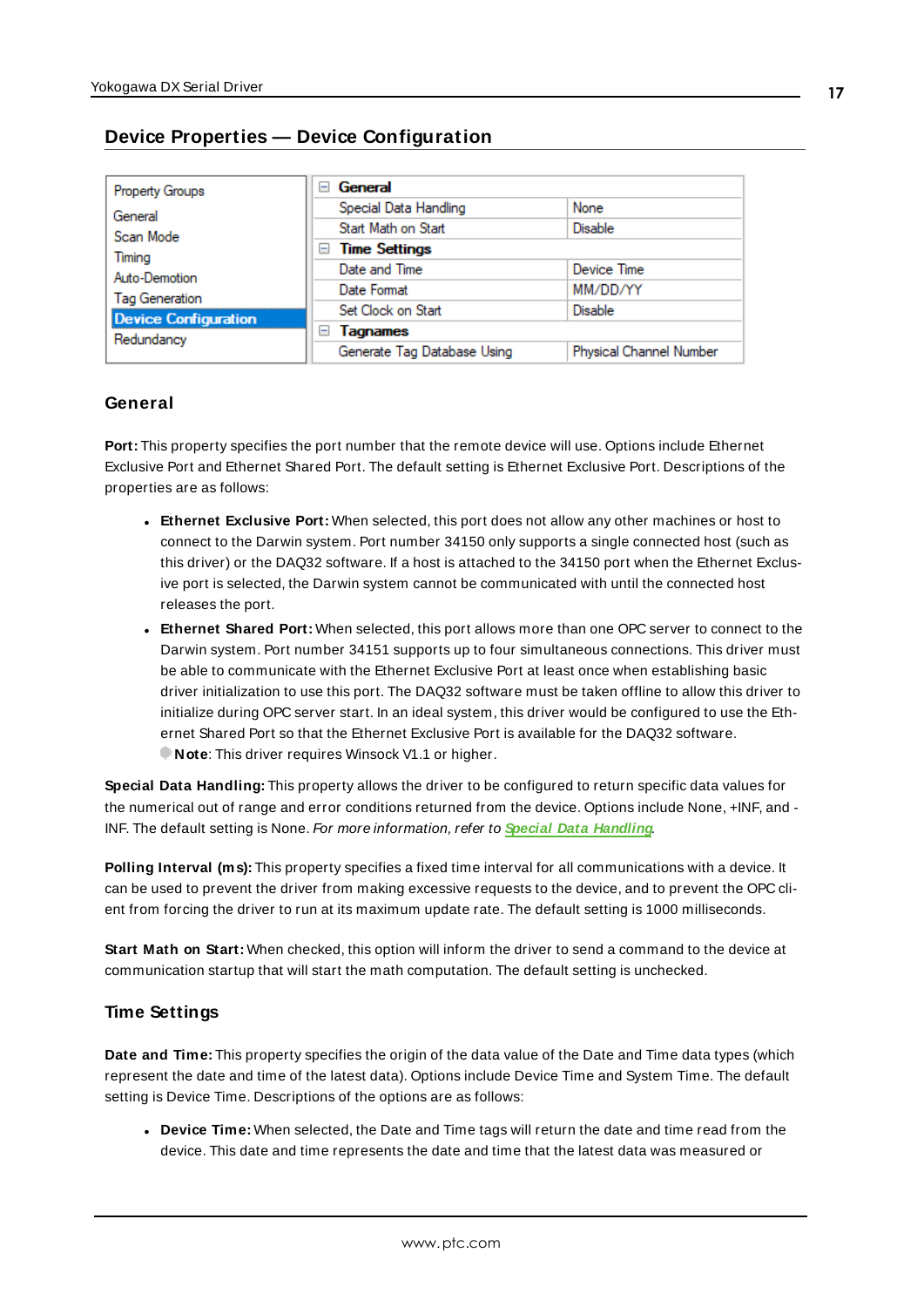computed based on the internal device clock.

<sup>l</sup> **System Time:** When selected, the Date and Time tags will return the date and time that the requested data was returned from the device based on the PC system clock.

**Date Format:** This property specifies the format of the return string for the Date data type. Options include MM/DD/YY(month/day/year), YY/MM/DD (year/month/day), or DD/MM/YY(day/month/year). The default setting is MM/DD/YY.

**Set Clock on Start:** When checked, this option informs the driver to send a command to the device at communication startup that will set the device clock to the date and time settings of the system clock. The default setting is unchecked.

### **Tagnames**

**Generate Tag Database Using:** This property specifies the origin of the tag name used when automatically generating a tag database. Options include Physical Channel Number and Device Tag Name. The default setting is Physical Channel Number. Descriptions of the options are as follows:

- <sup>l</sup> **Physical Channel Number:** When selected, the driver will generate tag names based on the channel number of an item. For example, "CH001" or " CH001\_alarm1".
- <sup>l</sup> **Device Tagname:** When selected, the driver will generate tag names using the tag name returned by the device for a channel. For example, "Flow" or "Flow\_alarm1".

# <span id="page-17-0"></span>**Device Properties — Redundancy**

| Property Groups            | Redundancy<br>$=$      |                                    |
|----------------------------|------------------------|------------------------------------|
| General                    | Secondary Path         | <b>Channel Device1</b><br>$\cdots$ |
| Scan Mode                  | <b>Operating Mode</b>  | Switch On Failure                  |
| Timing                     | Monitor Item           |                                    |
| Auto-Demotion              | Monitor Interval (s)   | 300                                |
| Tag Generation             | Return to Primary ASAP | Yes                                |
| <b>Tag Import Settings</b> |                        |                                    |
| Redundancy                 |                        |                                    |

Redundancy is available with the Media-Level Redundancy Plug-In.

Consult the website, a sales representative, or the **user [manual](https://www.kepware.com/getattachment/35461efd-b53a-4219-a109-a89fad20b230/media-level-redundancy-manual.pdf)** for more information.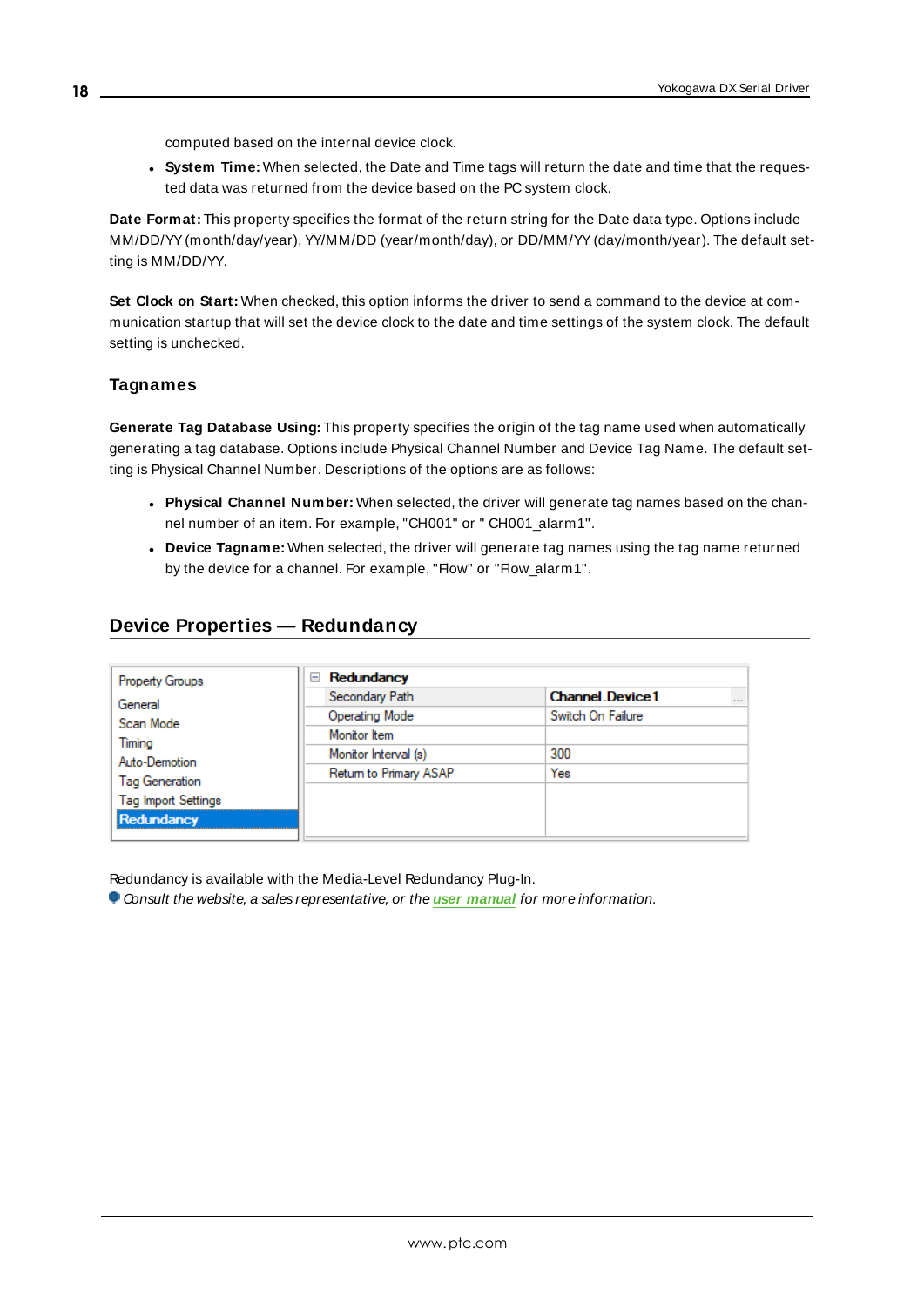# <span id="page-18-0"></span>**Data Types Description**

<span id="page-18-4"></span><span id="page-18-3"></span><span id="page-18-2"></span><span id="page-18-1"></span>

| Data Type      | <b>Description</b>           |
|----------------|------------------------------|
| <b>Boolean</b> | Single bit                   |
| <b>Byte</b>    | Unsigned 8-bit value         |
| Word           | Unsigned 16-bit value        |
| Short          | Signed 16-bit value          |
| <b>Float</b>   | 32-bit floating point value  |
| Double         | 64-bit floating point value  |
| String         | Null-terminated ASCII string |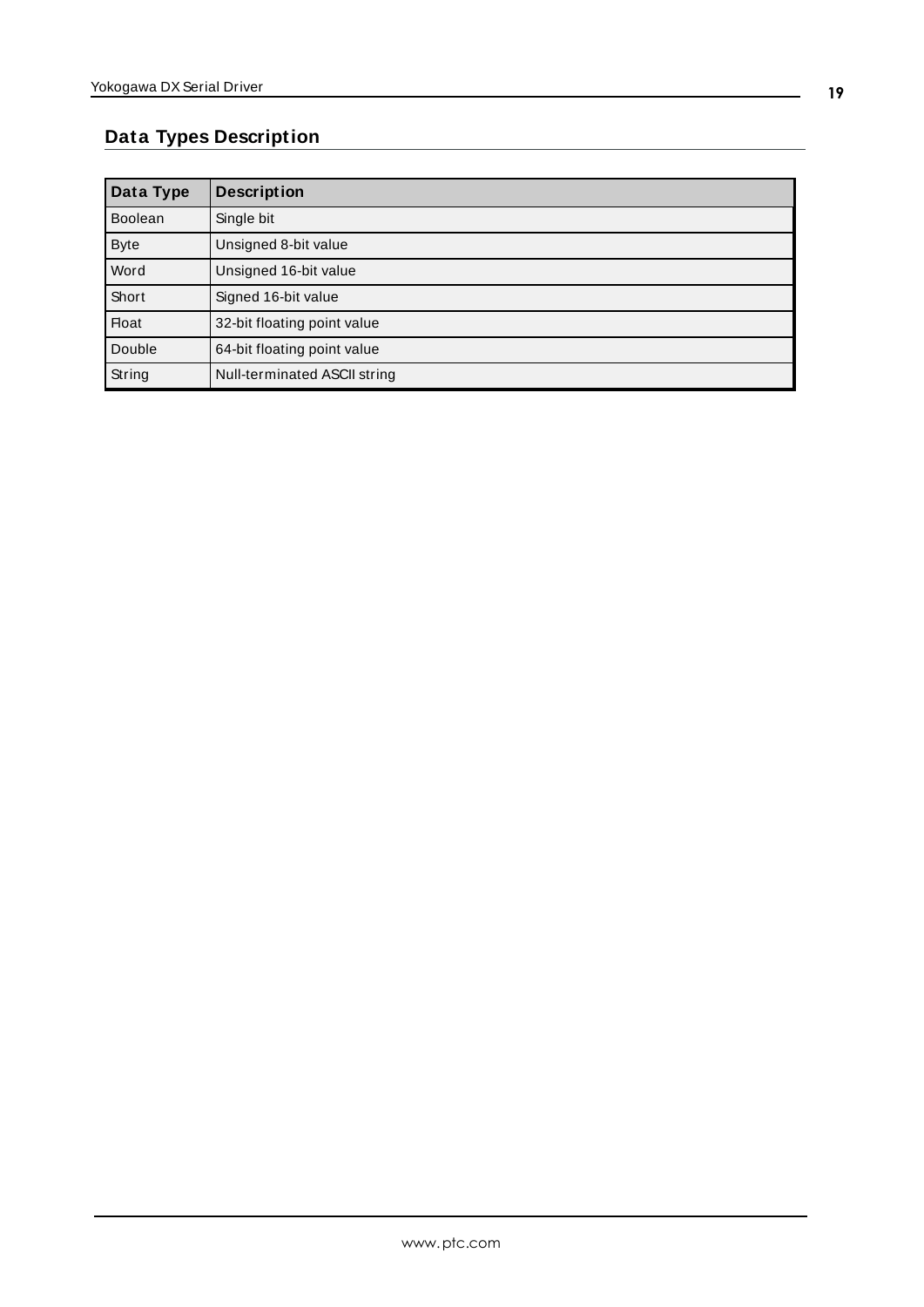# <span id="page-19-0"></span>**Address Descriptions**

Address specifications vary depending on the model in use. Select a link from the following list to obtain specific address information for the model of interest.

**DX102 [Addressing](#page-19-1) DX104 [Addressing](#page-21-0) DX106 [Addressing](#page-24-0) DX112 [Addressing](#page-27-0) DX204 [Addressing](#page-29-0) DX208 [Addressing](#page-32-0) DX210 [Addressing](#page-34-0) DX220 [Addressing](#page-37-0) DX230 [Addressing](#page-39-0) M V100 [Addressing](#page-42-0) M V200 [Addressing](#page-44-0)**

# <span id="page-19-1"></span>**DX102 Addressing**

The driver supports the following addresses for this device. The default data type for each address type is shown in **bold**.

| <b>Address Type</b>                | <b>Format</b>   | Range     | Data Type                | <b>Access</b> |
|------------------------------------|-----------------|-----------|--------------------------|---------------|
| Process Value of Channel           | CHxx or CHxx.PV | $01 - 02$ | Double, Float            | Read Only     |
| Alarm Summary of Channel           | CHxx.Alarm      | $01 - 02$ | Short, Word, Byte        | Read Only     |
| Alarm Level1 Status of Channel     | CHxx Alarm1     | $01 - 02$ | Short, Word, Byte        | Read Only     |
| Alarm Level2 Status of Channel     | CHxx.Alarm2     | $01 - 02$ | Short, Word, Byte        | Read Only     |
| Alarm Level3 Status of Channel     | CHxx.Alarm3     | $01 - 02$ | Short, Word, Byte        | Read Only     |
| Alarm Level4 Status of Channel     | CHxx.Alarm4     | $01 - 02$ | Short, Word, Byte        | Read Only     |
| Set and Read Level1 Alarm Setpoint | CHxx.ASP1       | $01 - 02$ | Double, Float            | Read/Write    |
| Set and Read Level2 Alarm Setpoint | CHxx.ASP2       | $01 - 02$ | Double, Float            | Read/Write    |
| Set and Read Level3 Alarm Setpoint | CHxx.ASP3       | $01 - 02$ | Double, Float            | Read/Write    |
| Set and Read Level4 Alarm Setpoint | CHxx.ASP4       | $01 - 02$ | Double, Float            | Read/Write    |
| Upper Scale Value of Channel*      | CHxx.scale Hi   | $01 - 02$ | Double, Float            | Read Only     |
| Lower Scale Value of Channel*      | CHxx.scale_Lo   | $01 - 02$ | Double, Float            | Read Only     |
| Unit String of Channel*            | CHxx.unit       | $01 - 02$ | <b>String</b>            | Read Only     |
| Tagname of Channel*                | CHxx.tag        | $01 - 02$ | String                   | Read Only     |
| Status of Channel*                 | CHxx.status     | $01 - 02$ | String                   | Read Only     |
| Lowest Measuring Channel*          | CH.Low          |           | <b>Short, Word, Byte</b> | Read Only     |
| Highest Measuring Channel*         | CH.High         |           | <b>Short, Word, Byte</b> | Read Only     |

# **Measured Channels**

# **Math Channels**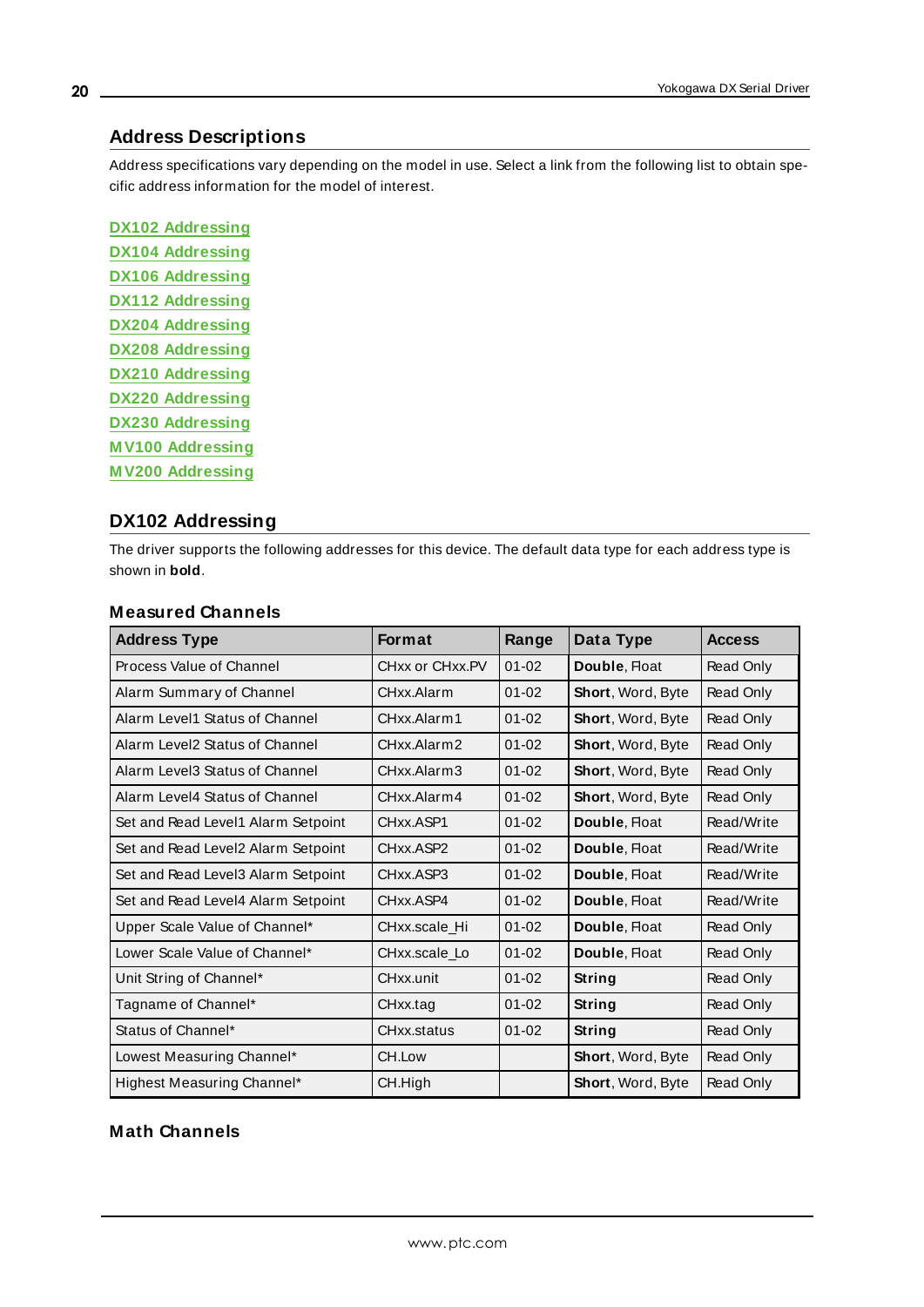| <b>Address Type</b>                 | <b>Format</b>   | Range     | Data Type                | <b>Access</b> |
|-------------------------------------|-----------------|-----------|--------------------------|---------------|
| Process Value of Math Channel       | CHxx or CHxx.PV | $31 - 34$ | Double, Float            | Read Only     |
| Alarm Summary of Math Channel       | CHxx.Alarm      | $31 - 34$ | Short, Word, Byte        | Read Only     |
| Alarm Level1 Status of Math Channel | CHxx.Alarm1     | $31 - 34$ | Short, Word, Byte        | Read Only     |
| Alarm Level2 Status of Math Channel | CHxx.Alarm2     | $31 - 34$ | <b>Short, Word, Byte</b> | Read Only     |
| Alarm Level3 Status of Math Channel | CHxx.Alarm3     | $31 - 34$ | Short, Word, Byte        | Read Only     |
| Alarm Level4 Status of Math Channel | CHxx.Alarm4     | $31 - 34$ | Short, Word, Byte        | Read Only     |
| Set and Read Level1 Alarm Setpoint  | CHxx.ASP1       | $31 - 34$ | Double, Float            | Read/Write    |
| Set and Read Level2 Alarm Setpoint  | CHxx ASP2       | $31 - 34$ | Double, Float            | Read/Write    |
| Set and Read Level3 Alarm Setpoint  | CHxx.ASP3       | $31 - 34$ | Double, Float            | Read/Write    |
| Set and Read Level4 Alarm Setpoint  | CHxx ASP4       | $31 - 34$ | Double, Float            | Read/Write    |
| Upper Scale Value of Math Channel*  | CHxx.scale Hi   | $31 - 34$ | Double, Float            | Read Only     |
| Lower Scale Value of Math Channel*  | CHxx.scale Lo   | $31 - 34$ | Double, Float            | Read Only     |
| Unit String of Math Channel*        | CHxx.unit       | $01 - 34$ | String                   | Read Only     |
| Tagname of Math Channel*            | CHxx.tag        | $01 - 34$ | String                   | Read Only     |
| Status of Math Channel*             | CHxx.status     | $01 - 34$ | <b>String</b>            | Read Only     |
| Lowest Math Channel*                | CHA.Low         |           | Short, Word, Byte        | Read Only     |
| Highest Math Channel*               | CHA.High        |           | Short, Word, Byte        | Read Only     |

<span id="page-20-0"></span>\* Data associated with these addresses are only read from the device at the start of a communications session. Once read, the values will not be refreshed until the server has been restarted or the "Reset" tag has been invoked. To invoke a reset, a non-zero value must be written to the Reset tag. Once the Reset tag has been invoked the driver will reinitialize all startup data from the device.

### **Alarm Setpoints**

Data values for Alarm Setpoints that are undefined in the device will be returned as +INF. Data values can only be written to Alarm Setpoints that are defined in the device. Write operations to undefined Alarm Setpoints will return an error. Write operations are available only for users logged in at the Administrator level and will return an error otherwise. Alarm setpoint values are read one channel at a time. For devices with a large number of channels, increasing the scan rate of ASPitems and/or reducing the number of active ASP items will increase the read performance of the PVand alarm data.

#### **Scales**

Data values for Scale\_Hi and Scale\_Lo for channels that are skipped will be returned as +INF.

#### **Tag Names**

For devices that do not support tag names and channels that have unspecified tag names, the driver will construct an internal tag name based on the channel number. For example, the tag name of address 'CH01' will be returned as 'CH01'.

| <b>Address Type</b>  | <b>Format</b> | Range | Data Type      | <b>Access</b> |
|----------------------|---------------|-------|----------------|---------------|
| Administrator Level* | Admin         |       | <b>Boolean</b> | Read Only     |
| Date of Last Data    | Date          |       | String         | Read Only     |
| Time of Last Data    | Time          |       | String         | Read Only     |

### **General Device Data**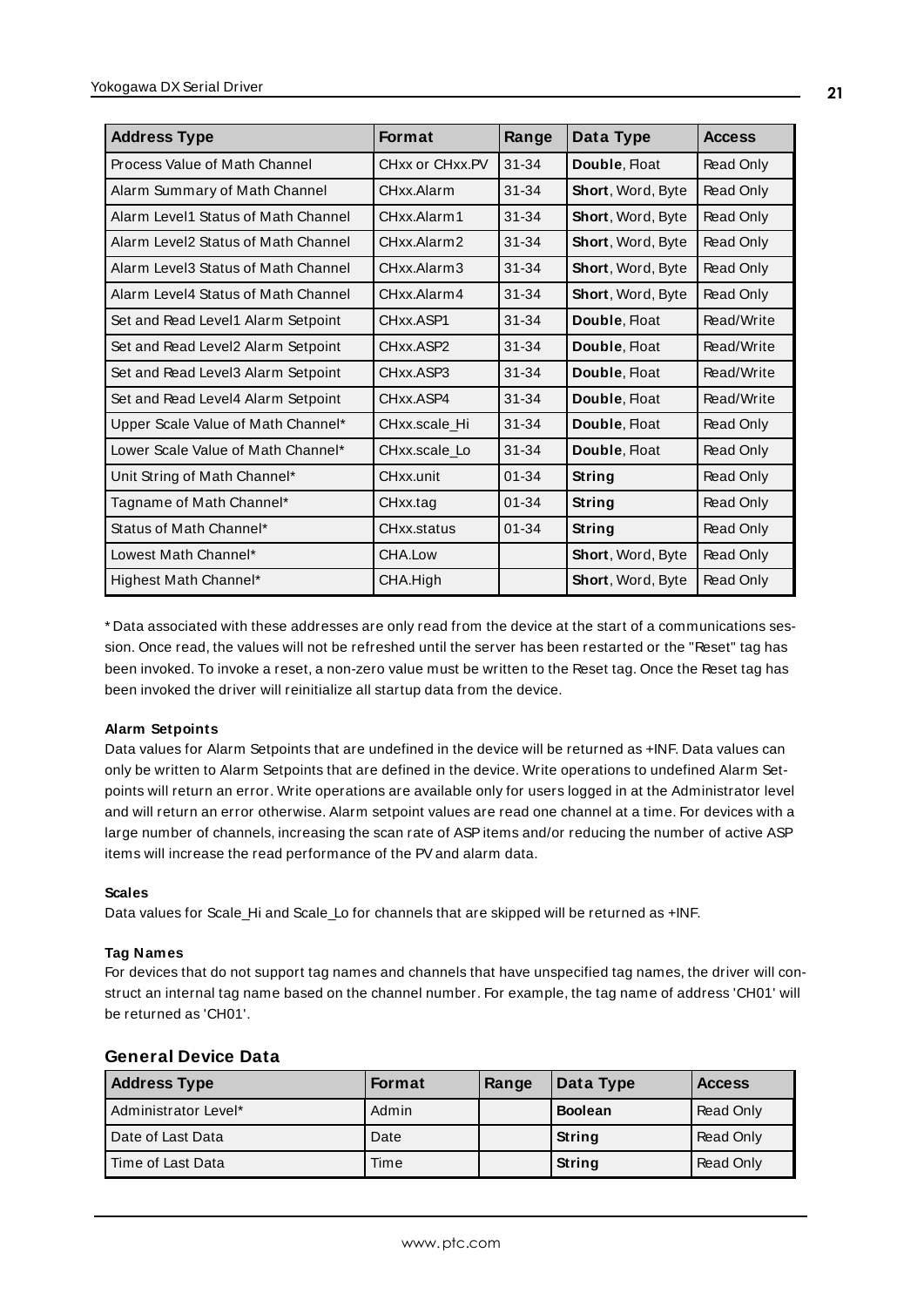| <b>Address Type</b>               | <b>Format</b>      | Range     | Data Type         | <b>Access</b>     |
|-----------------------------------|--------------------|-----------|-------------------|-------------------|
| Model Name of Device*             | Model              |           | String            | Read Only         |
| Math Communication Data*          | <b>CDxx</b>        | $01 - 04$ | <b>Float</b>      | Read/Write        |
| <b>Control Math Execution</b>     | MathControl        |           | Short, Word, Byte | Write Only        |
| Reset Alarms                      | <b>Alarm Reset</b> |           | <b>Boolean</b>    | Write Only        |
| Control Command and Response      | Command            |           | String            | Read/Write        |
| Previous Screen                   | PreScreen          |           | <b>Boolean</b>    | Write Only        |
| Direct Reloading of Configuration | Reset              |           | <b>Boolean</b>    | <b>Write Only</b> |

\* The Admin address type has a value of '1' or 'true' when the user has logged on at the Administrator level and a value of '0' or 'false' when the user has logged on at the User level.

#### **Math Communication Data**

The CD address type is only valid for devices equipped with the math option and write operations to CD addresses for non-math equipped devices will return an error. Write operations are available only for users logged in at the Administrator level and will return an error otherwise. Note that CD addresses are initialized (read) at startup and will not be reread unless the server is restarted or the Reset tag is invoked. For more information, refer to **Note on [Initialized](#page-20-0) Data**.

#### **Model Name of Device**

The Model address type will have a string value of 'DX100' or 'DX200', indicating the model series returned by the device.

#### **Control Math Execution**

The MathControl address type is only available for devices equipped with the math option; otherwise, write operations to the MathControl tag for non-math equipped devices will return an error.

#### **Control Command and Response**

The Command address allows the user to send a string command and receive a string response to and from the device. This allows the user to send any command to the device, including commands not directly supported by the driver. This tag is only available to users logged in at the Administrator level; otherwise, write operations will return an error.

**Caution**: Write operations using the Command address should be performed with extreme care.

#### **Notes**:

- 1. The actual number of addresses available for of each type depends on the configuration of the Yokogawa device. If the driver finds at Runtime that an address is not present in the device, it will post an error message and remove the tag from its scan list.
- 2. Addresses that have Write Only access are assigned a default access of Read/Write. However, data values are unreadable for these addresses and the associated tags are not included in the scan list. The current data value for these tags will always be 0 for numeric data types and null string for string data types.

# <span id="page-21-0"></span>**DX104 Addressing**

The driver supports the following addresses for this device. The default data type for each address type is shown in **bold**.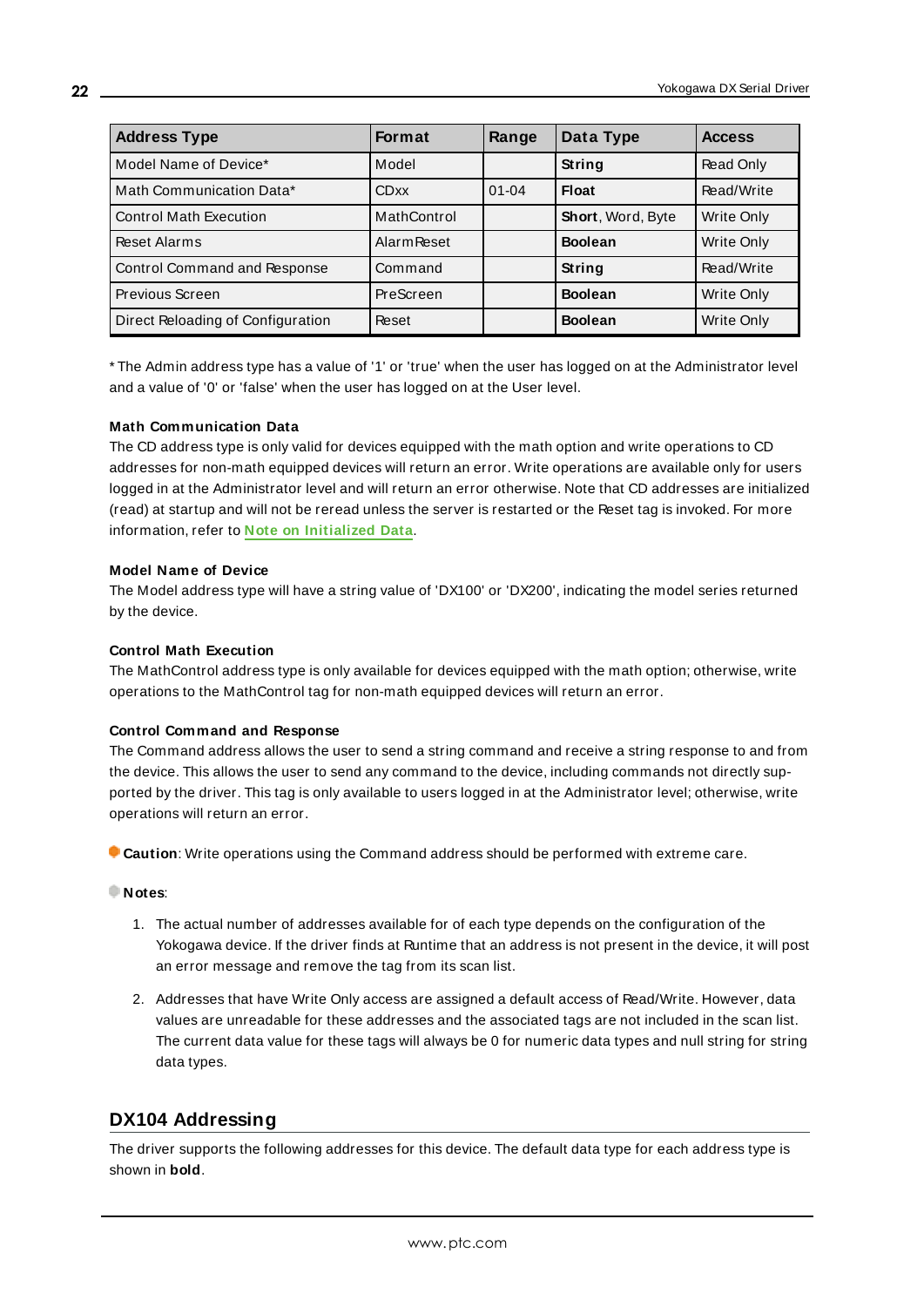# **Measured Channels**

| <b>Address Type</b>                | <b>Format</b>                      | Range     | Data Type         | <b>Access</b> |
|------------------------------------|------------------------------------|-----------|-------------------|---------------|
| Process Value of Channel           | CHxx or CHxx.PV                    | $01 - 04$ | Double, Float     | Read Only     |
| Alarm Summary of Channel           | CHxx Alarm                         | $01 - 04$ | Short, Word, Byte | Read Only     |
| Alarm Level1 Status of Channel     | CHxx.Alarm1                        | $01 - 04$ | Short, Word, Byte | Read Only     |
| Alarm Level2 Status of Channel     | CHxx.Alarm2                        | $01 - 04$ | Short, Word, Byte | Read Only     |
| Alarm Level3 Status of Channel     | CHxx.Alarm3                        | $01 - 04$ | Short, Word, Byte | Read Only     |
| Alarm Level4 Status of Channel     | CHxx.Alarm4                        | $01 - 04$ | Short, Word, Byte | Read Only     |
| Set and Read Level1 Alarm Setpoint | CHxx.ASP1                          | $01 - 04$ | Double, Float     | Read/Write    |
| Set and Read Level2 Alarm Setpoint | CH <sub>xx</sub> .ASP <sub>2</sub> | $01 - 04$ | Double, Float     | Read/Write    |
| Set and Read Level3 Alarm Setpoint | CHxx.ASP3                          | $01 - 04$ | Double, Float     | Read/Write    |
| Set and Read Level4 Alarm Setpoint | CHxx.ASP4                          | $01 - 04$ | Double, Float     | Read/Write    |
| Upper Scale Value of Channel*      | CHxx.scale Hi                      | $01 - 04$ | Double, Float     | Read Only     |
| Lower Scale Value of Channel*      | CHxx.scale Lo                      | $01 - 04$ | Double, Float     | Read Only     |
| Unit String of Channel*            | CHxx.unit                          | $01 - 04$ | String            | Read Only     |
| Tagname of Channel*                | CHxx.tag                           | $01 - 04$ | String            | Read Only     |
| Status of Channel*                 | CHxx.status                        | $01 - 04$ | String            | Read Only     |
| Lowest Measuring Channel*          | CH.Low                             |           | Short, Word, Byte | Read Only     |
| Highest Measuring Channel*         | CH.High                            |           | Short, Word, Byte | Read Only     |

# **Math Channels**

<span id="page-22-0"></span>

| <b>Address Type</b>                 | <b>Format</b>   | Range     | Data Type                 | <b>Access</b> |
|-------------------------------------|-----------------|-----------|---------------------------|---------------|
| Process Value of Math Channel       | CHxx or CHxx.PV | $31 - 34$ | Double, Float             | Read Only     |
| Alarm Summary of Math Channel       | CHxx Alarm      | $31 - 34$ | Short, Word, Byte         | Read Only     |
| Alarm Level1 Status of Math Channel | CHxx.Alarm1     | $31 - 34$ | <b>Short, Word, Byte</b>  | Read Only     |
| Alarm Level2 Status of Math Channel | CHxx.Alarm2     | $31 - 34$ | <b>Short, Word, Byte</b>  | Read Only     |
| Alarm Level3 Status of Math Channel | CHxx.Alarm3     | $31 - 34$ | <b>Short, Word, Byte</b>  | Read Only     |
| Alarm Level4 Status of Math Channel | CHxx Alarm4     | $31 - 34$ | <b>Short, Word, Byte</b>  | Read Only     |
| Set and Read Level1 Alarm Setpoint  | CHxx.ASP1       | $31 - 34$ | Double, Float             | Read/Write    |
| Set and Read Level2 Alarm Setpoint  | CHxx.ASP2       | $31 - 34$ | Double, Float             | Read/Write    |
| Set and Read Level3 Alarm Setpoint  | CHxx.ASP3       | $31 - 34$ | Double, Float             | Read/Write    |
| Set and Read Level4 Alarm Setpoint  | CHxx.ASP4       | $31 - 34$ | Double, Float             | Read/Write    |
| Upper Scale Value of Math Channel*  | CHxx.scale Hi   | $31 - 34$ | Double, Float             | Read Only     |
| Lower Scale Value of Math Channel*  | CHxx.scale Lo   | $31 - 34$ | Double, Float             | Read Only     |
| Unit String of Math Channel*        | CHxx.unit       | $31 - 34$ | String                    | Read Only     |
| Tagname of Math Channel*            | CHxx.tag        | $31 - 34$ | String                    | Read Only     |
| Status of Math Channel*             | CHxx.status     | $31 - 34$ | String                    | Read Only     |
| Lowest Math Channel*                | CHA.Low         |           | <b>Short, Word, Byte</b>  | Read Only     |
| Highest Math Channel*               | CHA.High        |           | <b>Short</b> , Word, Byte | Read Only     |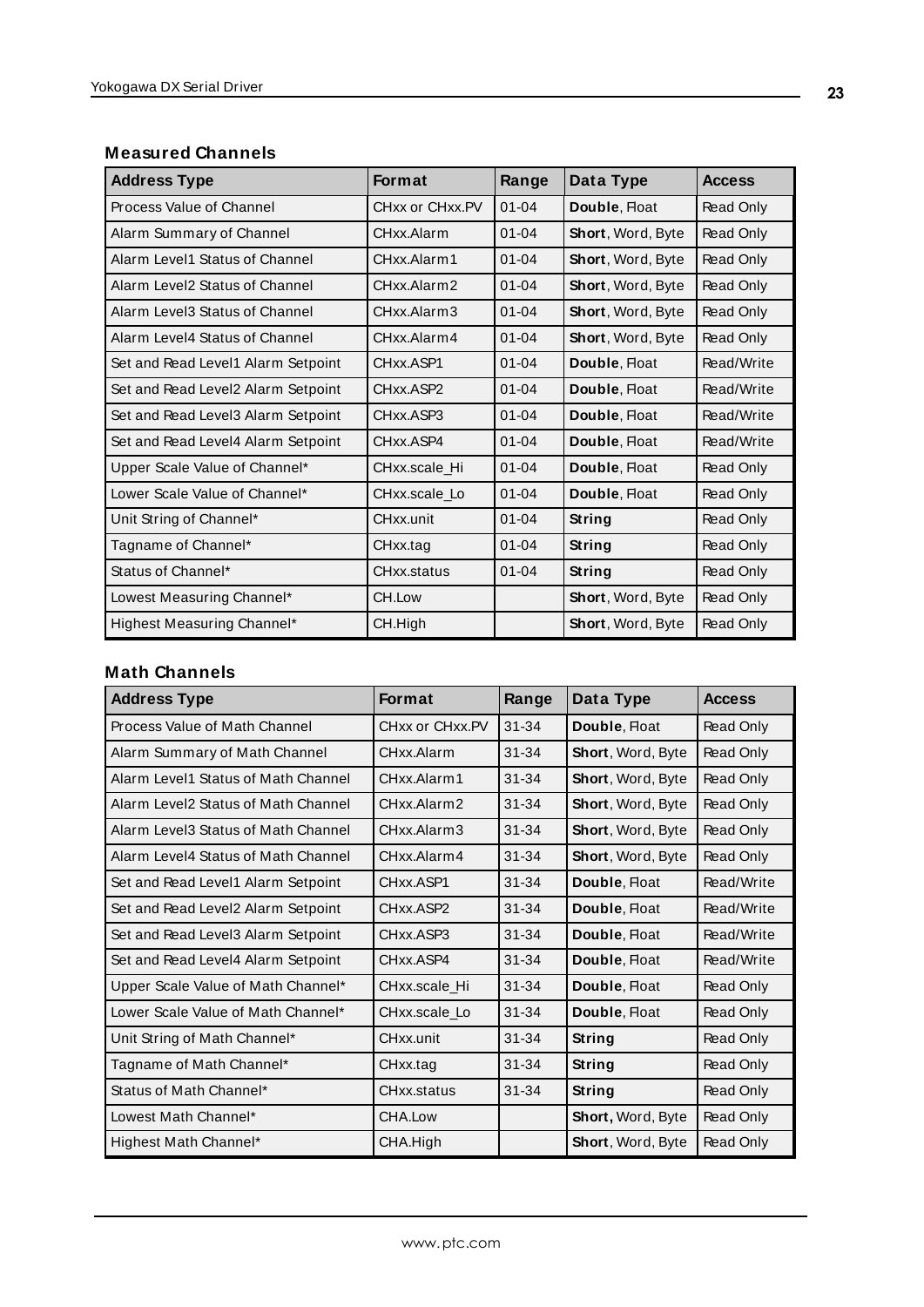\* Data associated with these addresses are only read from the device at the start of a communications session. Once read, the values will not be refreshed until the server has been restarted or the "Reset" tag has been invoked. To invoke a reset, a non-zero value must be written to the Reset tag. Once the Reset tag has been invoked the driver will reinitialize all startup data from the device.

#### **Alarm Setpoints**

Data values for Alarm Setpoints that are undefined in the device will be returned as +INF. Data values can only be written to Alarm Setpoints that are defined in the device. Write operations to undefined Alarm Setpoints will return an error. Write operations are available only for users logged in at the Administrator level and will return an error otherwise. Alarm setpoint values are read one channel at a time. For devices with a large number of channels, increasing the scan rate of ASP items and/or reducing the number of active ASP items will increase the read performance of the PVand alarm data.

#### **Scales**

Data values for Scale Hi and Scale Lo for channels that are skipped will be returned as +INF.

#### **Tag Names**

For devices that do not support tag names and channels that have unspecified tag names, the driver will construct an internal tag name based on the channel number. For example, the tag name of address 'CH01' will be returned as 'CH01'.

| <b>Address Type</b>               | <b>Format</b>      | Range     | Data Type         | <b>Access</b>     |
|-----------------------------------|--------------------|-----------|-------------------|-------------------|
| Administrator Level*              | Admin              |           | <b>Boolean</b>    | Read Only         |
| Date of Last Data                 | Date               |           | String            | Read Only         |
| Time of Last Data                 | Time               |           | <b>String</b>     | Read Only         |
| Model Name of Device*             | Model              |           | <b>String</b>     | Read Only         |
| Math Communication Data*          | <b>CDxx</b>        | $01 - 04$ | Float             | Read/Write        |
| <b>Control Math Execution</b>     | MathControl        |           | Short, Word, Byte | <b>Write Only</b> |
| Reset Alarms                      | <b>Alarm Reset</b> |           | <b>Boolean</b>    | Write Only        |
| Control Command and Response      | Command            |           | String            | Read/Write        |
| Previous Screen                   | PreScreen          |           | <b>Boolean</b>    | <b>Write Only</b> |
| Direct Reloading of Configuration | Reset              |           | <b>Boolean</b>    | Write Only        |

#### **General Device Data**

\* The Admin address type has a value of '1' or 'true' when the user has logged on at the Administrator level and a value of '0' or 'false' when the user has logged on at the User level.

### **Math Communication Data**

The CD address type is only valid for devices equipped with the math option and write operations to CD addresses for non-math equipped devices will return an error. Write operations are available only for users logged in at the Administrator level and will return an error otherwise. Note that CD addresses are initialized (read) at startup and will not be reread unless the server is restarted or the Reset tag is invoked. For more information, refer to **Note on [Initialized](#page-22-0) Data**.

#### **Model Name of Device**

The Model address type will have a string value of 'DX100' or 'DX200', indicating the model series returned by the device.

#### **Control Math Execution**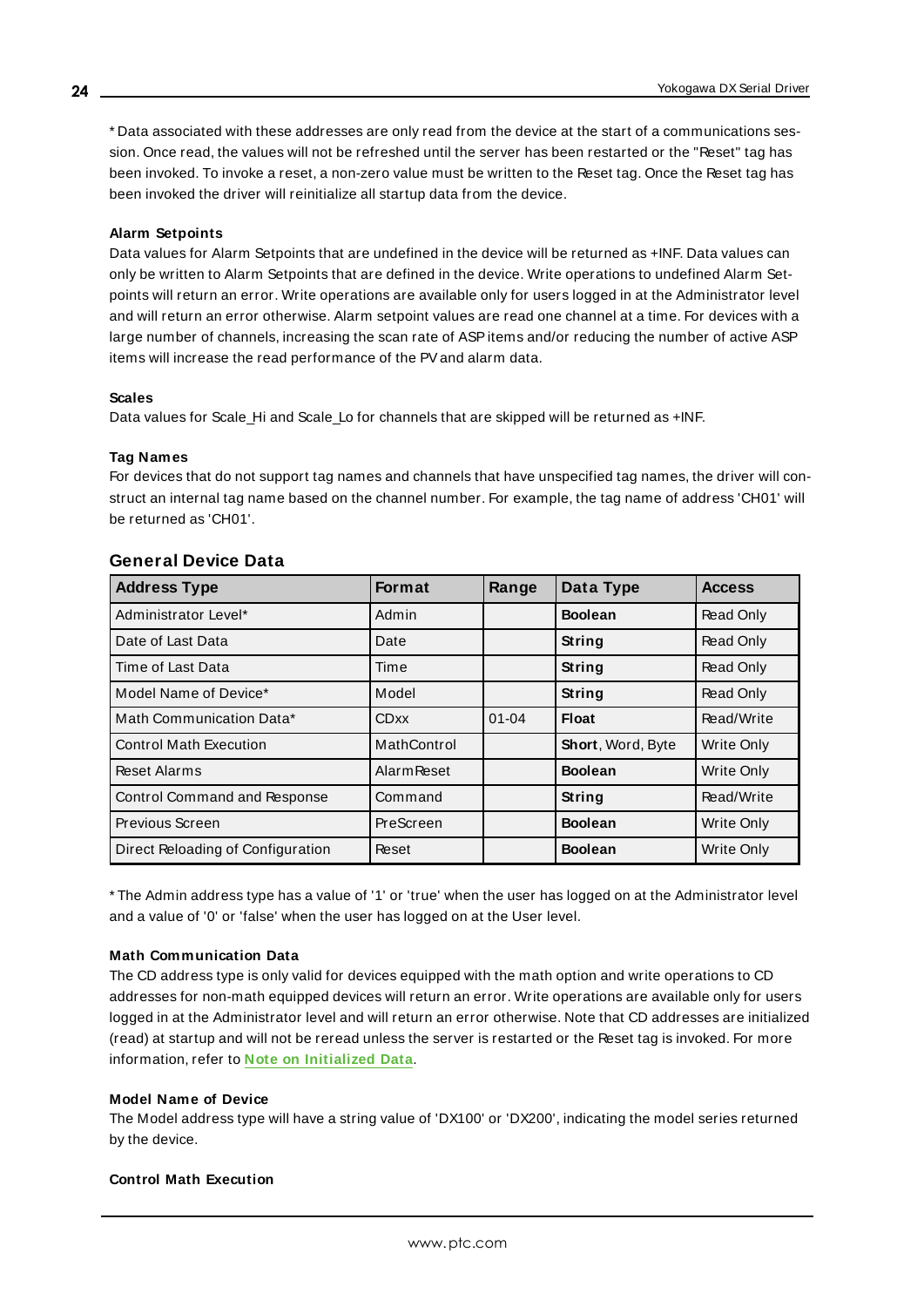The MathControl address type is only available for devices equipped with the math option; otherwise, write operations to the MathControl tag for non-math equipped devices will return an error.

#### **Control Command and Response**

The Command address allows the user to send a string command and receive a string response to and from the device. This allows the user to send any command to the device, including commands not directly supported by the driver. This tag is only available to users logged in at the Administrator level; otherwise, write operations will return an error.

**Caution**: Write operations using the Command address should be performed with extreme care.

#### **Notes**:

- 1. The actual number of addresses available for of each type depends on the configuration of the Yokogawa device. If the driver finds at Runtime that an address is not present in the device, it will post an error message and remove the tag from its scan list.
- 2. Addresses that have Write Only access are assigned a default access of Read/Write. However, data values are unreadable for these addresses and the associated tags are not included in the scan list. The current data value for these tags will always be 0 for numeric data types and null string for string data types.

### <span id="page-24-0"></span>**DX106 Addressing**

The driver supports the following addresses for this device. The default data type for each address type is shown in **bold**.

#### **Measured Channels**

| <b>Address Type</b>                | <b>Format</b>          | Range     | Data Type                | <b>Access</b> |
|------------------------------------|------------------------|-----------|--------------------------|---------------|
| Process Value of Channel           | CHxx or CHxx.PV        | $01 - 06$ | Double, Float            | Read Only     |
| Alarm Summary of Channel           | CHxx.Alarm             | $01 - 06$ | Short, Word, Byte        | Read Only     |
| Alarm Level1 Status of Channel     | CHxx Alarm1            | $01 - 06$ | Short, Word, Byte        | Read Only     |
| Alarm Level2 Status of Channel     | CHxx.Alarm2            | $01 - 06$ | Short, Word, Byte        | Read Only     |
| Alarm Level3 Status of Channel     | CHxx.Alarm3            | $01 - 06$ | Short, Word, Byte        | Read Only     |
| Alarm Level4 Status of Channel     | CHxx Alarm4            | $01 - 06$ | <b>Short, Word, Byte</b> | Read Only     |
| Set and Read Level1 Alarm Setpoint | CHxx.ASP1              | $01 - 06$ | Double, Float            | Read/Write    |
| Set and Read Level2 Alarm Setpoint | CHxx.ASP2              | $01 - 06$ | Double, Float            | Read/Write    |
| Set and Read Level3 Alarm Setpoint | CH <sub>xx</sub> .ASP3 | $01 - 06$ | Double, Float            | Read/Write    |
| Set and Read Level4 Alarm Setpoint | CHxx.ASP4              | $01 - 06$ | Double, Float            | Read/Write    |
| Upper Scale Value of Channel*      | CHxx.scale Hi          | $01 - 06$ | Double, Float            | Read Only     |
| Lower Scale Value of Channel*      | CHxx.scale Lo          | $01 - 06$ | Double, Float            | Read Only     |
| Unit String of Channel*            | CHxx.unit              | $01 - 06$ | <b>String</b>            | Read Only     |
| Tagname of Channel*                | CHxx.tag               | $01 - 06$ | String                   | Read Only     |
| Status of Channel*                 | CHxx.status            | $01 - 06$ | String                   | Read Only     |
| Lowest Measuring Channel*          | CH.Low                 |           | Short, Word, Byte        | Read Only     |
| Highest Measuring Channel*         | CH.High                |           | <b>Short, Word, Byte</b> | Read Only     |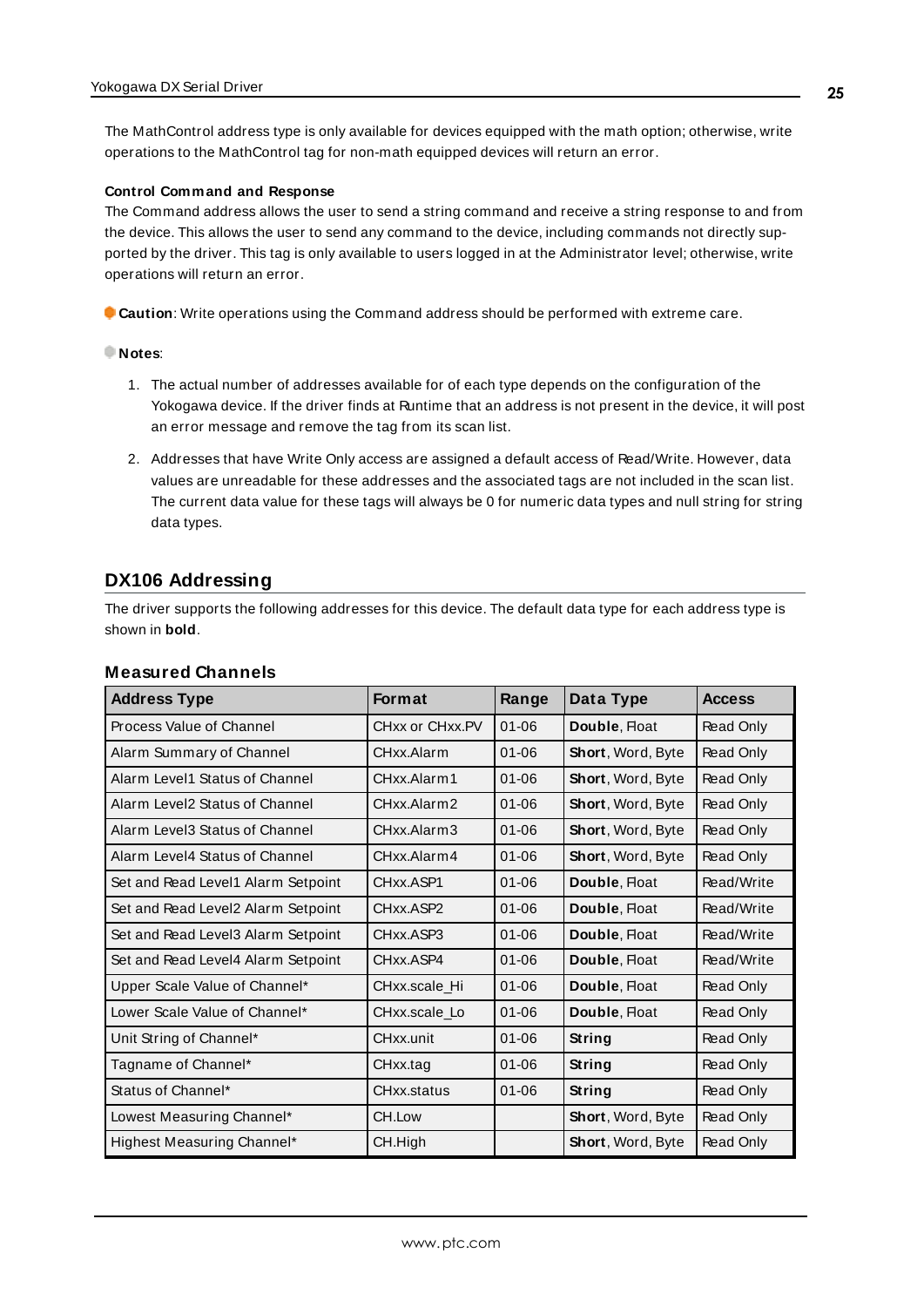| <b>Address Type</b>                 | <b>Format</b>   | Range     | Data Type                | <b>Access</b> |
|-------------------------------------|-----------------|-----------|--------------------------|---------------|
| Process Value of Math Channel       | CHxx or CHxx.PV | $31 - 42$ | Double, Float            | Read Only     |
| Alarm Summary of Math Channel       | CHxx.Alarm      | $31 - 42$ | Short, Word, Byte        | Read Only     |
| Alarm Level1 Status of Math Channel | CHxx.Alarm1     | $31 - 42$ | <b>Short, Word, Byte</b> | Read Only     |
| Alarm Level2 Status of Math Channel | CHxx.Alarm2     | $31 - 42$ | Short, Word, Byte        | Read Only     |
| Alarm Level3 Status of Math Channel | CHxx.Alarm3     | $31 - 42$ | Short, Word, Byte        | Read Only     |
| Alarm Level4 Status of Math Channel | CHxx.Alarm4     | $31 - 42$ | Short, Word, Byte        | Read Only     |
| Set and Read Level1 Alarm Setpoint  | CHxx.ASP1       | $31 - 42$ | Double, Float            | Read/Write    |
| Set and Read Level2 Alarm Setpoint  | CHxx.ASP2       | $31 - 42$ | Double, Float            | Read/Write    |
| Set and Read Level3 Alarm Setpoint  | CHxx.ASP3       | $31 - 42$ | Double, Float            | Read/Write    |
| Set and Read Level4 Alarm Setpoint  | CHxx ASP4       | $31 - 42$ | Double, Float            | Read/Write    |
| Upper Scale Value of Math Channel*  | CHxx.scale Hi   | $31 - 42$ | Double, Float            | Read Only     |
| Lower Scale Value of Math Channel*  | CHxx.scale Lo   | $31 - 42$ | Double, Float            | Read Only     |
| Unit String of Math Channel*        | CHxx.unit       | $01 - 42$ | String                   | Read Only     |
| Tagname of Math Channel*            | CHxx.tag        | $01 - 42$ | String                   | Read Only     |
| Status of Math Channel*             | CHxx.status     | $01 - 42$ | <b>String</b>            | Read Only     |
| Lowest Math Channel*                | CHA.Low         |           | Short, Word, Byte        | Read Only     |
| Highest Math Channel*               | CHA.High        |           | Short, Word, Byte        | Read Only     |

### **Math Channels**

<span id="page-25-0"></span>\* Data associated with these addresses are only read from the device at the start of a communications session. Once read, the values will not be refreshed until the server has been restarted or the "Reset" tag has been invoked. To invoke a reset, a non-zero value must be written to the Reset tag. Once the Reset tag has been invoked the driver will reinitialize all startup data from the device.

#### **Alarm Setpoints**

Data values for Alarm Setpoints that are undefined in the device will be returned as +INF. Data values can only be written to Alarm Setpoints that are defined in the device. Write operations to undefined Alarm Setpoints will return an error. Write operations are available only for users logged in at the Administrator level and will return an error otherwise. Alarm setpoint values are read one channel at a time. For devices with a large number of channels, increasing the scan rate of ASP items and/or reducing the number of active ASP items will increase the read performance of the PVand alarm data.

#### **Scales**

Data values for Scale\_Hi and Scale\_Lo for channels that are skipped will be returned as +INF.

#### **Tag Names**

For devices that do not support tag names and channels that have unspecified tag names, the driver will construct an internal tag name based on the channel number. For example, the tag name of address 'CH01' will be returned as 'CH01'.

| <b>Address Type</b>  | Format | Range | Data Type      | <b>Access</b> |
|----------------------|--------|-------|----------------|---------------|
| Administrator Level* | Admin  |       | <b>Boolean</b> | Read Only     |
| Date of Last Data    | Date   |       | <b>String</b>  | Read Only     |

#### **General Device Data**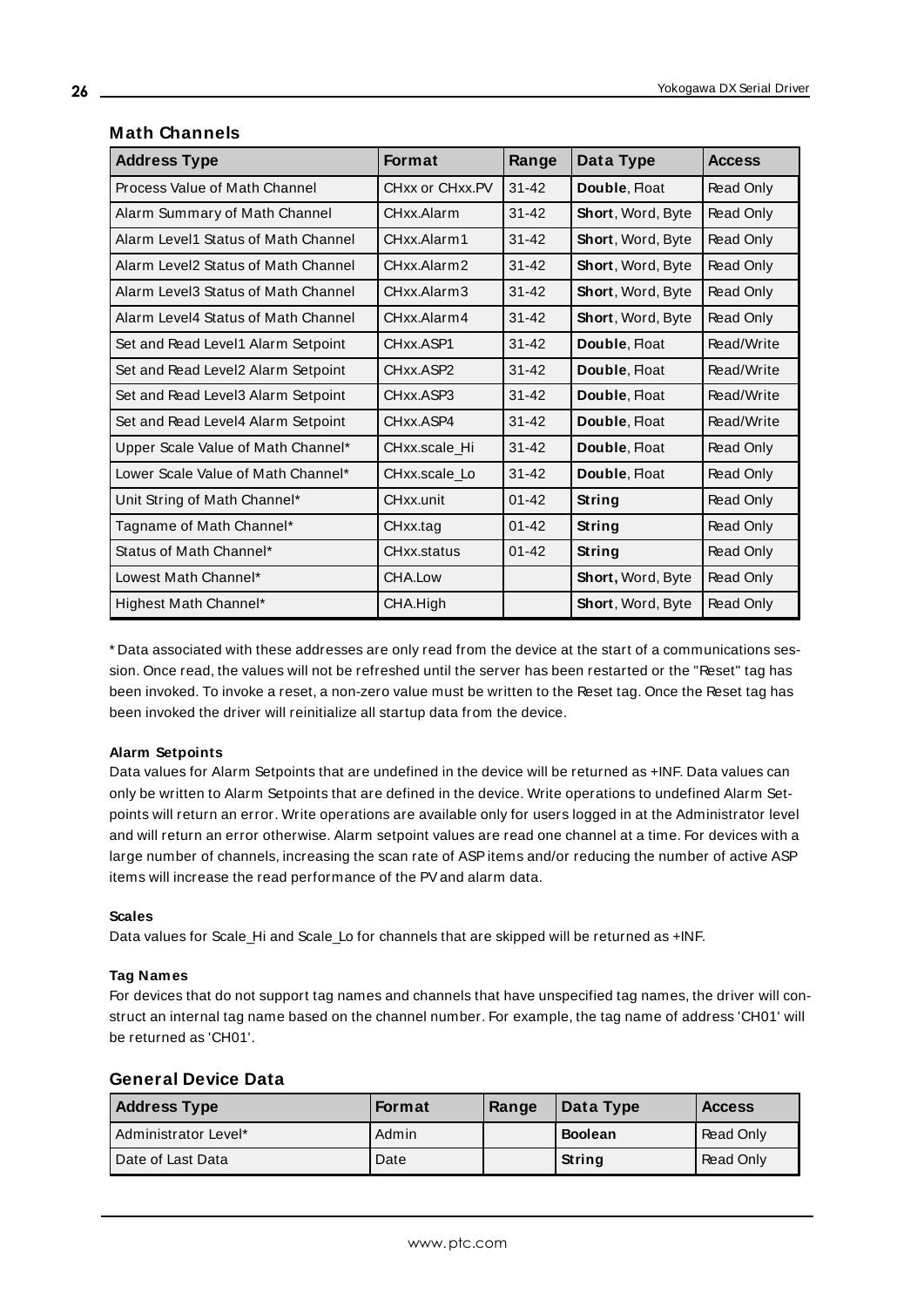| <b>Address Type</b>               | <b>Format</b>      | Range     | Data Type         | <b>Access</b>     |
|-----------------------------------|--------------------|-----------|-------------------|-------------------|
| Time of Last Data                 | Time               |           | String            | Read Only         |
| Model Name of Device*             | Model              |           | <b>String</b>     | Read Only         |
| Math Communication Data*          | <b>CDxx</b>        | $01 - 12$ | <b>Float</b>      | Read/Write        |
| <b>Control Math Execution</b>     | MathControl        |           | Short, Word, Byte | <b>Write Only</b> |
| <b>Reset Alarms</b>               | <b>Alarm Reset</b> |           | <b>Boolean</b>    | Write Only        |
| Control Command and Response      | Command            |           | String            | Read/Write        |
| Previous Screen                   | PreScreen          |           | <b>Boolean</b>    | Write Only        |
| Direct Reloading of Configuration | Reset              |           | <b>Boolean</b>    | Write Only        |

\* The Admin address type has a value of '1' or 'true' when the user has logged on at the Administrator level and a value of '0' or 'false' when the user has logged on at the User level.

#### **Math Communication Data**

The CD address type is only valid for devices equipped with the math option and write operations to CD addresses for non-math equipped devices will return an error. Write operations are available only for users logged in at the Administrator level and will return an error otherwise. Note that CD addresses are initialized (read) at startup and will not be reread unless the server is restarted or the Reset tag is invoked. For more information, refer to **Note on [Initialized](#page-25-0) Data**.

#### **Model Name of Device**

The Model address type will have a string value of 'DX100' or 'DX200', indicating the model series returned by the device.

#### **Control Math Execution**

The MathControl address type is only available for devices equipped with the math option; otherwise, write operations to the MathControl tag for non-math equipped devices will return an error.

#### **Control Command and Response**

The Command address allows the user to send a string command and receive a string response to and from the device. This allows the user to send any command to the device, including commands not directly supported by the driver. This tag is only available to users logged in at the Administrator level; otherwise, write operations will return an error.

**Caution**: Write operations using the Command address should be performed with extreme care.

#### **Notes**:

- 1. The actual number of addresses available for of each type depends on the configuration of the Yokogawa device. If the driver finds at Runtime that an address is not present in the device, it will post an error message and remove the tag from its scan list.
- 2. Addresses that have Write Only access are assigned a default access of Read/Write. However, data values are unreadable for these addresses and the associated tags are not included in the scan list. The current data value for these tags will always be 0 for numeric data types and null string for string data types.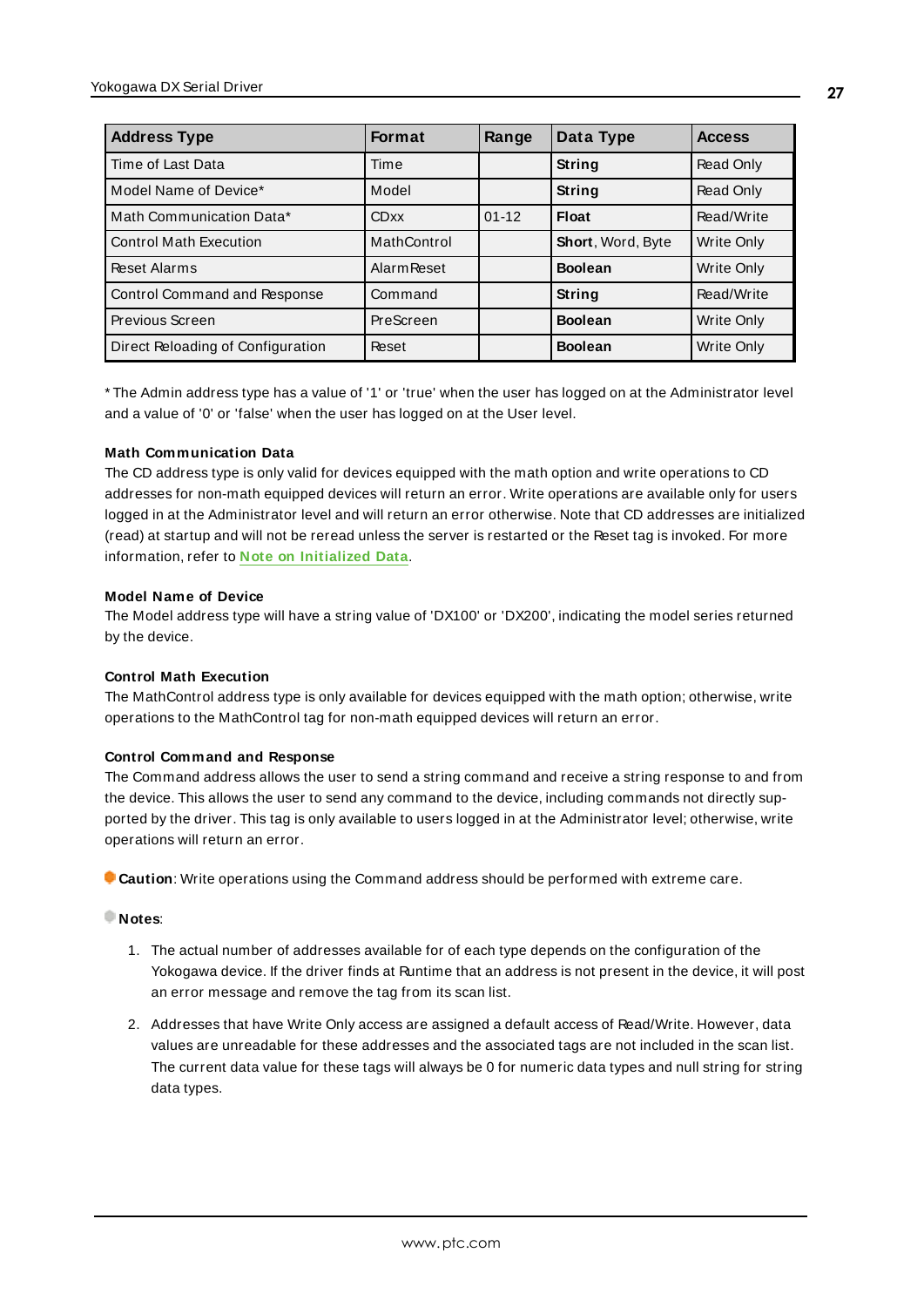# <span id="page-27-0"></span>**DX112 Addressing**

The driver supports the following addresses for this device. The default data type for each address type is shown in **bold**.

### **Measured Channels**

| <b>Address Type</b>                | <b>Format</b>   | Range     | Data Type         | <b>Access</b> |
|------------------------------------|-----------------|-----------|-------------------|---------------|
| Process Value of Channel           | CHxx or CHxx.PV | $01 - 12$ | Double, Float     | Read Only     |
| Alarm Summary of Channel           | CHxx Alarm      | $01 - 12$ | Short, Word, Byte | Read Only     |
| Alarm Level1 Status of Channel     | CHxx.Alarm1     | $01 - 12$ | Short, Word, Byte | Read Only     |
| Alarm Level2 Status of Channel     | CHxx.Alarm2     | $01 - 12$ | Short, Word, Byte | Read Only     |
| Alarm Level3 Status of Channel     | CHxx.Alarm3     | $01 - 12$ | Short, Word, Byte | Read Only     |
| Alarm Level4 Status of Channel     | CHxx Alarm4     | $01 - 12$ | Short, Word, Byte | Read Only     |
| Set and Read Level1 Alarm Setpoint | CHxx.ASP1       | $01 - 12$ | Double, Float     | Read/Write    |
| Set and Read Level2 Alarm Setpoint | CHxx.ASP2       | $01 - 12$ | Double, Float     | Read/Write    |
| Set and Read Level3 Alarm Setpoint | CHxx.ASP3       | $01 - 12$ | Double, Float     | Read/Write    |
| Set and Read Level4 Alarm Setpoint | CHxx.ASP4       | $01 - 12$ | Double, Float     | Read/Write    |
| Upper Scale Value of Channel*      | CHxx.scale Hi   | $01 - 12$ | Double, Float     | Read Only     |
| Lower Scale Value of Channel*      | CHxx.scale Lo   | $01 - 12$ | Double, Float     | Read Only     |
| Unit String of Channel*            | CHxx.unit       | $01 - 12$ | String            | Read Only     |
| Tagname of Channel*                | CHxx.tag        | $01 - 12$ | String            | Read Only     |
| Status of Channel*                 | CHxx.status     | $01 - 12$ | String            | Read Only     |
| Lowest Measuring Channel*          | CH.Low          |           | Short, Word, Byte | Read Only     |
| Highest Measuring Channel*         | CH.High         |           | Short, Word, Byte | Read Only     |

# **Math Channels**

| <b>Address Type</b>                 | <b>Format</b>   | Range     | Data Type                | <b>Access</b> |
|-------------------------------------|-----------------|-----------|--------------------------|---------------|
| Process Value of Math Channel       | CHxx or CHxx.PV | 31-42     | Double, Float            | Read Only     |
| Alarm Summary of Math Channel       | CHxx Alarm      | $31 - 42$ | Short, Word, Byte        | Read Only     |
| Alarm Level1 Status of Math Channel | CHxx.Alarm1     | $31 - 42$ | Short, Word, Byte        | Read Only     |
| Alarm Level2 Status of Math Channel | CHxx.Alarm2     | 31-42     | <b>Short, Word, Byte</b> | Read Only     |
| Alarm Level3 Status of Math Channel | CHxx Alarm3     | $31 - 42$ | Short, Word, Byte        | Read Only     |
| Alarm Level4 Status of Math Channel | CHxx.Alarm4     | $31 - 42$ | Short, Word, Byte        | Read Only     |
| Set and Read Level1 Alarm Setpoint  | CHxx.ASP1       | $31 - 42$ | Double, Float            | Read/Write    |
| Set and Read Level2 Alarm Setpoint  | CHxx.ASP2       | $31 - 42$ | Double, Float            | Read/Write    |
| Set and Read Level3 Alarm Setpoint  | CHxx.ASP3       | $31 - 42$ | Double, Float            | Read/Write    |
| Set and Read Level4 Alarm Setpoint  | CHxx ASP4       | $31 - 42$ | Double, Float            | Read/Write    |
| Upper Scale Value of Math Channel*  | CHxx.scale Hi   | $31 - 42$ | Double, Float            | Read Only     |
| Lower Scale Value of Math Channel*  | CHxx.scale_Lo   | $31 - 42$ | Double, Float            | Read Only     |
| Unit String of Math Channel*        | CHxx.unit       | $01 - 42$ | String                   | Read Only     |
| Tagname of Math Channel*            | CHxx.tag        | 01-42     | String                   | Read Only     |
| Status of Math Channel*             | CHxx.status     | $01 - 42$ | String                   | Read Only     |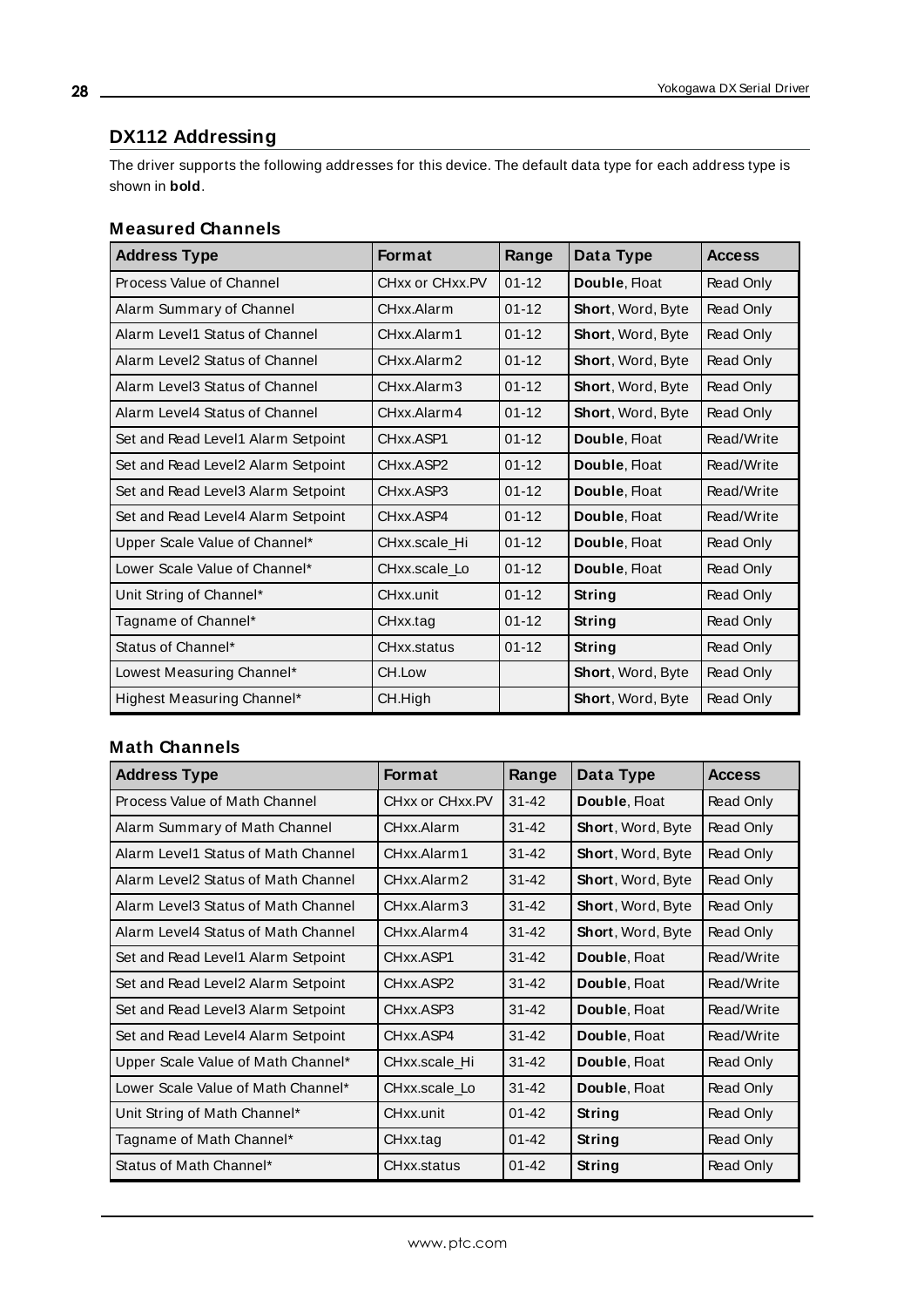| <b>Address Type</b>   | <b>Format</b> | Range | Data Type                          | <b>Access</b> |
|-----------------------|---------------|-------|------------------------------------|---------------|
| Lowest Math Channel*  | CHA.Low       |       | Short, Word, Byte   Read Only      |               |
| Highest Math Channel* | CHA.High      |       | <b>Short, Word, Byte Read Only</b> |               |

<span id="page-28-0"></span>\* Data associated with these addresses are only read from the device at the start of a communications session. Once read, the values will not be refreshed until the server has been restarted or the "Reset" tag has been invoked. To invoke a reset, a non zero value must be written to the Reset tag. Once the Reset tag has been invoked the driver will reinitialize all startup data from the device.

#### **Alarm Setpoints**

Data values for Alarm Setpoints that are undefined in the device will be returned as +INF. Data values can only be written to Alarm Setpoints that are defined in the device. Write operations to undefined Alarm Setpoints will return an error. Write operations are available only for users logged in at the Administrator level and will return an error otherwise. Alarm setpoint values are read one channel at a time. For devices with a large number of channels, increasing the scan rate of ASPitems and/or reducing the number of active ASP items will increase the read performance of the PVand alarm data.

#### **Scales**

Data values for Scale\_Hi and Scale\_Lo for channels that are skipped will be returned as +INF.

#### **Tag Names**

For devices that do not support tag names and channels that have unspecified tag names, the driver will construct an internal tag name based on the channel number. For example, the tag name of address 'CH01' will be returned as 'CH01'.

| <b>Address Type</b>               | <b>Format</b>      | Range     | Data Type         | <b>Access</b>     |
|-----------------------------------|--------------------|-----------|-------------------|-------------------|
| Administrator Level*              | Admin              |           | <b>Boolean</b>    | Read Only         |
| Date of Last Data                 | Date               |           | String            | Read Only         |
| Time of Last Data                 | Time               |           | String            | Read Only         |
| Model Name of Device*             | Model              |           | String            | Read Only         |
| Math Communication Data*          | <b>CDxx</b>        | $01 - 12$ | <b>Float</b>      | Read/Write        |
| <b>Control Math Execution</b>     | MathControl        |           | Short, Word, Byte | Write Only        |
| <b>Reset Alarms</b>               | <b>Alarm Reset</b> |           | <b>Boolean</b>    | <b>Write Only</b> |
| Control Command and Response      | Command            |           | String            | Read/Write        |
| Previous Screen                   | PreScreen          |           | <b>Boolean</b>    | <b>Write Only</b> |
| Direct Reloading of Configuration | Reset              |           | <b>Boolean</b>    | Write Only        |

#### **General Device Data**

\* The Admin address type has a value of '1' or 'true' when the user has logged on at the Administrator level and a value of '0' or 'false' when the user has logged on at the User level.

### **Math Communication Data**

The CD address type is only valid for devices equipped with the math option and write operations to CD addresses for non-math equipped devices will return an error. Write operations are available only for users logged in at the Administrator level and will return an error otherwise. Note that CD addresses are initialized (read) at startup and will not be reread unless the server is restarted or the Reset tag is invoked. For more information, refer to **Note on [Initialized](#page-28-0) Data**.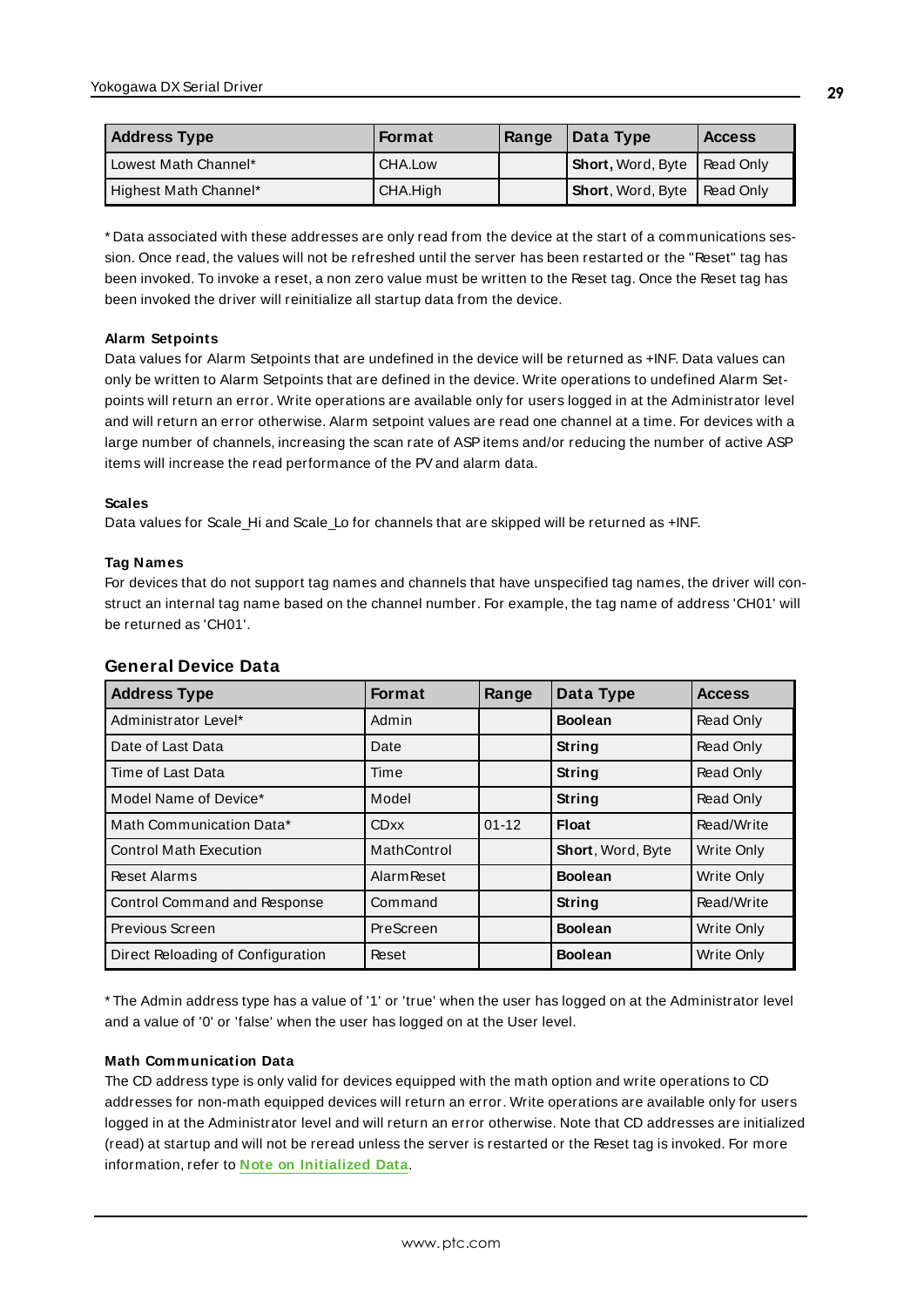#### **Model Name of Device**

The Model address type will have a string value of 'DX100' or 'DX200', indicating the model series returned by the device.

#### **Control Math Execution**

The MathControl address type is only available for devices equipped with the math option; otherwise, write operations to the MathControl tag for non-math equipped devices will return an error.

#### **Control Command and Response**

The Command address allows the user to send a string command and receive a string response to and from the device. This allows the user to send any command to the device, including commands not directly supported by the driver. This tag is only available to users logged in at the Administrator level; otherwise, write operations will return an error.

**Caution**: Write operations using the Command address should be performed with extreme care.

#### **Notes**:

- 1. The actual number of addresses available for of each type depends on the configuration of the Yokogawa device. If the driver finds at Runtime that an address is not present in the device, it will post an error message and remove the tag from its scan list.
- 2. Addresses that have Write Only access are assigned a default access of Read/Write. However, data values are unreadable for these addresses and the associated tags are not included in the scan list. The current data value for these tags will always be 0 for numeric data types and null string for string data types.

# <span id="page-29-0"></span>**DX204 Addressing**

The driver supports the following addresses for this device. The default data type for each address type is shown in **bold**.

| <b>Address Type</b>                | <b>Format</b>   | Range     | Data Type         | <b>Access</b> |
|------------------------------------|-----------------|-----------|-------------------|---------------|
| Process Value of Channel           | CHxx or CHxx.PV | $01 - 04$ | Double, Float     | Read Only     |
| Alarm Summary of Channel           | CHxx Alarm      | $01 - 04$ | Short, Word, Byte | Read Only     |
| Alarm Level1 Status of Channel     | CHxx Alarm 1    | $01 - 04$ | Short, Word, Byte | Read Only     |
| Alarm Level2 Status of Channel     | CHxx.Alarm2     | $01 - 04$ | Short, Word, Byte | Read Only     |
| Alarm Level3 Status of Channel     | CHxx.Alarm3     | $01 - 04$ | Short, Word, Byte | Read Only     |
| Alarm Level4 Status of Channel     | CHxx.Alarm4     | $01 - 04$ | Short, Word, Byte | Read Only     |
| Set and Read Level1 Alarm Setpoint | CHxx.ASP1       | $01 - 04$ | Double, Float     | Read/Write    |
| Set and Read Level2 Alarm Setpoint | CHxx.ASP2       | $01 - 04$ | Double, Float     | Read/Write    |
| Set and Read Level3 Alarm Setpoint | CHxx.ASP3       | $01 - 04$ | Double, Float     | Read/Write    |
| Set and Read Level4 Alarm Setpoint | CHxx.ASP4       | $01 - 04$ | Double, Float     | Read/Write    |
| Upper Scale Value of Channel*      | CHxx.scale Hi   | $01 - 04$ | Double, Float     | Read Only     |
| Lower Scale Value of Channel*      | CHxx.scale_Lo   | $01 - 04$ | Double, Float     | Read Only     |
| Unit String of Channel*            | CHxx.unit       | $01 - 04$ | String            | Read Only     |
| Tagname of Channel*                | CHxx.tag        | $01 - 04$ | String            | Read Only     |

#### **Measured Channels**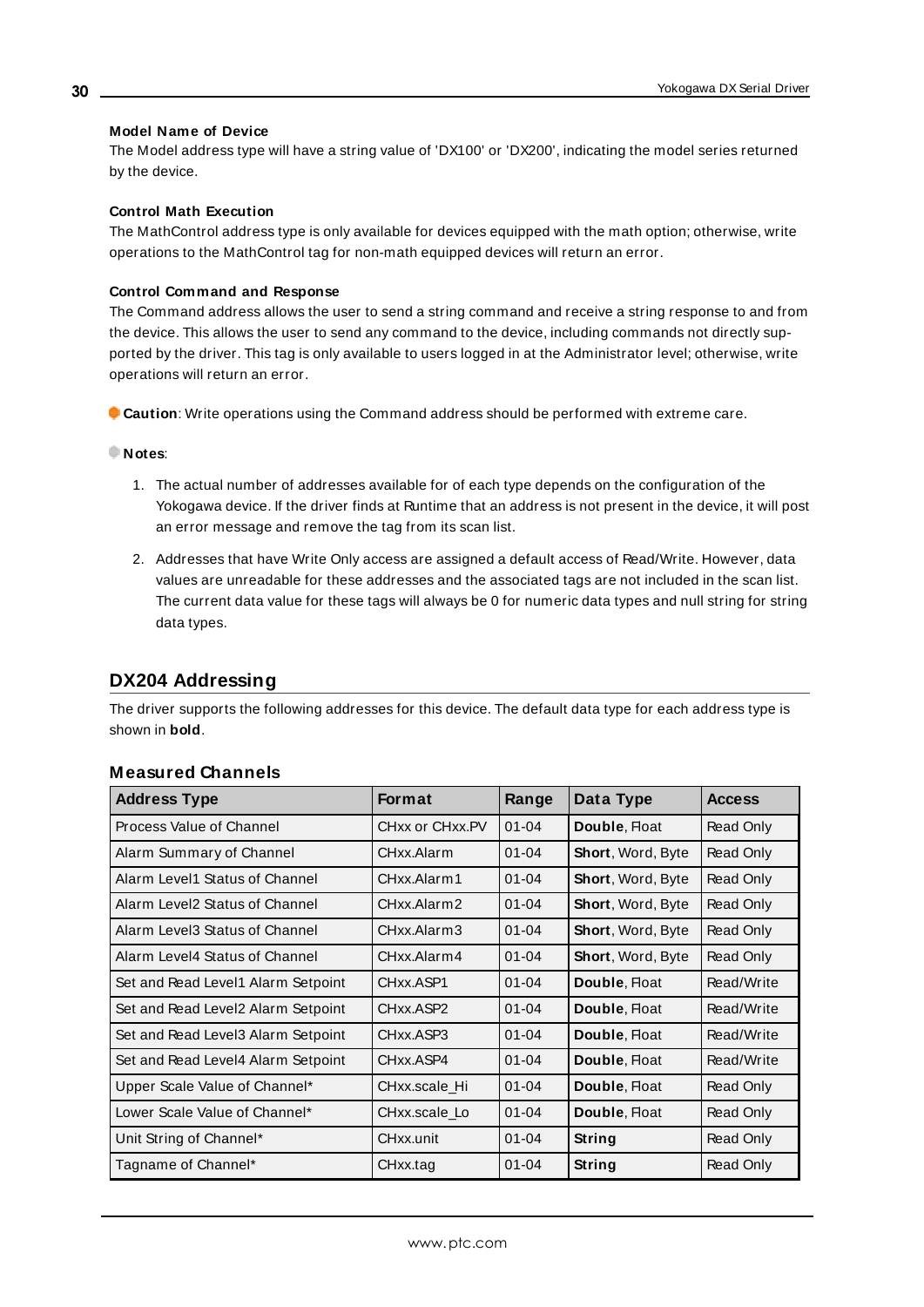| <b>Address Type</b>        | <b>Format</b> | Range     | Data Type                | <b>Access</b>    |
|----------------------------|---------------|-----------|--------------------------|------------------|
| Status of Channel*         | CHxx.status   | $01 - 04$ | String                   | Read Only        |
| Lowest Measuring Channel*  | CH.Low        |           | <b>Short, Word, Byte</b> | Read Only        |
| Highest Measuring Channel* | CH.High       |           | Short, Word, Byte        | <b>Read Only</b> |

### **Math Channels**

| <b>Address Type</b>                 | <b>Format</b>   | Range     | Data Type                | <b>Access</b> |
|-------------------------------------|-----------------|-----------|--------------------------|---------------|
| Process Value of Math Channel       | CHxx or CHxx.PV | $31 - 38$ | Double, Float            | Read Only     |
| Alarm Summary of Math Channel       | CHxx.Alarm      | $31 - 38$ | Short, Word, Byte        | Read Only     |
| Alarm Level1 Status of Math Channel | CHxx.Alarm1     | 31-38     | Short, Word, Byte        | Read Only     |
| Alarm Level2 Status of Math Channel | CHxx.Alarm2     | 31-38     | Short, Word, Byte        | Read Only     |
| Alarm Level3 Status of Math Channel | CHxx.Alarm3     | $31 - 38$ | Short, Word, Byte        | Read Only     |
| Alarm Level4 Status of Math Channel | CHxx.Alarm4     | 31-38     | Short, Word, Byte        | Read Only     |
| Set and Read Level1 Alarm Setpoint  | CHxx.ASP1       | $31 - 38$ | Double, Float            | Read/Write    |
| Set and Read Level2 Alarm Setpoint  | CHxx.ASP2       | $31 - 38$ | Double, Float            | Read/Write    |
| Set and Read Level3 Alarm Setpoint  | CHxx.ASP3       | $31 - 38$ | Double, Float            | Read/Write    |
| Set and Read Level4 Alarm Setpoint  | CHxx ASP4       | $31 - 38$ | Double, Float            | Read/Write    |
| Upper Scale Value of Math Channel*  | CHxx.scale Hi   | $31 - 38$ | Double, Float            | Read Only     |
| Lower Scale Value of Math Channel*  | CHxx.scale Lo   | 31-38     | Double, Float            | Read Only     |
| Unit String of Math Channel*        | CHxx.unit       | $01 - 38$ | String                   | Read Only     |
| Tagname of Math Channel*            | CHxx.tag        | $01 - 38$ | String                   | Read Only     |
| Status of Math Channel*             | CHxx.status     | $01 - 38$ | String                   | Read Only     |
| Lowest Math Channel*                | CHA.Low         |           | <b>Short, Word, Byte</b> | Read Only     |
| Highest Math Channel*               | CHA.High        |           | Short, Word, Byte        | Read Only     |

<span id="page-30-0"></span>\* Data associated with these addresses are only read from the device at the start of a communications session. Once read, the values will not be refreshed until the server has been restarted or the "Reset" tag has been invoked. To invoke a reset, a non-zero value must be written to the Reset tag. Once the Reset tag has been invoked the driver will reinitialize all startup data from the device.

### **Alarm Setpoints**

Data values for Alarm Setpoints that are undefined in the device will be returned as +INF. Data values can only be written to Alarm Setpoints that are defined in the device. Write operations to undefined Alarm Setpoints will return an error. Write operations are available only for users logged in at the Administrator level and will return an error otherwise. Alarm setpoint values are read one channel at a time. For devices with a large number of channels, increasing the scan rate of ASPitems and/or reducing the number of active ASP items will increase the read performance of the PVand alarm data.

#### **Scales**

Data values for Scale\_Hi and Scale\_Lo for channels that are skipped will be returned as +INF.

#### **Tag Names**

For devices that do not support tag names and channels that have unspecified tag names, the driver will construct an internal tag name based on the channel number. For example, the tag name of address 'CH01' will be returned as 'CH01'.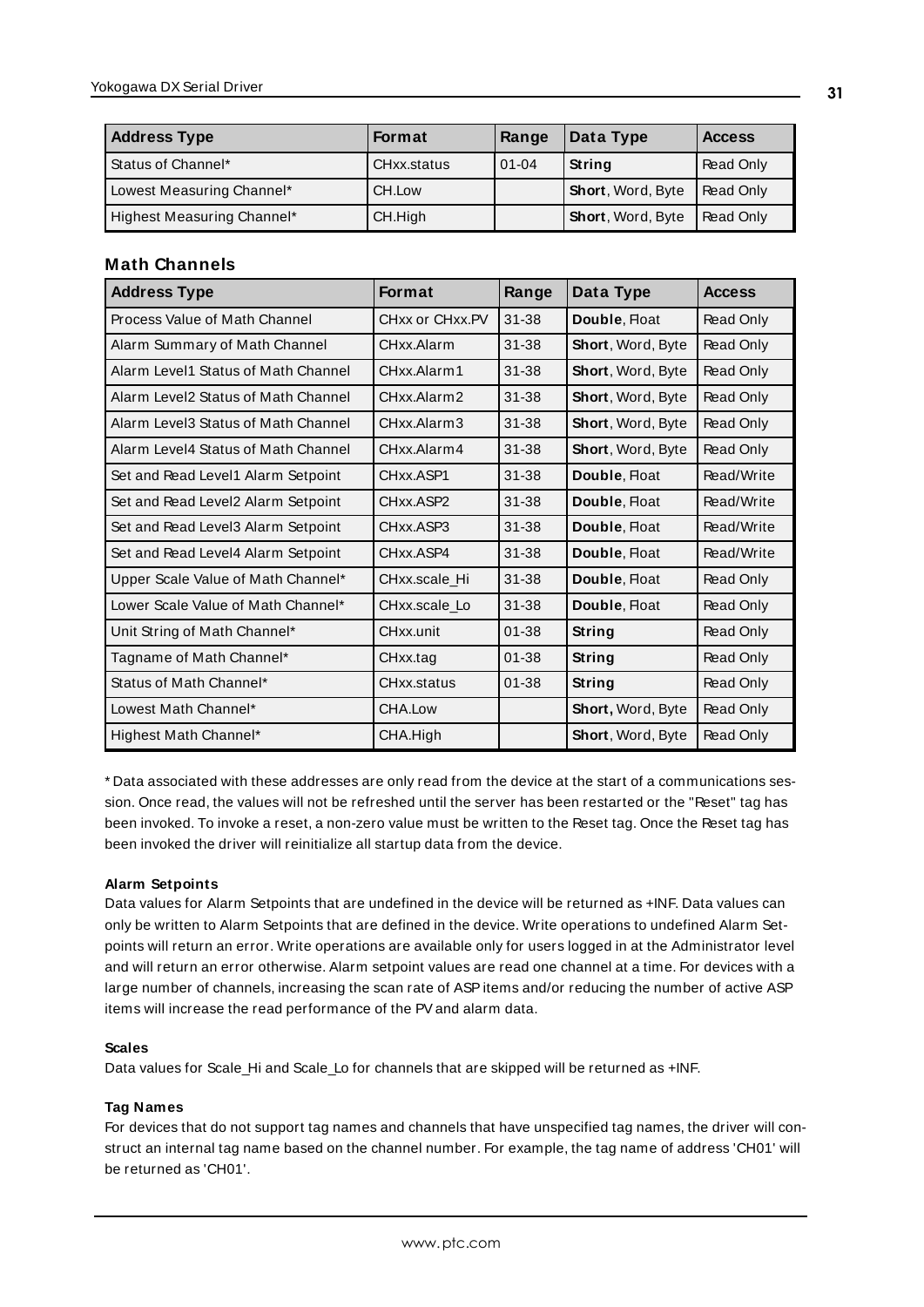| <b>Address Type</b>               | Format             | Range     | Data Type                | <b>Access</b>     |
|-----------------------------------|--------------------|-----------|--------------------------|-------------------|
| Administrator Level*              | Admin              |           | <b>Boolean</b>           | Read Only         |
| Date of Last Data                 | Date               |           | <b>String</b>            | Read Only         |
| Time of Last Data                 | Time               |           | <b>String</b>            | Read Only         |
| Model Name of Device*             | Model              |           | String                   | Read Only         |
| Math Communication Data*          | <b>CDxx</b>        | $01 - 08$ | <b>Float</b>             | Read/Write        |
| <b>Control Math Execution</b>     | MathControl        |           | <b>Short, Word, Byte</b> | Write Only        |
| <b>Reset Alarms</b>               | <b>Alarm Reset</b> |           | <b>Boolean</b>           | <b>Write Only</b> |
| Control Command and Response      | Command            |           | String                   | Read/Write        |
| Previous Screen                   | PreScreen          |           | <b>Boolean</b>           | Write Only        |
| Direct Reloading of Configuration | Reset              |           | <b>Boolean</b>           | Write Only        |

# **General Device Data**

\* The Admin address type has a value of '1' or 'true' when the user has logged on at the Administrator level and a value of '0' or 'false' when the user has logged on at the User level.

# **Math Communication Data**

The CD address type is only valid for devices equipped with the math option and write operations to CD addresses for non-math equipped devices will return an error. Write operations are available only for users logged in at the Administrator level and will return an error otherwise. Note that CD addresses are initialized (read) at startup and will not be reread unless the server is restarted or the Reset tag is invoked. For more information, refer to **Note on [Initialized](#page-30-0) Data**.

# **Model Name of Device**

The Model address type will have a string value of 'DX100' or 'DX200', indicating the model series returned by the device.

# **Control Math Execution**

The MathControl address type is only available for devices equipped with the math option; otherwise, write operations to the MathControl tag for non-math equipped devices will return an error.

# **Control Command and Response**

The Command address allows the user to send a string command and receive a string response to and from the device. This allows the user to send any command to the device, including commands not directly supported by the driver. This tag is only available to users logged in at the Administrator level; otherwise, write operations will return an error.

**Caution**: Write operations using the Command address should be performed with extreme care.

# **Notes**:

- 1. The actual number of addresses available for of each type depends on the configuration of the Yokogawa device. If the driver finds at Runtime that an address is not present in the device, it will post an error message and remove the tag from its scan list.
- 2. Addresses that have Write Only access are assigned a default access of Read/Write. However, data values are unreadable for these addresses and the associated tags are not included in the scan list.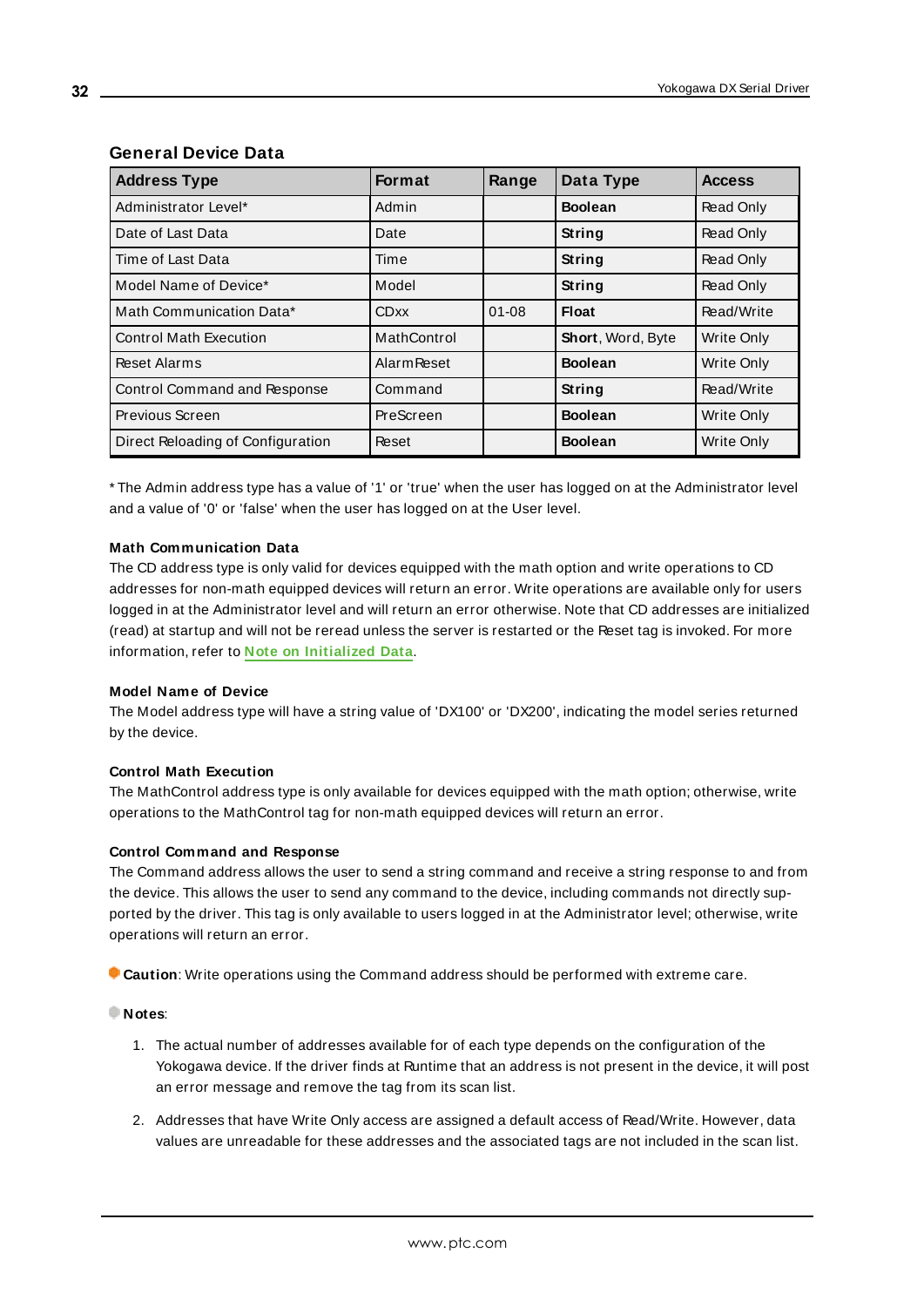The current data value for these tags will always be 0 for numeric data types and null string for string data types.

# <span id="page-32-0"></span>**DX208 Addressing**

The driver supports the following addresses for this device. The default data type for each address type is shown in **bold**.

### **Measured Channels**

| <b>Address Type</b>                | <b>Format</b>          | Range     | Data Type         | <b>Access</b> |
|------------------------------------|------------------------|-----------|-------------------|---------------|
| Process Value of Channel           | CHxx or CHxx.PV        | $01 - 08$ | Double, Float     | Read Only     |
| Alarm Summary of Channel           | CHxx Alarm             | $01 - 08$ | Short, Word, Byte | Read Only     |
| Alarm Level1 Status of Channel     | CHxx.Alarm1            | $01 - 08$ | Short, Word, Byte | Read Only     |
| Alarm Level2 Status of Channel     | CHxx.Alarm2            | $01 - 08$ | Short, Word, Byte | Read Only     |
| Alarm Level3 Status of Channel     | CHxx.Alarm3            | $01 - 08$ | Short, Word, Byte | Read Only     |
| Alarm Level4 Status of Channel     | CHxx Alarm4            | $01 - 08$ | Short, Word, Byte | Read Only     |
| Set and Read Level1 Alarm Setpoint | CHxx.ASP1              | $01 - 08$ | Double, Float     | Read/Write    |
| Set and Read Level2 Alarm Setpoint | CHxx.ASP2              | $01 - 08$ | Double, Float     | Read/Write    |
| Set and Read Level3 Alarm Setpoint | CH <sub>xx</sub> .ASP3 | $01 - 08$ | Double, Float     | Read/Write    |
| Set and Read Level4 Alarm Setpoint | CHxx.ASP4              | $01 - 08$ | Double, Float     | Read/Write    |
| Upper Scale Value of Channel*      | CHxx.scale Hi          | $01 - 08$ | Double, Float     | Read Only     |
| Lower Scale Value of Channel*      | CHxx.scale Lo          | $01 - 08$ | Double, Float     | Read Only     |
| Unit String of Channel*            | CHxx.unit              | $01 - 08$ | String            | Read Only     |
| Tagname of Channel*                | CHxx.tag               | $01 - 08$ | String            | Read Only     |
| Status of Channel*                 | CHxx.status            | $01 - 08$ | <b>String</b>     | Read Only     |
| Lowest Measuring Channel*          | CH.Low                 |           | Short, Word, Byte | Read Only     |
| Highest Measuring Channel*         | CH.High                |           | Short, Word, Byte | Read Only     |

### **Math Channels**

| <b>Address Type</b>                 | <b>Format</b>   | Range     | Data Type                | <b>Access</b> |
|-------------------------------------|-----------------|-----------|--------------------------|---------------|
| Process Value of Math Channel       | CHxx or CHxx.PV | $31 - 38$ | Double, Float            | Read Only     |
| Alarm Summary of Math Channel       | CHxx.Alarm      | $31 - 38$ | <b>Short, Word, Byte</b> | Read Only     |
| Alarm Level1 Status of Math Channel | CHxx.Alarm1     | $31 - 38$ | <b>Short, Word, Byte</b> | Read Only     |
| Alarm Level2 Status of Math Channel | CHxx.Alarm2     | $31 - 38$ | <b>Short, Word, Byte</b> | Read Only     |
| Alarm Level3 Status of Math Channel | CHxx.Alarm3     | $31 - 38$ | Short, Word, Byte        | Read Only     |
| Alarm Level4 Status of Math Channel | CHxx Alarm4     | $31 - 38$ | <b>Short, Word, Byte</b> | Read Only     |
| Set and Read Level1 Alarm Setpoint  | CHxx.ASP1       | $31 - 38$ | Double, Float            | Read/Write    |
| Set and Read Level2 Alarm Setpoint  | CHxx.ASP2       | $31 - 38$ | Double, Float            | Read/Write    |
| Set and Read Level3 Alarm Setpoint  | CHxx.ASP3       | $31 - 38$ | Double, Float            | Read/Write    |
| Set and Read Level4 Alarm Setpoint  | CHxx.ASP4       | $31 - 38$ | Double, Float            | Read/Write    |
| Upper Scale Value of Math Channel*  | CHxx.scale Hi   | $31 - 38$ | Double, Float            | Read Only     |
| Lower Scale Value of Math Channel*  | CHxx.scale Lo   | $31 - 38$ | Double, Float            | Read Only     |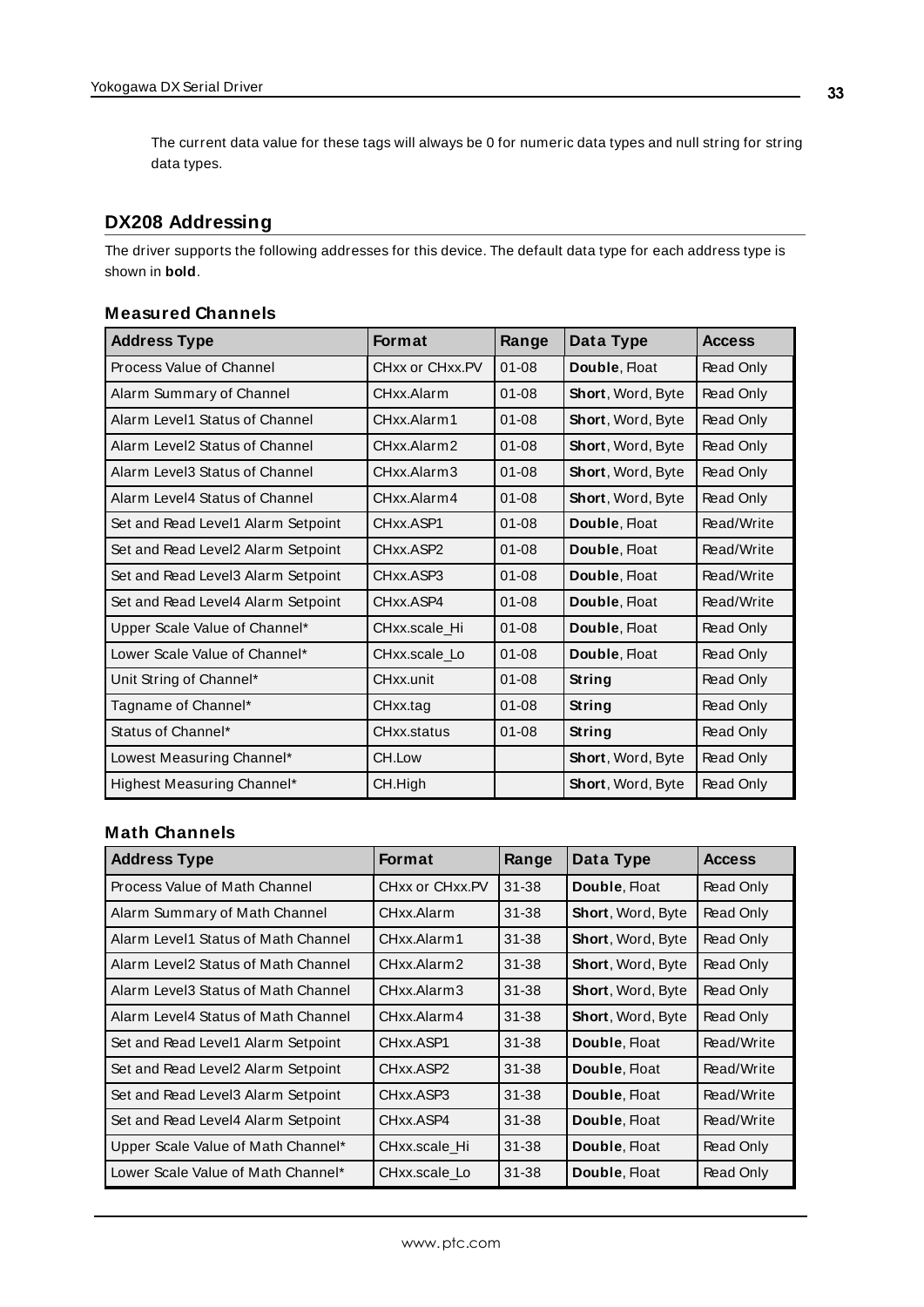| <b>Address Type</b>          | <b>Format</b> | Range     | Data Type         | <b>Access</b> |
|------------------------------|---------------|-----------|-------------------|---------------|
| Unit String of Math Channel* | CHxx.unit     | $01 - 38$ | String            | Read Only     |
| Tagname of Math Channel*     | CHxx.tag      | $01 - 38$ | String            | Read Only     |
| Status of Math Channel*      | CHxx.status   | $01 - 38$ | <b>String</b>     | Read Only     |
| Lowest Math Channel*         | CHA.Low       |           | Short, Word, Byte | Read Only     |
| Highest Math Channel*        | CHA.High      |           | Short, Word, Byte | Read Only     |

<span id="page-33-0"></span>\* Data associated with these addresses are only read from the device at the start of a communications session. Once read, the values will not be refreshed until the server has been restarted or the "Reset" tag has been invoked. To invoke a reset, a non-zero value must be written to the Reset tag. Once the Reset tag has been invoked the driver will reinitialize all startup data from the device.

#### **Alarm Setpoints**

Data values for Alarm Setpoints that are undefined in the device will be returned as +INF. Data values can only be written to Alarm Setpoints that are defined in the device. Write operations to undefined Alarm Setpoints will return an error. Write operations are available only for users logged in at the Administrator level and will return an error otherwise. Alarm setpoint values are read one channel at a time. For devices with a large number of channels, increasing the scan rate of ASPitems and/or reducing the number of active ASP items will increase the read performance of the PVand alarm data.

#### **Scales**

Data values for Scale\_Hi and Scale\_Lo for channels that are skipped will be returned as +INF.

#### **Tag Names**

For devices that do not support tag names and channels that have unspecified tag names, the driver will construct an internal tag name based on the channel number. For example, the tag name of address 'CH01' will be returned as 'CH01'.

| <b>Address Type</b>               | <b>Format</b>      | Range     | Data Type         | <b>Access</b>     |
|-----------------------------------|--------------------|-----------|-------------------|-------------------|
| Administrator Level*              | Admin              |           | <b>Boolean</b>    | Read Only         |
| Date of Last Data                 | Date               |           | String            | Read Only         |
| Time of Last Data                 | Time               |           | <b>String</b>     | Read Only         |
| Model Name of Device*             | Model              |           | <b>String</b>     | Read Only         |
| Math Communication Data*          | <b>CDxx</b>        | $01 - 08$ | <b>Float</b>      | Read/Write        |
| <b>Control Math Execution</b>     | MathControl        |           | Short, Word, Byte | Write Only        |
| <b>Reset Alarms</b>               | <b>Alarm Reset</b> |           | <b>Boolean</b>    | <b>Write Only</b> |
| Control Command and Response      | Command            |           | String            | Read/Write        |
| Previous Screen                   | PreScreen          |           | <b>Boolean</b>    | Write Only        |
| Direct Reloading of Configuration | Reset              |           | <b>Boolean</b>    | Write Only        |

#### **General Device Data**

\* The Admin address type has a value of '1' or 'true' when the user has logged on at the Administrator level and a value of '0' or 'false' when the user has logged on at the User level.

#### **Math Communication Data**

The CD address type is only valid for devices equipped with the math option and write operations to CD addresses for non-math equipped devices will return an error. Write operations are available only for users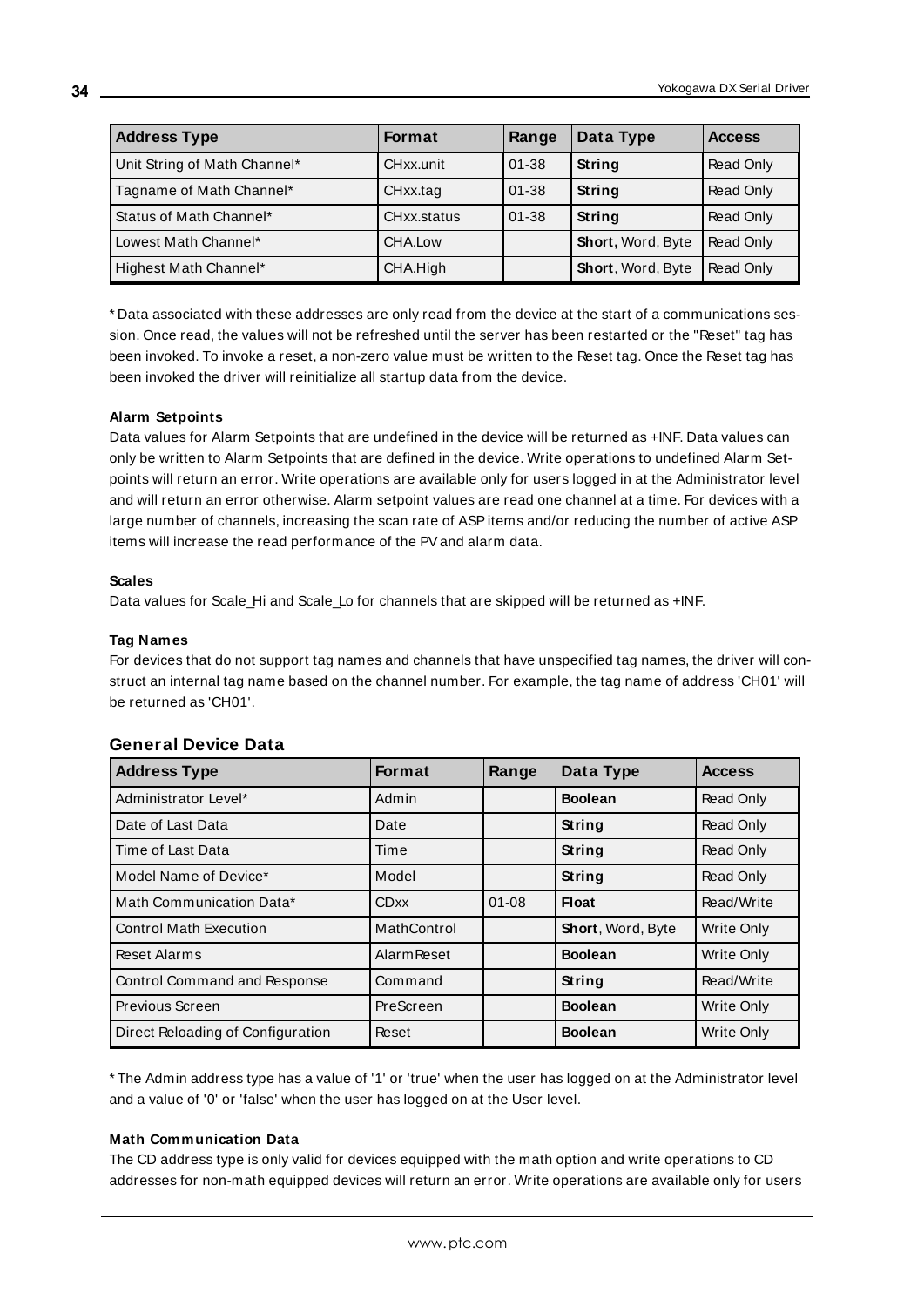logged in at the Administrator level and will return an error otherwise. Note that CD addresses are initialized (read) at startup and will not be reread unless the server is restarted or the Reset tag is invoked. For more information, refer to **Note on [Initialized](#page-33-0) Data**.

#### **Model Name of Device**

The Model address type will have a string value of 'DX100' or 'DX200', indicating the model series returned by the device.

#### **Control Math Execution**

The MathControl address type is only available for devices equipped with the math option; otherwise, write operations to the MathControl tag for non-math equipped devices will return an error.

#### **Control Command and Response**

The Command address allows the user to send a string command and receive a string response to and from the device. This allows the user to send any command to the device, including commands not directly supported by the driver. This tag is only available to users logged in at the Administrator level; otherwise, write operations will return an error.

**Caution**: Write operations using the Command address should be performed with extreme care.

#### **Notes**:

- 1. The actual number of addresses available for of each type depends on the configuration of the Yokogawa device. If the driver finds at Runtime that an address is not present in the device, it will post an error message and remove the tag from its scan list.
- 2. Addresses that have Write Only access are assigned a default access of Read/Write. However, data values are unreadable for these addresses and the associated tags are not included in the scan list. The current data value for these tags will always be 0 for numeric data types and null string for string data types.

# <span id="page-34-0"></span>**DX210 Addressing**

The driver supports the following addresses for this device. The default data type for each address type is shown in **bold**.

| <b>Address Type</b>                 | <b>Format</b>                      | Range     | Data Type                | <b>Access</b> |
|-------------------------------------|------------------------------------|-----------|--------------------------|---------------|
| Process Value of Channel            | CHxx or CHxx.PV                    | $01 - 10$ | Double, Float            | Read Only     |
| Alarm Summary of Channel            | CHxx.Alarm                         | $01 - 10$ | Short, Word, Byte        | Read Only     |
| Alarm Level1 Status of Channel      | CHxx.Alarm1                        | $01 - 10$ | <b>Short, Word, Byte</b> | Read Only     |
| Alarm Level2 Status of Channel      | CHxx.Alarm2                        | $01 - 10$ | <b>Short, Word, Byte</b> | Read Only     |
| Alarm Level3 Status of Channel      | CHxx.Alarm3                        | $01 - 10$ | Short, Word, Byte        | Read Only     |
| Alarm Level4 Status of Channel      | CHxx.Alarm4                        | $01 - 10$ | <b>Short, Word, Byte</b> | Read Only     |
| Set and Read Level1 Alarm Setpoint  | CHxx.ASP1                          | $01 - 10$ | Double, Float            | Read/Write    |
| Set and Read Level2 Alarm Setpoint  | CH <sub>xx</sub> .ASP <sub>2</sub> | $01 - 10$ | Double, Float            | Read/Write    |
| Set and Read Level 3 Alarm Setpoint | CHxx.ASP3                          | $01 - 10$ | Double, Float            | Read/Write    |
| Set and Read Level4 Alarm Setpoint  | CHxx.ASP4                          | $01 - 10$ | Double, Float            | Read/Write    |
| Upper Scale Value of Channel*       | CHxx.scale Hi                      | $01 - 10$ | Double, Float            | Read Only     |

#### **Measured Channels**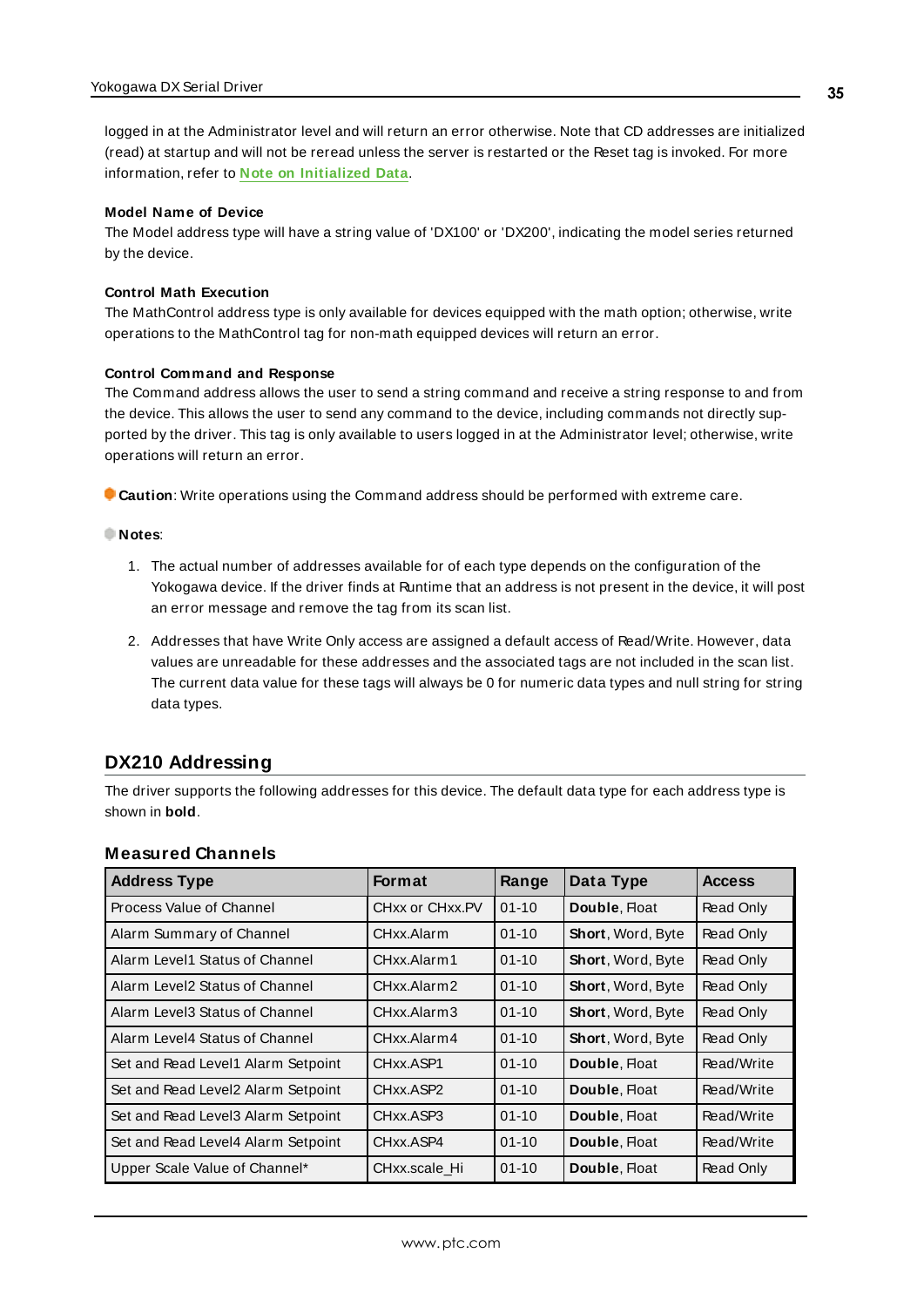| <b>Address Type</b>           | <b>Format</b> | Range     | Data Type         | <b>Access</b> |
|-------------------------------|---------------|-----------|-------------------|---------------|
| Lower Scale Value of Channel* | CHxx.scale Lo | $01 - 10$ | Double, Float     | Read Only     |
| Unit String of Channel*       | CHxx.unit     | $01 - 10$ | <b>String</b>     | Read Only     |
| Tagname of Channel*           | CHxx.tag      | $01 - 10$ | String            | Read Only     |
| Status of Channel*            | CHxx.status   | $01 - 10$ | String            | Read Only     |
| Lowest Measuring Channel*     | CH.Low        |           | Short, Word, Byte | Read Only     |
| Highest Measuring Channel*    | CH.High       |           | Short, Word, Byte | Read Only     |

#### **Math Channels**

| <b>Address Type</b>                 | Format          | Range     | Data Type                | <b>Access</b> |
|-------------------------------------|-----------------|-----------|--------------------------|---------------|
| Process Value of Math Channel       | CHxx or CHxx.PV | $31 - 60$ | Double, Float            | Read Only     |
| Alarm Summary of Math Channel       | CHxx.Alarm      | $31 - 60$ | <b>Short, Word, Byte</b> | Read Only     |
| Alarm Level1 Status of Math Channel | CHxx.Alarm1     | 31-60     | Short, Word, Byte        | Read Only     |
| Alarm Level2 Status of Math Channel | CHxx.Alarm2     | 31-60     | Short, Word, Byte        | Read Only     |
| Alarm Level3 Status of Math Channel | CHxx.Alarm3     | $31 - 60$ | Short, Word, Byte        | Read Only     |
| Alarm Level4 Status of Math Channel | CHxx.Alarm4     | $31 - 60$ | Short, Word, Byte        | Read Only     |
| Set and Read Level1 Alarm Setpoint  | CHxx.ASP1       | $31 - 60$ | Double, Float            | Read/Write    |
| Set and Read Level2 Alarm Setpoint  | CHxx.ASP2       | $31 - 60$ | Double, Float            | Read/Write    |
| Set and Read Level3 Alarm Setpoint  | CHxx.ASP3       | $31 - 60$ | Double, Float            | Read/Write    |
| Set and Read Level4 Alarm Setpoint  | CHxx.ASP4       | $31 - 60$ | Double, Float            | Read/Write    |
| Upper Scale Value of Math Channel*  | CHxx.scale Hi   | $31 - 60$ | Double, Float            | Read Only     |
| Lower Scale Value of Math Channel*  | CHxx.scale_Lo   | $31 - 60$ | Double, Float            | Read Only     |
| Unit String of Math Channel*        | CHxx.unit       | $01 - 60$ | String                   | Read Only     |
| Tagname of Math Channel*            | CHxx.tag        | $01 - 60$ | String                   | Read Only     |
| Status of Math Channel*             | CHxx.status     | $01 - 60$ | <b>String</b>            | Read Only     |
| Lowest Math Channel*                | CHA.Low         |           | Short, Word, Byte        | Read Only     |
| Highest Math Channel*               | CHA.High        |           | Short, Word, Byte        | Read Only     |

<span id="page-35-0"></span>\* Data associated with these addresses are only read from the device at the start of a communications session. Once read, the values will not be refreshed until the server has been restarted or the "Reset" tag has been invoked. To invoke a reset, a non-zero value must be written to the Reset tag. Once the Reset tag has been invoked the driver will reinitialize all startup data from the device.

#### **Alarm Setpoints**

Data values for Alarm Setpoints that are undefined in the device will be returned as +INF. Data values can only be written to Alarm Setpoints that are defined in the device. Write operations to undefined Alarm Setpoints will return an error. Write operations are available only for users logged in at the Administrator level and will return an error otherwise. Alarm setpoint values are read one channel at a time. For devices with a large number of channels, increasing the scan rate of ASP items and/or reducing the number of active ASP items will increase the read performance of the PVand alarm data.

#### **Scales**

Data values for Scale\_Hi and Scale\_Lo for channels that are skipped will be returned as +INF.

#### **Tag Names**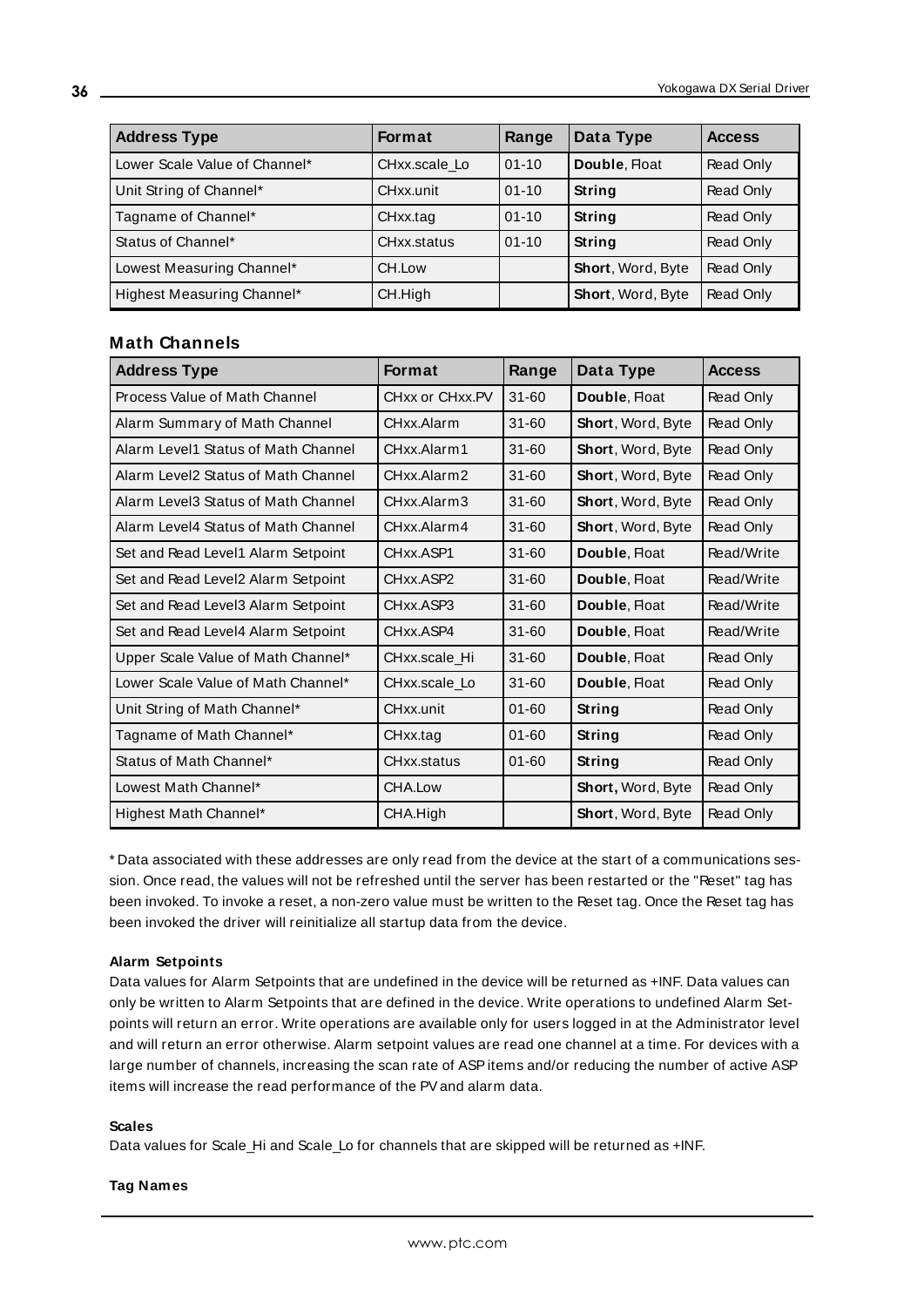For devices that do not support tag names and channels that have unspecified tag names, the driver will construct an internal tag name based on the channel number. For example, the tag name of address 'CH01' will be returned as 'CH01'.

| <b>General Device Data</b> |  |  |
|----------------------------|--|--|
|----------------------------|--|--|

| <b>Address Type</b>               | Format             | Range     | Data Type         | <b>Access</b>    |
|-----------------------------------|--------------------|-----------|-------------------|------------------|
| Administrator Level*              | Admin              |           | <b>Boolean</b>    | Read Only        |
| Date of Last Data                 | Date               |           | String            | Read Only        |
| Time of Last Data                 | Time               |           | <b>String</b>     | <b>Read Only</b> |
| Model Name of Device*             | Model              |           | <b>String</b>     | <b>Read Only</b> |
| Math Communication Data*          | <b>CDxx</b>        | $01 - 30$ | <b>Float</b>      | Read/Write       |
| <b>Control Math Execution</b>     | MathControl        |           | Short, Word, Byte | Write Only       |
| <b>Reset Alarms</b>               | <b>Alarm Reset</b> |           | <b>Boolean</b>    | Write Only       |
| Control Command and Response      | Command            |           | <b>String</b>     | Read/Write       |
| Previous Screen                   | PreScreen          |           | <b>Boolean</b>    | Write Only       |
| Direct Reloading of Configuration | Reset              |           | <b>Boolean</b>    | Write Only       |

\* The Admin address type has a value of '1' or 'true' when the user has logged on at the Administrator level and a value of '0' or 'false' when the user has logged on at the User level.

#### **Math Communication Data**

The CD address type is only valid for devices equipped with the math option and write operations to CD addresses for non-math equipped devices will return an error. Write operations are available only for users logged in at the Administrator level and will return an error otherwise. Note that CD addresses are initialized (read) at startup and will not be reread unless the server is restarted or the Reset tag is invoked. For more information, refer to **Note on [Initialized](#page-35-0) Data**.

#### **Model Name of Device**

The Model address type will have a string value of 'DX100' or 'DX200', indicating the model series returned by the device.

#### **Control Math Execution**

The MathControl address type is only available for devices equipped with the math option; otherwise, write operations to the MathControl tag for non-math equipped devices will return an error.

#### **Control Command and Response**

The Command address allows the user to send a string command and receive a string response to and from the device. This allows the user to send any command to the device, including commands not directly supported by the driver. This tag is only available to users logged in at the Administrator level; otherwise, write operations will return an error.

**Caution**: Write operations using the Command address should be performed with extreme care.

#### **Notes**:

1. The actual number of addresses available for of each type depends on the configuration of the Yokogawa device. If the driver finds at Runtime that an address is not present in the device, it will post an error message and remove the tag from its scan list.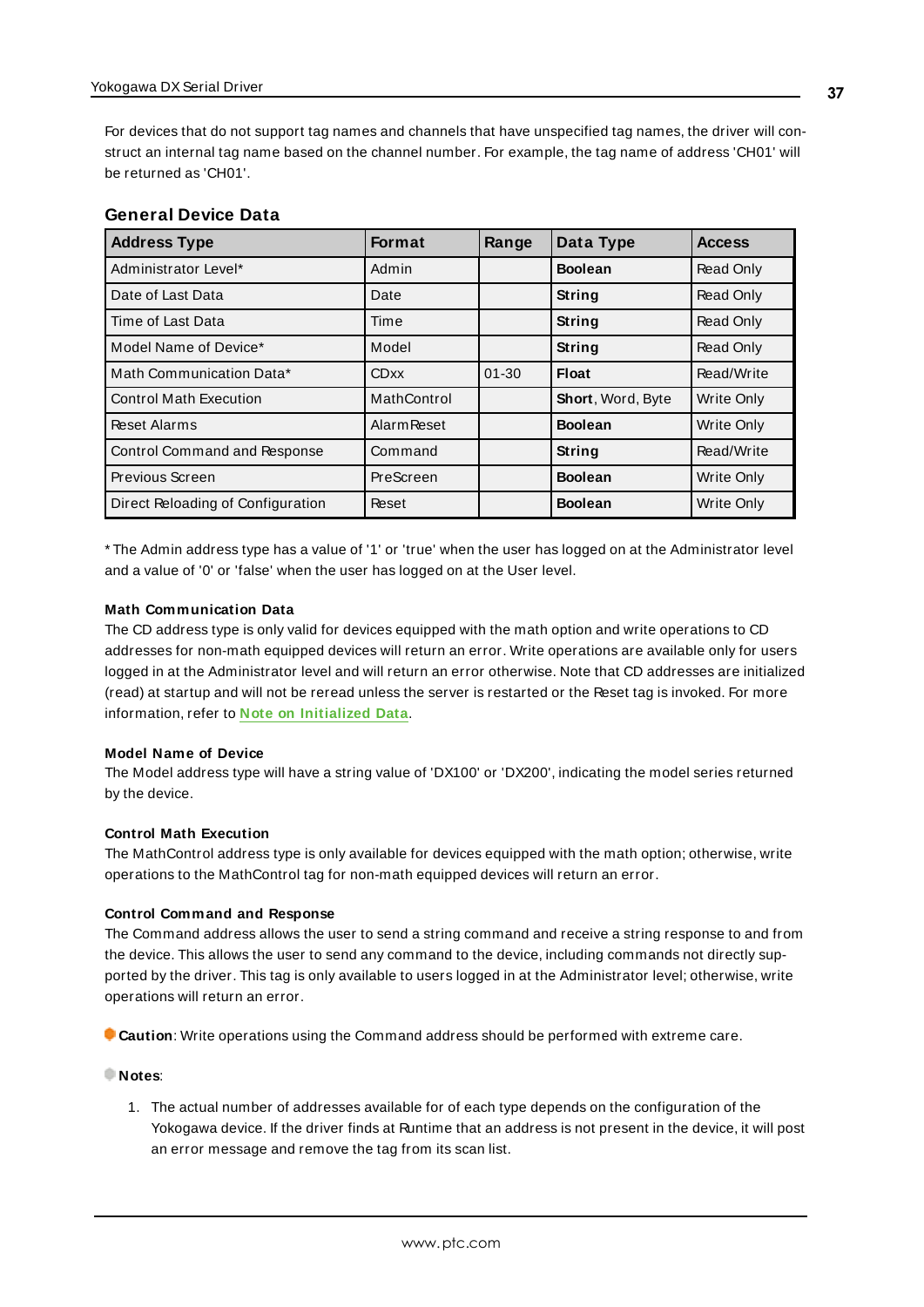2. Addresses that have Write Only access are assigned a default access of Read/Write. However, data values are unreadable for these addresses and the associated tags are not included in the scan list. The current data value for these tags will always be 0 for numeric data types and null string for string data types.

# <span id="page-37-0"></span>**DX220 Addressing**

The driver supports the following addresses for this device. The default data type for each address type is shown in **bold**.

| <b>Address Type</b>                | <b>Format</b>   | Range     | Data Type                | <b>Access</b> |
|------------------------------------|-----------------|-----------|--------------------------|---------------|
| Process Value of Channel           | CHxx or CHxx.PV | $01 - 20$ | Double, Float            | Read Only     |
| Alarm Summary of Channel           | CHxx Alarm      | $01 - 20$ | Short, Word, Byte        | Read Only     |
| Alarm Level1 Status of Channel     | CHxx.Alarm1     | $01 - 20$ | Short, Word, Byte        | Read Only     |
| Alarm Level2 Status of Channel     | CHxx.Alarm2     | $01 - 20$ | Short, Word, Byte        | Read Only     |
| Alarm Level3 Status of Channel     | CHxx.Alarm3     | $01 - 20$ | <b>Short, Word, Byte</b> | Read Only     |
| Alarm Level4 Status of Channel     | CHxx.Alarm4     | $01 - 20$ | Short, Word, Byte        | Read Only     |
| Set and Read Level1 Alarm Setpoint | CHxx.ASP1       | $01 - 20$ | Double, Float            | Read/Write    |
| Set and Read Level2 Alarm Setpoint | CHxx.ASP2       | $01 - 20$ | Double, Float            | Read/Write    |
| Set and Read Level3 Alarm Setpoint | CHxx.ASP3       | $01 - 20$ | Double, Float            | Read/Write    |
| Set and Read Level4 Alarm Setpoint | CHxx.ASP4       | $01 - 20$ | Double, Float            | Read/Write    |
| Upper Scale Value of Channel*      | CHxx.scale Hi   | $01 - 20$ | Double, Float            | Read Only     |
| Lower Scale Value of Channel*      | CHxx.scale Lo   | $01 - 20$ | Double, Float            | Read Only     |
| Unit String of Channel*            | CHxx.unit       | $01 - 20$ | String                   | Read Only     |
| Tagname of Channel*                | CHxx.tag        | $01 - 20$ | String                   | Read Only     |
| Status of Channel*                 | CHxx.status     | $01 - 20$ | <b>String</b>            | Read Only     |
| Lowest Measuring Channel*          | CH.Low          |           | Short, Word, Byte        | Read Only     |
| Highest Measuring Channel*         | CH.High         |           | Short, Word, Byte        | Read Only     |

### **Measured Channels**

# **Math Channels**

| <b>Address Type</b>                 | <b>Format</b>   | Range     | Data Type                | <b>Access</b> |
|-------------------------------------|-----------------|-----------|--------------------------|---------------|
| Process Value of Math Channel       | CHxx or CHxx.PV | $31 - 60$ | Double, Float            | Read Only     |
| Alarm Summary of Math Channel       | CHxx Alarm      | $31 - 60$ | Short, Word, Byte        | Read Only     |
| Alarm Level1 Status of Math Channel | CHxx.Alarm1     | $31 - 60$ | Short, Word, Byte        | Read Only     |
| Alarm Level2 Status of Math Channel | CHxx Alarm2     | $31 - 60$ | <b>Short, Word, Byte</b> | Read Only     |
| Alarm Level3 Status of Math Channel | CHxx Alarm3     | $31 - 60$ | Short, Word, Byte        | Read Only     |
| Alarm Level4 Status of Math Channel | CHxx.Alarm4     | $31 - 60$ | <b>Short, Word, Byte</b> | Read Only     |
| Set and Read Level1 Alarm Setpoint  | CHxx.ASP1       | $31 - 60$ | Double, Float            | Read/Write    |
| Set and Read Level2 Alarm Setpoint  | CHxx ASP2       | $31 - 60$ | Double, Float            | Read/Write    |
| Set and Read Level3 Alarm Setpoint  | CHxx.ASP3       | $31 - 60$ | Double, Float            | Read/Write    |
| Set and Read Level4 Alarm Setpoint  | CHxx.ASP4       | $31 - 60$ | Double, Float            | Read/Write    |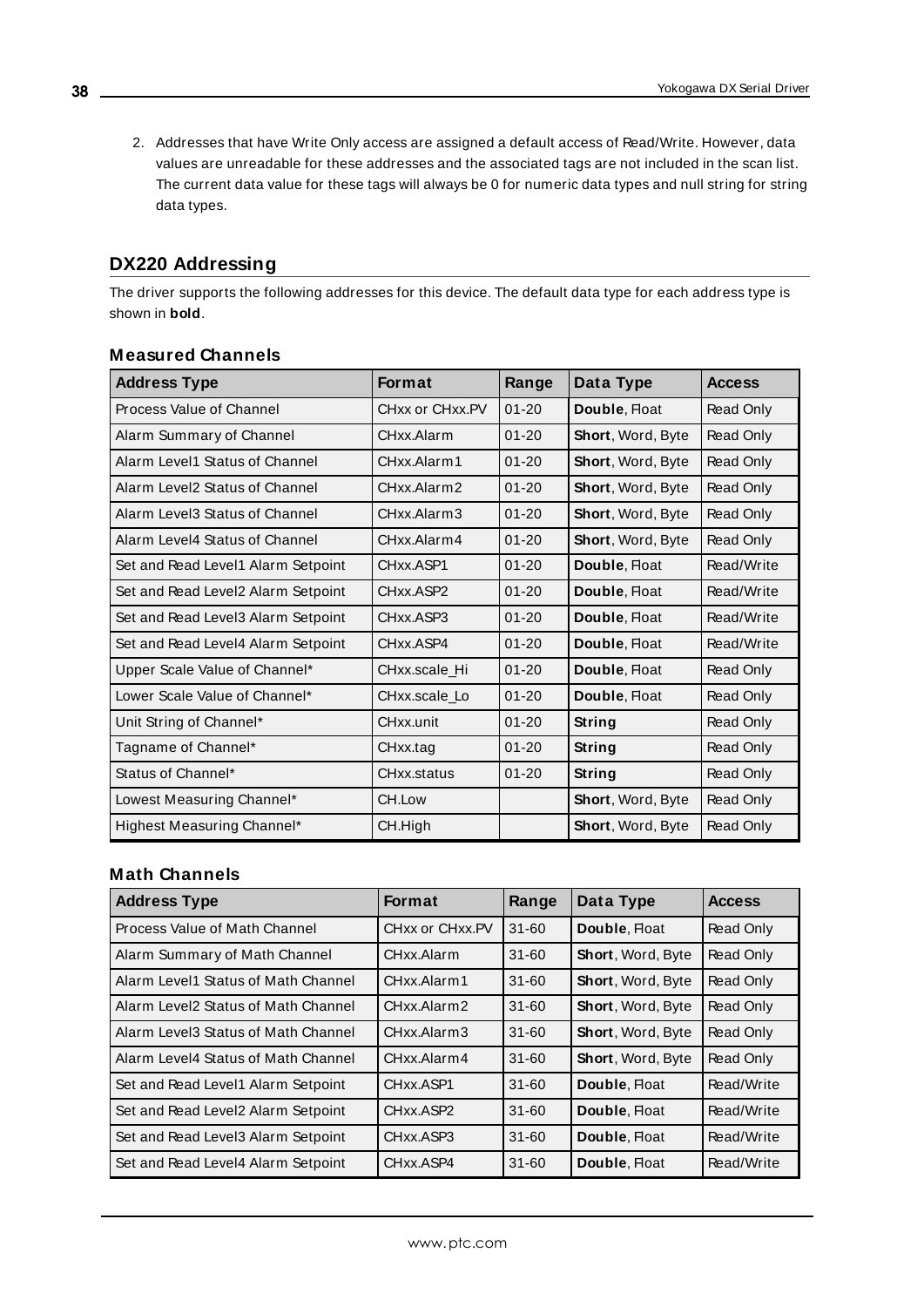| <b>Address Type</b>                | <b>Format</b> | Range     | Data Type                | <b>Access</b> |
|------------------------------------|---------------|-----------|--------------------------|---------------|
| Upper Scale Value of Math Channel* | CHxx.scale Hi | $31 - 60$ | Double, Float            | Read Only     |
| Lower Scale Value of Math Channel* | CHxx.scale Lo | $31 - 60$ | Double, Float            | Read Only     |
| Unit String of Math Channel*       | CHxx.unit     | $01 - 60$ | <b>String</b>            | Read Only     |
| Tagname of Math Channel*           | CHxx.tag      | $01 - 60$ | String                   | Read Only     |
| Status of Math Channel*            | CHxx.status   | $01 - 60$ | String                   | Read Only     |
| Lowest Math Channel*               | CHA.Low       |           | Short, Word, Byte        | Read Only     |
| Highest Math Channel*              | CHA.High      |           | <b>Short, Word, Byte</b> | Read Only     |

<span id="page-38-0"></span>\* Data associated with these addresses are only read from the device at the start of a communications session. Once read, the values will not be refreshed until the server has been restarted or the "Reset" tag has been invoked. To invoke a reset, a non-zero value must be written to the Reset tag. Once the Reset tag has been invoked the driver will reinitialize all startup data from the device.

#### **Alarm Setpoints**

Data values for Alarm Setpoints that are undefined in the device will be returned as +INF. Data values can only be written to Alarm Setpoints that are defined in the device. Write operations to undefined Alarm Setpoints will return an error. Write operations are available only for users logged in at the Administrator level and will return an error otherwise. Alarm setpoint values are read one channel at a time. For devices with a large number of channels, increasing the scan rate of ASPitems and/or reducing the number of active ASP items will increase the read performance of the PVand alarm data.

#### **Scales**

Data values for Scale\_Hi and Scale\_Lo for channels that are skipped will be returned as +INF.

#### **Tag Names**

For devices that do not support tag names and channels that have unspecified tag names, the driver will construct an internal tag name based on the channel number. For example, the tag name of address 'CH01' will be returned as 'CH01'.

| <b>Address Type</b>                 | <b>Format</b>      | Range     | Data Type         | <b>Access</b> |
|-------------------------------------|--------------------|-----------|-------------------|---------------|
| Administrator Level*                | Admin              |           | <b>Boolean</b>    | Read Only     |
| Date of Last Data                   | Date               |           | <b>String</b>     | Read Only     |
| Time of Last Data                   | Time               |           | String            | Read Only     |
| Model Name of Device*               | Model              |           | String            | Read Only     |
| Math Communication Data*            | <b>CDxx</b>        | $01 - 30$ | Float             | Read/Write    |
| <b>Control Math Execution</b>       | MathControl        |           | Short, Word, Byte | Write Only    |
| Reset Alarms                        | <b>Alarm Reset</b> |           | <b>Boolean</b>    | Write Only    |
| <b>Control Command and Response</b> | Command            |           | <b>String</b>     | Read/Write    |
| Previous Screen                     | PreScreen          |           | <b>Boolean</b>    | Write Only    |
| Direct Reloading of Configuration   | Reset              |           | <b>Boolean</b>    | Write Only    |

### **General Device Data**

\* The Admin address type has a value of '1' or 'true' when the user has logged on at the Administrator level and a value of '0' or 'false' when the user has logged on at the User level.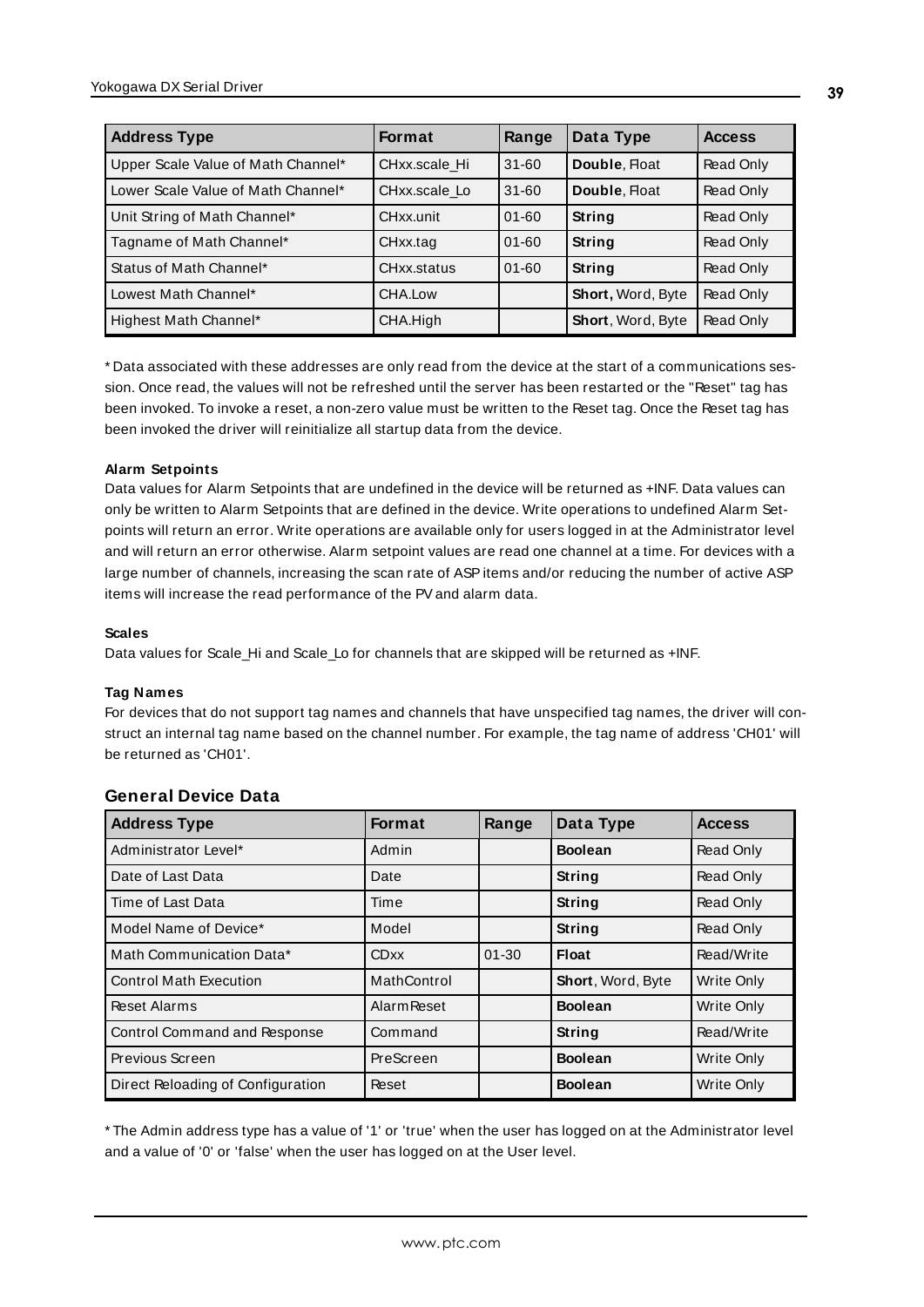#### **Math Communication Data**

The CD address type is only valid for devices equipped with the math option and write operations to CD addresses for non-math equipped devices will return an error. Write operations are available only for users logged in at the Administrator level and will return an error otherwise. Note that CD addresses are initialized (read) at startup and will not be reread unless the server is restarted or the Reset tag is invoked. For more information, refer to **Note on [Initialized](#page-38-0) Data**.

#### **Model Name of Device**

The Model address type will have a string value of 'DX100' or 'DX200', indicating the model series returned by the device.

#### **Control Math Execution**

The MathControl address type is only available for devices equipped with the math option; otherwise, write operations to the MathControl tag for non-math equipped devices will return an error.

#### **Control Command and Response**

The Command address allows the user to send a string command and receive a string response to and from the device. This allows the user to send any command to the device, including commands not directly supported by the driver. This tag is only available to users logged in at the Administrator level; otherwise, write operations will return an error.

**Caution**: Write operations using the Command address should be performed with extreme care.

- **Notes**
	- 1. The actual number of addresses available for of each type depends on the configuration of the Yokogawa device. If the driver finds at Runtime that an address is not present in the device, it will post an error message and remove the tag from its scan list.
	- 2. Addresses that have Write Only access are assigned a default access of Read/Write. However, data values are unreadable for these addresses and the associated tags are not included in the scan list. The current data value for these tags will always be 0 for numeric data types and null string for string data types.

# <span id="page-39-0"></span>**DX230 Addressing**

The driver supports the following addresses for this device. The default data type for each address type is shown in **bold**.

| <b>Address Type</b>                | <b>Format</b>                     | Range     | Data Type                | <b>Access</b> |
|------------------------------------|-----------------------------------|-----------|--------------------------|---------------|
| Process Value of Channel           | CHxx or CHxx.PV                   | $01 - 30$ | Double, Float            | Read Only     |
| Alarm Summary of Channel           | CHxx Alarm                        | $01 - 30$ | Short, Word, Byte        | Read Only     |
| Alarm Level1 Status of Channel     | CHxx Alarm1                       | $01 - 30$ | Short, Word, Byte        | Read Only     |
| Alarm Level2 Status of Channel     | CHxx Alarm2                       | $01 - 30$ | <b>Short, Word, Byte</b> | Read Only     |
| Alarm Level3 Status of Channel     | CHxx.Alarm3                       | $01 - 30$ | Short, Word, Byte        | Read Only     |
| Alarm Level4 Status of Channel     | CHxx Alarm4                       | $01 - 30$ | Short, Word, Byte        | Read Only     |
| Set and Read Level1 Alarm Setpoint | CHxx ASP1                         | $01 - 30$ | Double, Float            | Read/Write    |
| Set and Read Level2 Alarm Setpoint | CH <sub>xx</sub> ASP <sub>2</sub> | $01 - 30$ | Double, Float            | Read/Write    |
| Set and Read Level3 Alarm Setpoint | CH <sub>xx</sub> .ASP3            | $01 - 30$ | Double, Float            | Read/Write    |

### **Measured Channels**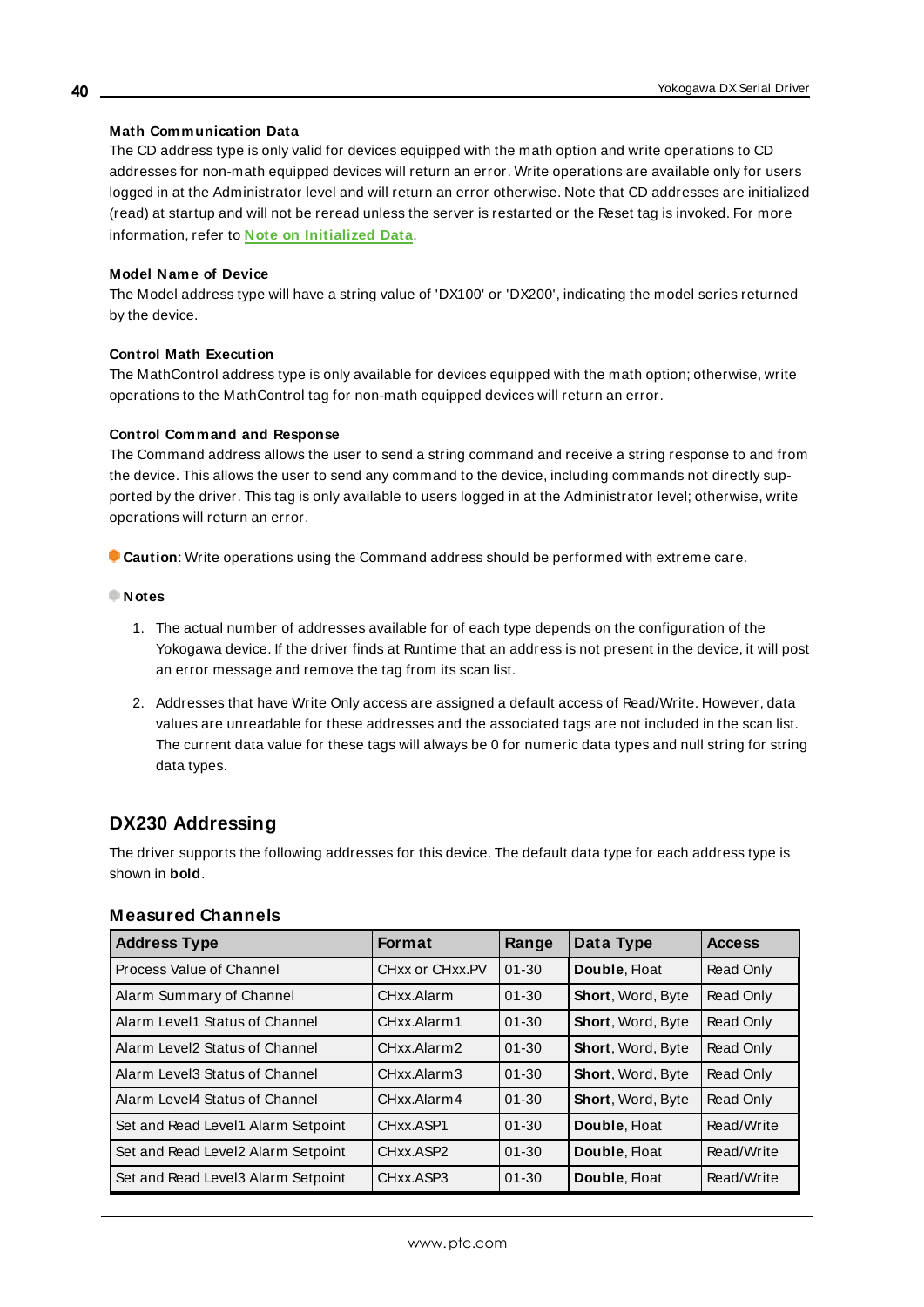| <b>Address Type</b>                | <b>Format</b> | Range     | Data Type                | <b>Access</b> |
|------------------------------------|---------------|-----------|--------------------------|---------------|
| Set and Read Level4 Alarm Setpoint | CHxx.ASP4     | $01 - 30$ | Double, Float            | Read/Write    |
| Upper Scale Value of Channel*      | CHxx.scale Hi | $01 - 30$ | Double, Float            | Read Only     |
| Lower Scale Value of Channel*      | CHxx.scale Lo | $01 - 30$ | Double, Float            | Read Only     |
| Unit String of Channel*            | CHxx.unit     | $01 - 30$ | String                   | Read Only     |
| Tagname of Channel*                | CHxx.tag      | $01 - 30$ | String                   | Read Only     |
| Status of Channel*                 | CHxx.status   | $01 - 30$ | String                   | Read Only     |
| Lowest Measuring Channel*          | CH.Low        |           | Short, Word, Byte        | Read Only     |
| Highest Measuring Channel*         | CH.High       |           | <b>Short, Word, Byte</b> | Read Only     |

### **Math Channels**

| <b>Address Type</b>                 | <b>Format</b>   | Range     | Data Type                | <b>Access</b> |
|-------------------------------------|-----------------|-----------|--------------------------|---------------|
| Process Value of Math Channel       | CHxx or CHxx.PV | $31 - 60$ | Double, Float            | Read Only     |
| Alarm Summary of Math Channel       | CHxx.Alarm      | $31 - 60$ | Short, Word, Byte        | Read Only     |
| Alarm Level1 Status of Math Channel | CHxx.Alarm1     | $31 - 60$ | Short, Word, Byte        | Read Only     |
| Alarm Level2 Status of Math Channel | CHxx.Alarm2     | $31 - 60$ | Short, Word, Byte        | Read Only     |
| Alarm Level3 Status of Math Channel | CHxx.Alarm3     | 31-60     | <b>Short, Word, Byte</b> | Read Only     |
| Alarm Level4 Status of Math Channel | CHxx.Alarm4     | $31 - 60$ | Short, Word, Byte        | Read Only     |
| Set and Read Level1 Alarm Setpoint  | CHxx.ASP1       | 31-60     | Double, Float            | Read/Write    |
| Set and Read Level2 Alarm Setpoint  | CHxx.ASP2       | $31 - 60$ | Double, Float            | Read/Write    |
| Set and Read Level3 Alarm Setpoint  | CHxx.ASP3       | $31 - 60$ | Double, Float            | Read/Write    |
| Set and Read Level4 Alarm Setpoint  | CHxx.ASP4       | $31 - 60$ | Double, Float            | Read/Write    |
| Upper Scale Value of Math Channel*  | CHxx.scale Hi   | $31 - 60$ | Double, Float            | Read Only     |
| Lower Scale Value of Math Channel*  | CHxx.scale Lo   | $31 - 60$ | Double, Float            | Read Only     |
| Unit String of Math Channel*        | CHxx.unit       | $01 - 60$ | String                   | Read Only     |
| Tagname of Math Channel*            | CHxx.tag        | $01 - 60$ | <b>String</b>            | Read Only     |
| Status of Math Channel*             | CHxx.status     | $01 - 60$ | <b>String</b>            | Read Only     |
| Lowest Math Channel*                | CHA.Low         |           | Short, Word, Byte        | Read Only     |
| Highest Math Channel*               | CHA.High        |           | Short, Word, Byte        | Read Only     |

<span id="page-40-0"></span>\* Data associated with these addresses are only read from the device at the start of a communications session. Once read, the values will not be refreshed until the server has been restarted or the "Reset" tag has been invoked. To invoke a reset, a non-zero value must be written to the Reset tag. Once the Reset tag has been invoked the driver will reinitialize all startup data from the device.

#### **Alarm Setpoints**

Data values for Alarm Setpoints that are undefined in the device will be returned as +INF. Data values can only be written to Alarm Setpoints that are defined in the device. Write operations to undefined Alarm Setpoints will return an error. Write operations are available only for users logged in at the Administrator level and will return an error otherwise. Alarm setpoint values are read one channel at a time. For devices with a large number of channels, increasing the scan rate of ASPitems and/or reducing the number of active ASP items will increase the read performance of the PVand alarm data.

#### **Scales**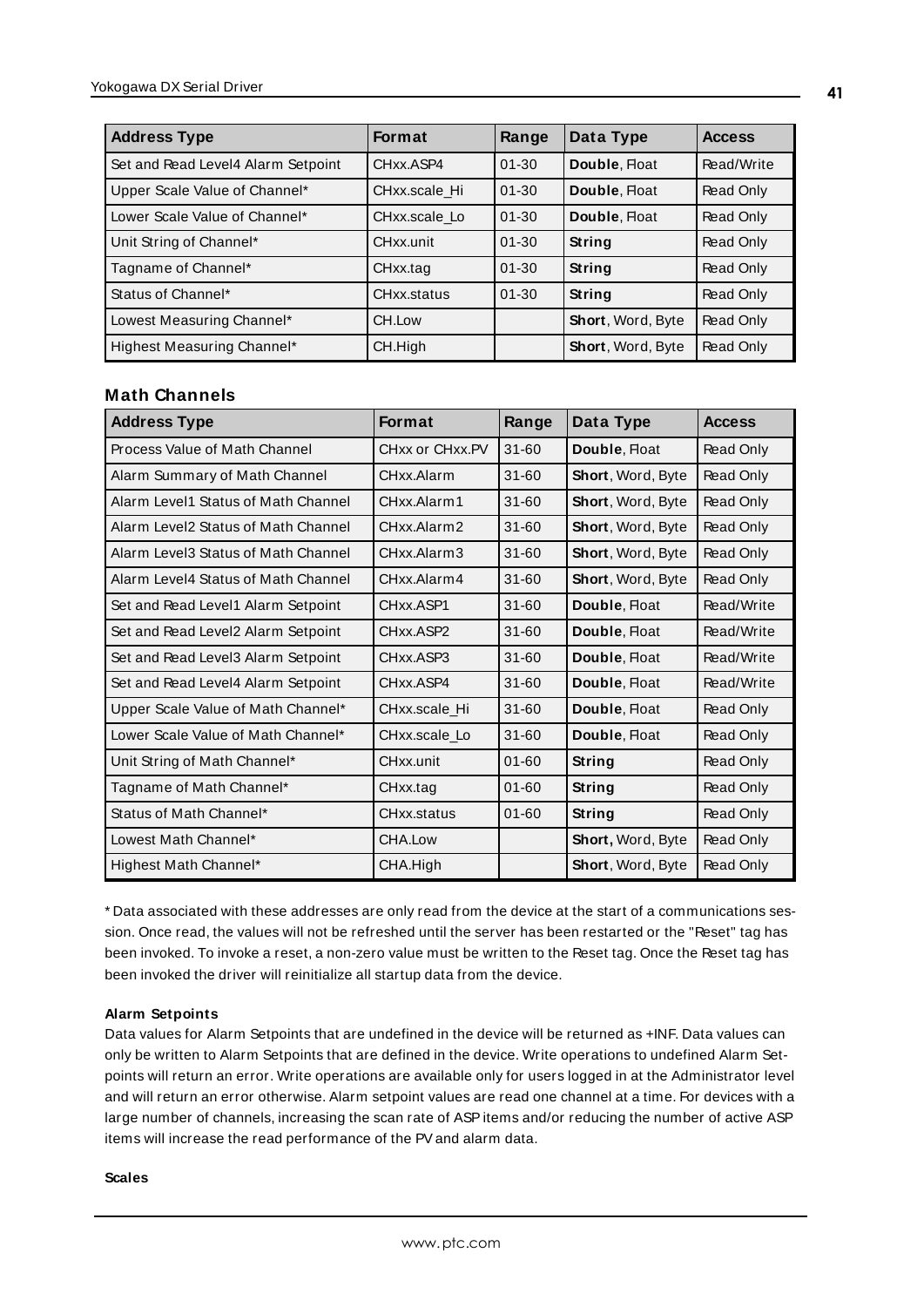Data values for Scale Hi and Scale Lo for channels that are skipped will be returned as +INF.

#### **Tag Names**

For devices that do not support tag names and channels that have unspecified tag names, the driver will construct an internal tag name based on the channel number. For example, the tag name of address 'CH01' will be returned as 'CH01'.

| <b>General Device Data</b> |  |  |
|----------------------------|--|--|
|----------------------------|--|--|

| <b>Address Type</b>               | <b>Format</b>      | Range     | Data Type         | <b>Access</b> |
|-----------------------------------|--------------------|-----------|-------------------|---------------|
| Administrator Level*              | Admin              |           | <b>Boolean</b>    | Read Only     |
| Date of Last Data                 | Date               |           | <b>String</b>     | Read Only     |
| Time of Last Data                 | Time               |           | String            | Read Only     |
| Model Name of Device*             | Model              |           | String            | Read Only     |
| Math Communication Data*          | <b>CDxx</b>        | $01 - 30$ | <b>Float</b>      | Read/Write    |
| <b>Control Math Execution</b>     | MathControl        |           | Short, Word, Byte | Write Only    |
| <b>Reset Alarms</b>               | <b>Alarm Reset</b> |           | <b>Boolean</b>    | Write Only    |
| Control Command and Response      | Command            |           | <b>String</b>     | Read/Write    |
| Previous Screen                   | PreScreen          |           | <b>Boolean</b>    | Write Only    |
| Direct Reloading of Configuration | Reset              |           | <b>Boolean</b>    | Write Only    |

\* The Admin address type has a value of '1' or 'true' when the user has logged on at the Administrator level and a value of '0' or 'false' when the user has logged on at the User level.

#### **Math Communication Data**

The CD address type is only valid for devices equipped with the math option and write operations to CD addresses for non-math equipped devices will return an error. Write operations are available only for users logged in at the Administrator level and will return an error otherwise. Note that CD addresses are initialized (read) at startup and will not be reread unless the server is restarted or the Reset tag is invoked. For more information, refer to **Note on [Initialized](#page-40-0) Data**.

#### **Model Name of Device**

The Model address type will have a string value of 'DX100' or 'DX200', indicating the model series returned by the device.

#### **Control Math Execution**

The MathControl address type is only available for devices equipped with the math option; otherwise, write operations to the MathControl tag for non-math equipped devices will return an error.

#### **Control Command and Response**

The Command address allows the user to send a string command and receive a string response to and from the device. This allows the user to send any command to the device, including commands not directly supported by the driver. This tag is only available to users logged in at the Administrator level; otherwise, write operations will return an error.

**Caution**: Write operations using the Command address should be performed with extreme care.

**Notes**:

**42**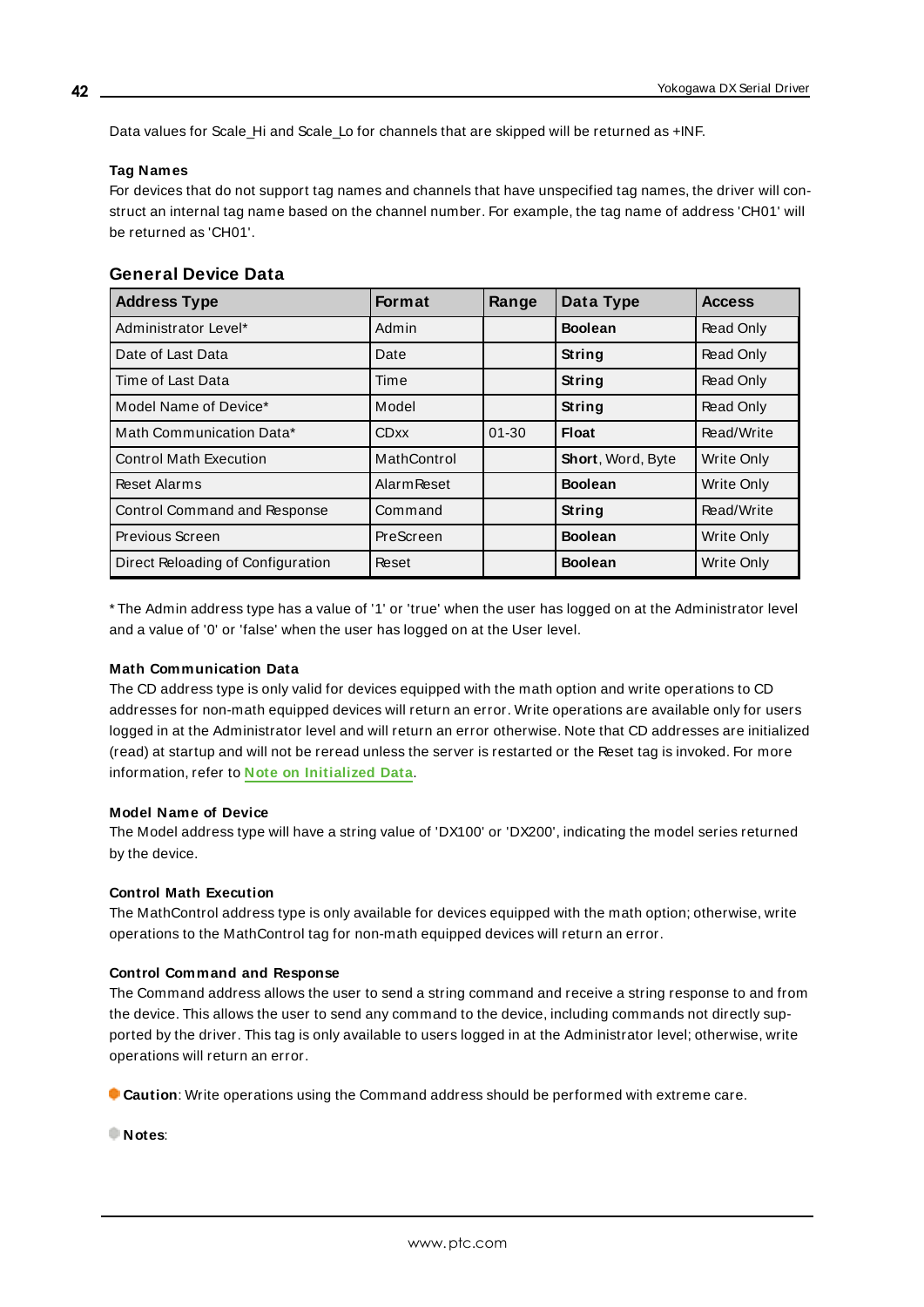- 1. The actual number of addresses available for of each type depends on the configuration of the Yokogawa device. If the driver finds at Runtime that an address is not present in the device, it will post an error message and remove the tag from its scan list.
- 2. Addresses that have Write Only access are assigned a default access of Read/Write. However, data values are unreadable for these addresses and the associated tags are not included in the scan list. The current data value for these tags will always be 0 for numeric data types and null string for string data types.

# <span id="page-42-0"></span>**MV100 Addressing**

The driver supports the following addresses for this device. The default data type for each address type is shown in **bold**.

| <b>Address Type</b>                | <b>Format</b>                      | Range     | Data Type                | <b>Access</b> |
|------------------------------------|------------------------------------|-----------|--------------------------|---------------|
| Process Value of Channel           | CHxx or CHxx.PV                    | $01 - 12$ | Double, Float            | Read Only     |
| Alarm Summary of Channel           | CHxx.Alarm                         | $01 - 12$ | <b>Short, Word, Byte</b> | Read Only     |
| Alarm Level1 Status of Channel     | CHxx.Alarm1                        | $01 - 12$ | <b>Short, Word, Byte</b> | Read Only     |
| Alarm Level2 Status of Channel     | CHxx.Alarm2                        | $01 - 12$ | <b>Short, Word, Byte</b> | Read Only     |
| Alarm Level3 Status of Channel     | CHxx.Alarm3                        | $01 - 12$ | Short, Word, Byte        | Read Only     |
| Alarm Level4 Status of Channel     | CHxx.Alarm4                        | $01 - 12$ | <b>Short, Word, Byte</b> | Read Only     |
| Set and Read Level1 Alarm Setpoint | CHxx.ASP1                          | $01 - 12$ | Double, Float            | Read/Write    |
| Set and Read Level2 Alarm Setpoint | CH <sub>xx</sub> .ASP <sub>2</sub> | $01 - 12$ | Double, Float            | Read/Write    |
| Set and Read Level3 Alarm Setpoint | CH <sub>xx</sub> .ASP3             | $01 - 12$ | Double, Float            | Read/Write    |
| Set and Read Level4 Alarm Setpoint | CH <sub>xx</sub> .ASP4             | $01 - 12$ | Double, Float            | Read/Write    |
| Upper Scale Value of Channel*      | CHxx.scale Hi                      | $01 - 12$ | Double, Float            | Read Only     |
| Lower Scale Value of Channel*      | CHxx.scale Lo                      | $01 - 12$ | Double, Float            | Read Only     |
| Unit String of Channel*            | CHxx.unit                          | $01 - 12$ | String                   | Read Only     |
| Tagname of Channel*                | CHxx.tag                           | $01 - 12$ | String                   | Read Only     |
| Status of Channel*                 | CHxx.status                        | $01 - 12$ | <b>String</b>            | Read Only     |
| Precision of Channel*              | CHxx.Precision                     | $01 - 12$ | Short, Word, Byte        | Read Only     |
| Lowest Measuring Channel*          | CH.Low                             |           | Short, Word, Byte        | Read Only     |
| Highest Measuring Channel*         | CH.High                            |           | <b>Short, Word, Byte</b> | Read Only     |

# **Measured Channels**

# **Math Channels**

| <b>Address Type</b>                   | <b>Format</b>   | Range     | Data Type                | <b>Access</b> |
|---------------------------------------|-----------------|-----------|--------------------------|---------------|
| Process Value of Math Channel         | CHxx or CHxx.PV | $31 - 42$ | Double, Float            | Read Only     |
| Alarm Summary of Math Channel         | CHxx Alarm      | $31 - 42$ | Short, Word, Byte        | Read Only     |
| l Alarm Level1 Status of Math Channel | CHxx.Alarm1     | $31 - 42$ | Short, Word, Byte        | Read Only     |
| l Alarm Level2 Status of Math Channel | CHxx.Alarm2     | $31 - 42$ | Short, Word, Byte        | Read Only     |
| l Alarm Level3 Status of Math Channel | CHxx.Alarm3     | $31 - 42$ | Short, Word, Byte        | Read Only     |
| l Alarm Level4 Status of Math Channel | CHxx.Alarm4     | $31 - 42$ | <b>Short, Word, Byte</b> | Read Only     |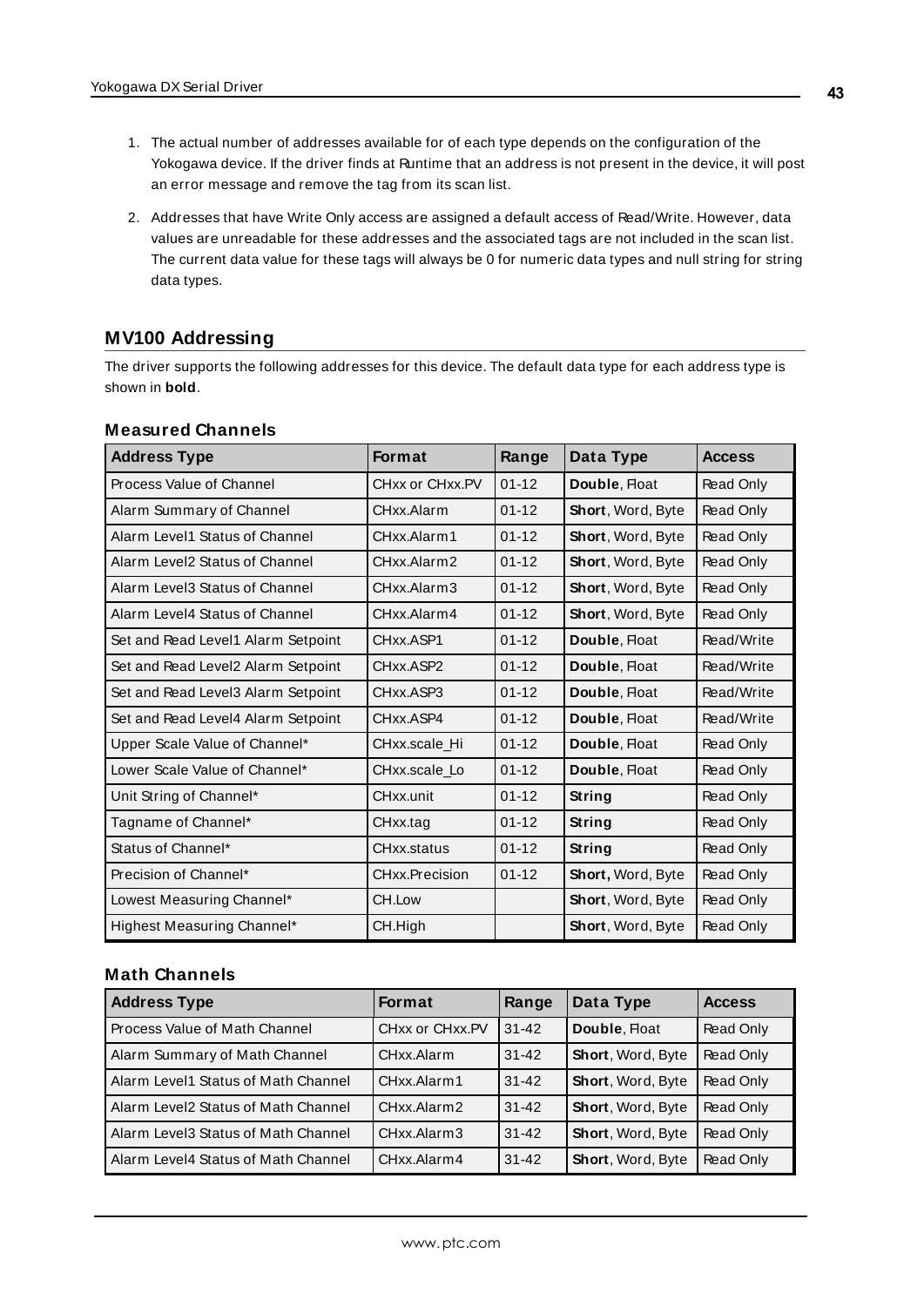| <b>Address Type</b>                 | <b>Format</b>  | Range     | Data Type                | <b>Access</b> |
|-------------------------------------|----------------|-----------|--------------------------|---------------|
| Set and Read Level1 Alarm Setpoint  | CHxx ASP1      | $31 - 42$ | Double, Float            | Read/Write    |
| Set and Read Level2 Alarm Setpoint  | CHxx.ASP2      | $31 - 42$ | Double, Float            | Read/Write    |
| Set and Read Level 3 Alarm Setpoint | CHxx.ASP3      | $31 - 42$ | Double, Float            | Read/Write    |
| Set and Read Level4 Alarm Setpoint  | CHxx.ASP4      | $31 - 42$ | Double, Float            | Read/Write    |
| Upper Scale Value of Math Channel*  | CHxx.scale Hi  | $31 - 42$ | Double, Float            | Read Only     |
| Lower Scale Value of Math Channel*  | CHxx.scale Lo  | $31 - 42$ | Double, Float            | Read Only     |
| Unit String of Math Channel*        | CHxx.unit      | $01 - 42$ | String                   | Read Only     |
| Tagname of Math Channel*            | CHxx.tag       | $01 - 42$ | String                   | Read Only     |
| Status of Math Channel*             | CHxx.status    | $01 - 42$ | String                   | Read Only     |
| Precision of Channel*               | CHxx.Precision | $01 - 42$ | Short, Word, Byte        | Read Only     |
| Lowest Math Channel*                | CHA.Low        |           | Short, Word, Byte        | Read Only     |
| Highest Math Channel*               | CHA.High       |           | <b>Short, Word, Byte</b> | Read Only     |

<span id="page-43-0"></span>\* Data associated with these addresses are only read from the device at the start of a communications session. Once read, the values will not be refreshed until the server has been restarted or the "Reset" tag has been invoked. To invoke a reset, a non-zero value must be written to the Reset tag. Once the Reset tag has been invoked the driver will reinitialize all startup data from the device.

#### **Alarm Setpoints**

Data values for Alarm Setpoints that are undefined in the device will be returned as +INF. Data values can only be written to Alarm Setpoints that are defined in the device. Write operations to undefined Alarm Setpoints will return an error. Write operations are available only for users logged in at the Administrator level and will return an error otherwise. Alarm setpoint values are read one channel at a time. For devices with a large number of channels, increasing the scan rate of ASPitems and/or reducing the number of active ASP items will increase the read performance of the PVand alarm data.

#### **Scales**

Data values for Scale\_Hi and Scale\_Lo for channels that are skipped will be returned as +INF.

#### **Tag Names**

For devices that do not support tag names and channels that have unspecified tag names, the driver will construct an internal tag name based on the channel number. For example, the tag name of address 'CH01' will be returned as 'CH01'.

| <b>Address Type</b>           | <b>Format</b>      | Range     | Data Type                | <b>Access</b> |
|-------------------------------|--------------------|-----------|--------------------------|---------------|
| Administrator Level*          | Admin              |           | <b>Boolean</b>           | Read Only     |
| Date of Last Data             | Date               |           | String                   | Read Only     |
| Time of Last Data             | Time               |           | String                   | Read Only     |
| Model Name of Device*         | Model              |           | String                   | Read Only     |
| Math Communication Data*      | <b>CDxx</b>        | $01 - 30$ | Float                    | Read/Write    |
| <b>Control Math Execution</b> | MathControl        |           | <b>Short, Word, Byte</b> | Write Only    |
| <b>Reset Alarms</b>           | <b>Alarm Reset</b> |           | <b>Boolean</b>           | Write Only    |
| Control Command and Response  | Command            |           | String                   | Read/Write    |

### **General Device Data**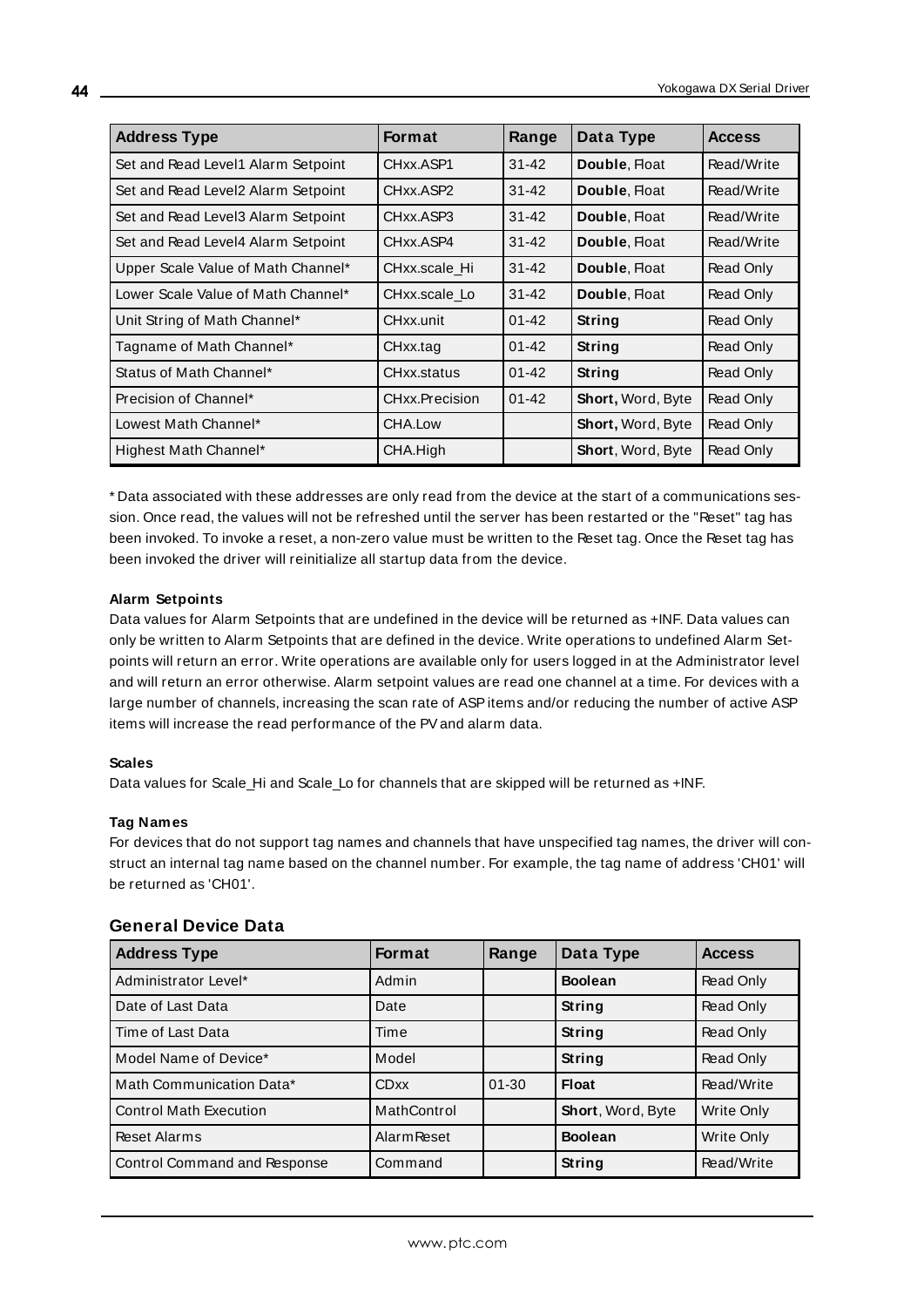| <b>Address Type</b>               | Format    | Range | Data Type      | <b>Access</b> |
|-----------------------------------|-----------|-------|----------------|---------------|
| l Previous Screen                 | PreScreen |       | <b>Boolean</b> | Write Only    |
| Direct Reloading of Configuration | Reset     |       | <b>Boolean</b> | Write Only    |

\* The Admin address type has a value of '1' or 'true' when the user has logged on at the Administrator level and a value of '0' or 'false' when the user has logged on at the User level.

#### **Math Communication Data**

The CD address type is only valid for devices equipped with the math option and write operations to CD addresses for non-math equipped devices will return an error. Write operations are available only for users logged in at the Administrator level and will return an error otherwise. Note that CD addresses are initialized (read) at startup and will not be reread unless the server is restarted or the Reset tag is invoked. For more information, refer to **Note on [Initialized](#page-43-0) Data**.

#### **Model Name of Device**

The Model address type will have a string value of 'DX100' or 'DX200', indicating the model series returned by the device.

#### **Control Math Execution**

The MathControl address type is only available for devices equipped with the math option; otherwise, write operations to the MathControl tag for non-math equipped devices will return an error.

#### **Control Command and Response**

The Command address allows the user to send a string command and receive a string response to and from the device. This allows the user to send any command to the device, including commands not directly supported by the driver. This tag is only available to users logged in at the Administrator level; otherwise, write operations will return an error.

**Caution**: Write operations using the Command address should be performed with extreme care.

#### **Notes**:

- 1. The actual number of addresses available for of each type depends on the configuration of the Yokogawa device. If the driver finds at Runtime that an address is not present in the device, it will post an error message and remove the tag from its scan list.
- 2. Addresses that have Write Only access are assigned a default access of Read/Write. However, data values are unreadable for these addresses and the associated tags are not included in the scan list. The current data value for these tags will always be 0 for numeric data types and null string for string data types.

# <span id="page-44-0"></span>**MV200 Addressing**

The driver supports the following addresses for this device. The default data type for each address type is shown in **bold**.

# **Measured Channels**

| <b>Address Type</b>      | <b>Format</b>          | Range     | Data Type         | <b>Access</b> |
|--------------------------|------------------------|-----------|-------------------|---------------|
| Process Value of Channel | <b>CHxx or CHxx.PV</b> | 01-30     | Double, Float     | Read Only     |
| Alarm Summary of Channel | CHxx.Alarm             | $01 - 30$ | Short, Word, Byte | Read Only     |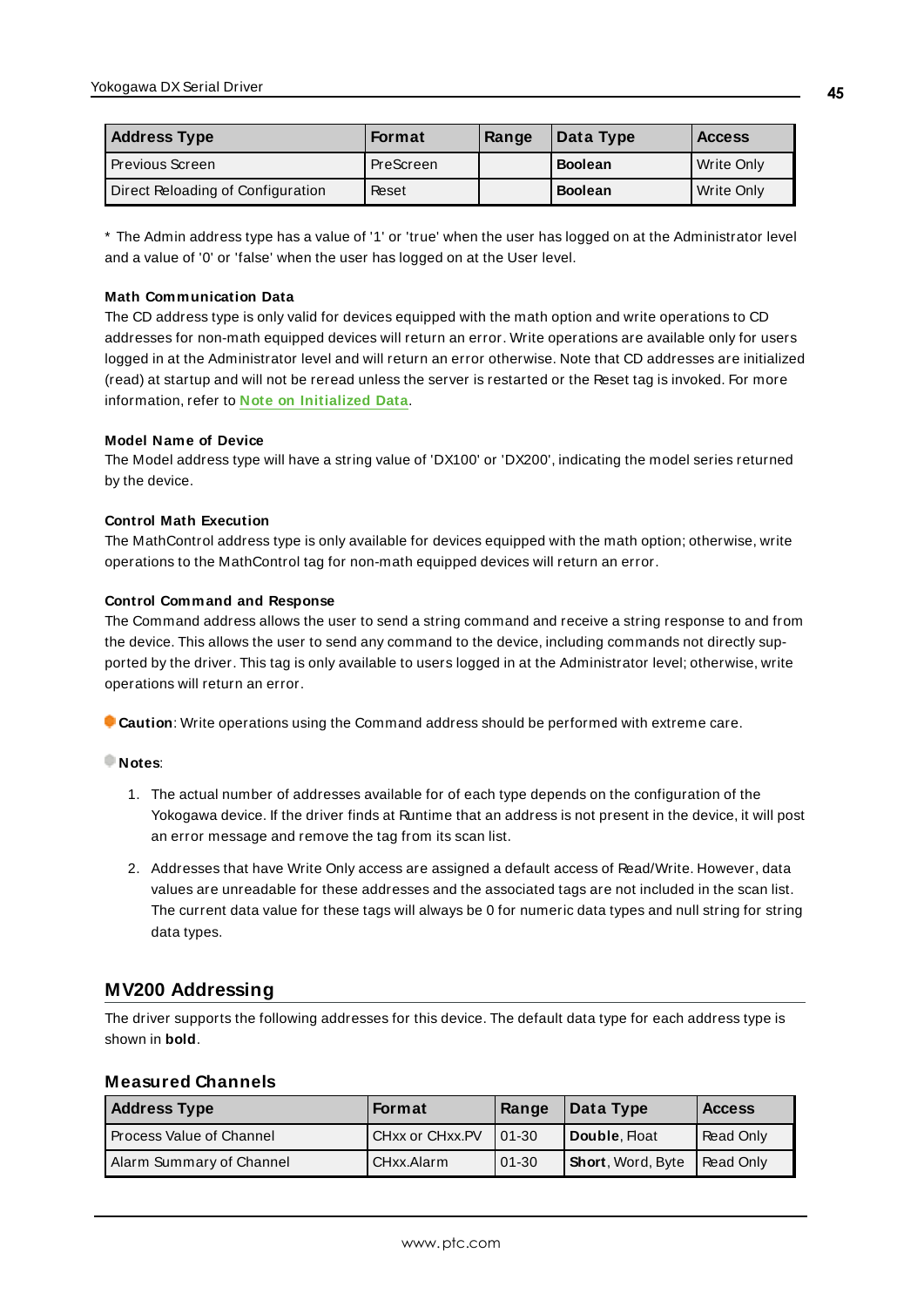| <b>Address Type</b>                | <b>Format</b>  | Range     | Data Type         | <b>Access</b>    |
|------------------------------------|----------------|-----------|-------------------|------------------|
| Alarm Level1 Status of Channel     | CHxx Alarm1    | $01 - 30$ | Short, Word, Byte | Read Only        |
| Alarm Level2 Status of Channel     | CHxx.Alarm2    | $01 - 30$ | Short, Word, Byte | Read Only        |
| Alarm Level3 Status of Channel     | CHxx.Alarm3    | $01 - 30$ | Short, Word, Byte | Read Only        |
| Alarm Level4 Status of Channel     | CHxx.Alarm4    | $01 - 30$ | Short, Word, Byte | Read Only        |
| Set and Read Level1 Alarm Setpoint | CHxx.ASP1      | $01 - 30$ | Double, Float     | Read/Write       |
| Set and Read Level2 Alarm Setpoint | CHxx.ASP2      | $01 - 30$ | Double, Float     | Read/Write       |
| Set and Read Level3 Alarm Setpoint | CHxx.ASP3      | $01 - 30$ | Double, Float     | Read/Write       |
| Set and Read Level4 Alarm Setpoint | CHxx.ASP4      | $01 - 30$ | Double, Float     | Read/Write       |
| Upper Scale Value of Channel*      | CHxx.scale Hi  | $01 - 30$ | Double, Float     | Read Only        |
| Lower Scale Value of Channel*      | CHxx.scale Lo  | $01 - 30$ | Double, Float     | <b>Read Only</b> |
| Unit String of Channel*            | CHxx.unit      | $01 - 30$ | String            | Read Only        |
| Tagname of Channel*                | CHxx.tag       | $01 - 30$ | String            | Read Only        |
| Status of Channel*                 | CHxx.status    | $01 - 30$ | String            | Read Only        |
| Precision of Channel*              | CHxx.Precision | $01 - 30$ | Short, Word, Byte | Read Only        |
| Lowest Measuring Channel*          | CH.Low         |           | Short, Word, Byte | Read Only        |
| Highest Measuring Channel*         | CH.High        |           | Short, Word, Byte | Read Only        |

### **Math Channels**

| <b>Address Type</b>                 | <b>Format</b>   | Range     | Data Type                | <b>Access</b> |
|-------------------------------------|-----------------|-----------|--------------------------|---------------|
| Process Value of Math Channel       | CHxx or CHxx.PV | $31 - 60$ | Double, Float            | Read Only     |
| Alarm Summary of Math Channel       | CHxx.Alarm      | $31 - 60$ | Short, Word, Byte        | Read Only     |
| Alarm Level1 Status of Math Channel | CHxx.Alarm1     | $31 - 60$ | Short, Word, Byte        | Read Only     |
| Alarm Level2 Status of Math Channel | CHxx.Alarm2     | $31 - 60$ | <b>Short, Word, Byte</b> | Read Only     |
| Alarm Level3 Status of Math Channel | CHxx.Alarm3     | $31 - 60$ | <b>Short, Word, Byte</b> | Read Only     |
| Alarm Level4 Status of Math Channel | CHxx.Alarm4     | $31 - 60$ | <b>Short, Word, Byte</b> | Read Only     |
| Set and Read Level1 Alarm Setpoint  | CHxx.ASP1       | $31 - 60$ | Double, Float            | Read/Write    |
| Set and Read Level2 Alarm Setpoint  | CHxx.ASP2       | $31 - 60$ | Double, Float            | Read/Write    |
| Set and Read Level3 Alarm Setpoint  | CHxx.ASP3       | $31 - 60$ | Double, Float            | Read/Write    |
| Set and Read Level4 Alarm Setpoint  | CHxx ASP4       | $31 - 60$ | Double, Float            | Read/Write    |
| Upper Scale Value of Math Channel*  | CHxx.scale_Hi   | $31 - 60$ | Double, Float            | Read Only     |
| Lower Scale Value of Math Channel*  | CHxx.scale Lo   | $31 - 60$ | Double, Float            | Read Only     |
| Unit String of Math Channel*        | CHxx.unit       | $01 - 60$ | String                   | Read Only     |
| Tagname of Math Channel*            | CHxx.tag        | $01 - 60$ | String                   | Read Only     |
| Status of Math Channel*             | CHxx.status     | $01 - 60$ | String                   | Read Only     |
| Precision of Channel*               | CHxx.Precision  | $01 - 60$ | <b>Short, Word, Byte</b> | Read Only     |
| Lowest Math Channel*                | CHA.Low         |           | Short, Word, Byte        | Read Only     |
| Highest Math Channel*               | CHA.High        |           | <b>Short, Word, Byte</b> | Read Only     |

<span id="page-45-0"></span>\* Data associated with these addresses are only read from the device at the start of a communications session. Once read, the values will not be refreshed until the server has been restarted or the "Reset" tag has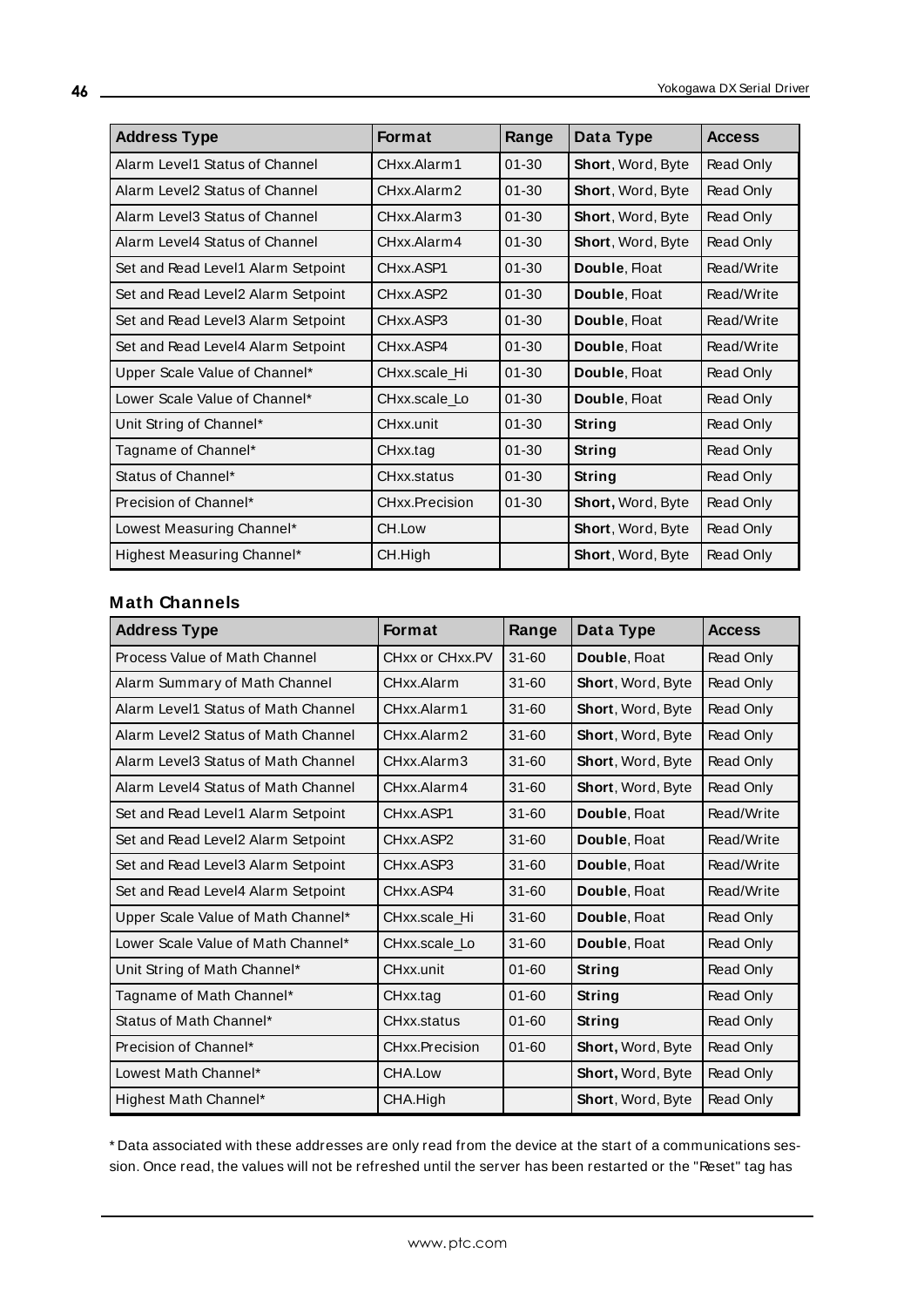been invoked. To invoke a reset, a non-zero value must be written to the Reset tag. Once the Reset tag has been invoked the driver will reinitialize all startup data from the device.

#### **Alarm Setpoints**

Data values for Alarm Setpoints that are undefined in the device will be returned as +INF. Data values can only be written to Alarm Setpoints that are defined in the device. Write operations to undefined Alarm Setpoints will return an error. Write operations are available only for users logged in at the Administrator level and will return an error otherwise. Alarm setpoint values are read one channel at a time. For devices with a large number of channels, increasing the scan rate of ASP items and/or reducing the number of active ASP items will increase the read performance of the PVand alarm data.

#### **Scales**

Data values for Scale\_Hi and Scale\_Lo for channels that are skipped will be returned as +INF.

#### **Tag Names**

For devices that do not support tag names and channels that have unspecified tag names, the driver will construct an internal tag name based on the channel number. For example, the tag name of address 'CH01' will be returned as 'CH01'.

| <b>Address Type</b>               | <b>Format</b>      | Range     | Data Type         | <b>Access</b>     |
|-----------------------------------|--------------------|-----------|-------------------|-------------------|
| Administrator Level*              | Admin              |           | <b>Boolean</b>    | Read Only         |
| Date of Last Data                 | Date               |           | <b>String</b>     | Read Only         |
| Time of Last Data                 | Time               |           | <b>String</b>     | Read Only         |
| Model Name of Device*             | Model              |           | <b>String</b>     | <b>Read Only</b>  |
| Math Communication Data*          | <b>CDxx</b>        | $01 - 30$ | Float             | Read/Write        |
| <b>Control Math Execution</b>     | MathControl        |           | Short, Word, Byte | Write Only        |
| Reset Alarms                      | <b>Alarm Reset</b> |           | <b>Boolean</b>    | <b>Write Only</b> |
| Control Command and Response      | Command            |           | <b>String</b>     | Read/Write        |
| Previous Screen                   | PreScreen          |           | <b>Boolean</b>    | <b>Write Only</b> |
| Direct Reloading of Configuration | Reset              |           | <b>Boolean</b>    | Write Only        |

#### **General Device Data**

\* The Admin address type has a value of '1' or 'true' when the user has logged on at the Administrator level and a value of '0' or 'false' when the user has logged on at the User level.

### **Math Communication Data**

The CD address type is only valid for devices equipped with the math option and write operations to CD addresses for non-math equipped devices will return an error. Write operations are available only for users logged in at the Administrator level and will return an error otherwise. Note that CD addresses are initialized (read) at startup and will not be reread unless the server is restarted or the Reset tag is invoked. For more information, refer to **Note on [Initialized](#page-45-0) Data**.

#### **Model Name of Device**

The Model address type will have a string value of 'DX100' or 'DX200', indicating the model series returned by the device.

#### **Control Math Execution**

The MathControl address type is only available for devices equipped with the math option; otherwise, write operations to the MathControl tag for non-math equipped devices will return an error.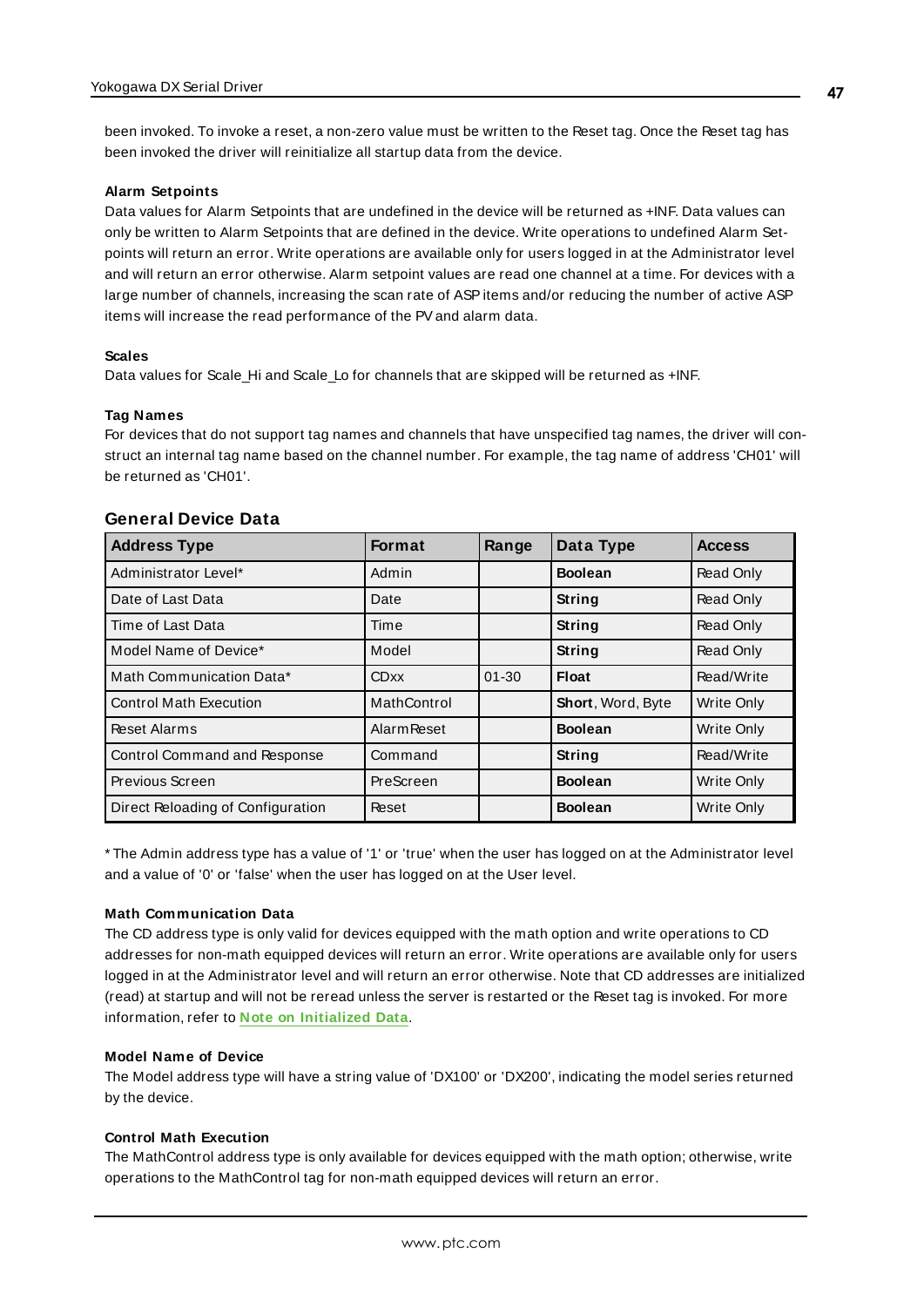#### **Control Command and Response**

The Command address allows the user to send a string command and receive a string response to and from the device. This allows the user to send any command to the device, including commands not directly supported by the driver. This tag is only available to users logged in at the Administrator level; otherwise, write operations will return an error.

**Caution**: Write operations using the Command address should be performed with extreme care.

#### **Notes**:

- 1. The actual number of addresses available for of each type depends on the configuration of the Yokogawa device. If the driver finds at Runtime that an address is not present in the device, it will post an error message and remove the tag from its scan list.
- 2. Addresses that have Write Only access are assigned a default access of Read/Write. However, data values are unreadable for these addresses and the associated tags are not included in the scan list. The current data value for these tags will always be 0 for numeric data types and null string for string data types.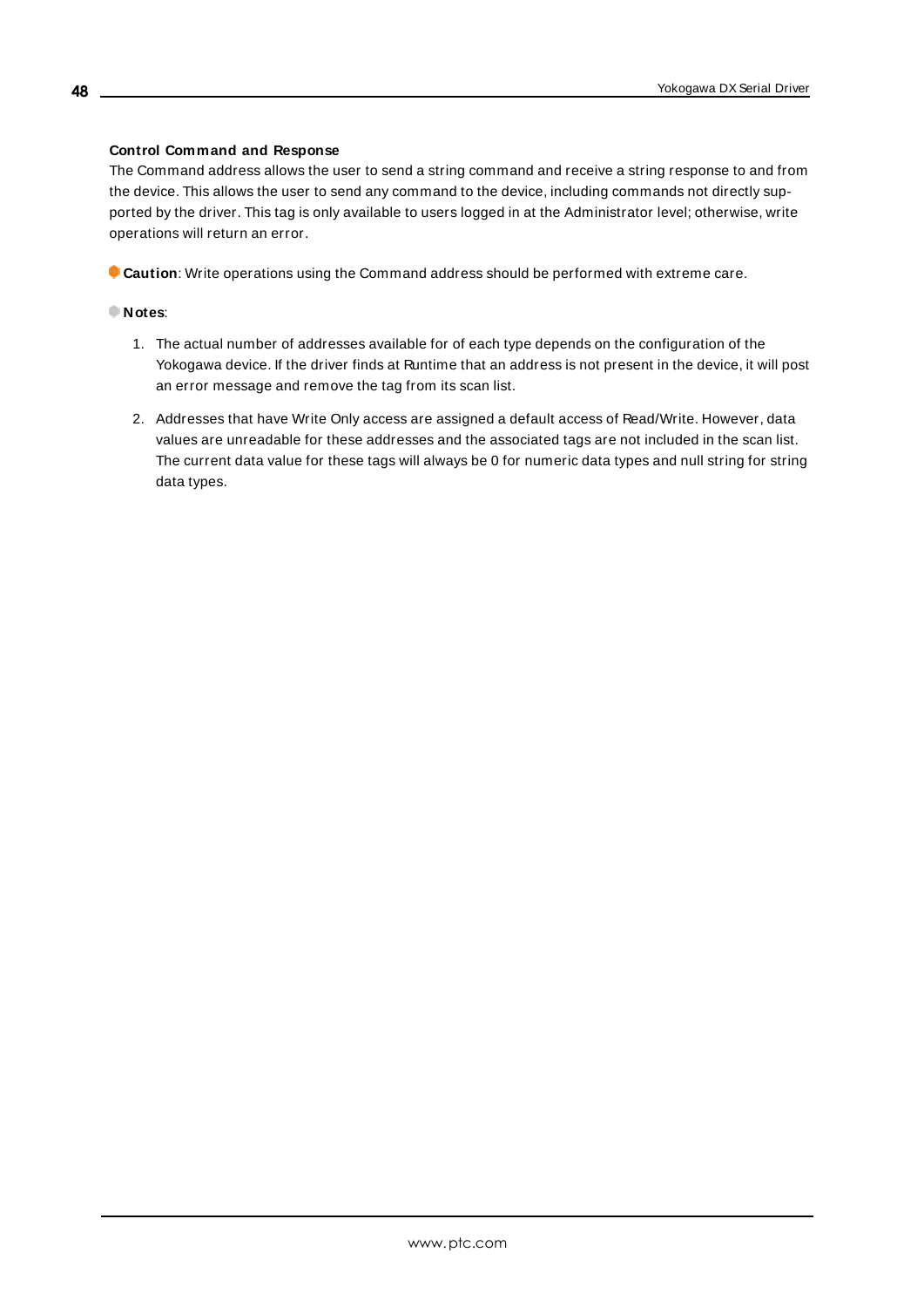# <span id="page-48-0"></span>**Error Descriptions**

The following error/warning messages may be generated. Click on the link for a description of the message.

### **Address Validation**

**Address ['<address>'](#page-48-1) is out of range for the specified device or register Data Type '<type>' is not valid for device address ['<address>'](#page-48-2) Device address ['<address>'](#page-48-3) contains a syntax error Device address ['<address>'](#page-49-0) is Read Only [M issing](#page-49-1) address**

### **Serial Communications**

**[Communications](#page-49-2) error on '<channel name>' [<error mask>] [COM n](#page-50-0) does not exist COM n is in use by another [application](#page-50-1) Error [opening](#page-50-2) COM n Unable to set comm [parameters](#page-50-3) on COM n**

### **Device Status Messages**

**Device '<device name>' is not [responding](#page-51-0) Unable to write to ['<address>'](#page-51-1) on device '<device name>**

### <span id="page-48-1"></span>**Address '<address>' is out of range for the specified device or register**

### **Error Type:**

Warning

### **Possible Cause:**

A tag address that has been specified dynamically references a location that is beyond the range of supported locations for the device.

### **Solution:**

<span id="page-48-2"></span>Verify the address is correct; if it is not, re-enter it in the client application.

# **Data Type '<type>' is not valid for device address '<address>'**

# **Error Type:**

Warning

# **Possible Cause:**

A tag address that has been specified dynamically has been assigned an invalid data type.

# **Solution:**

<span id="page-48-3"></span>Modify the requested data type in the client application.

# **Device address '<address>' contains a syntax error**

# **Error Type:**

Warning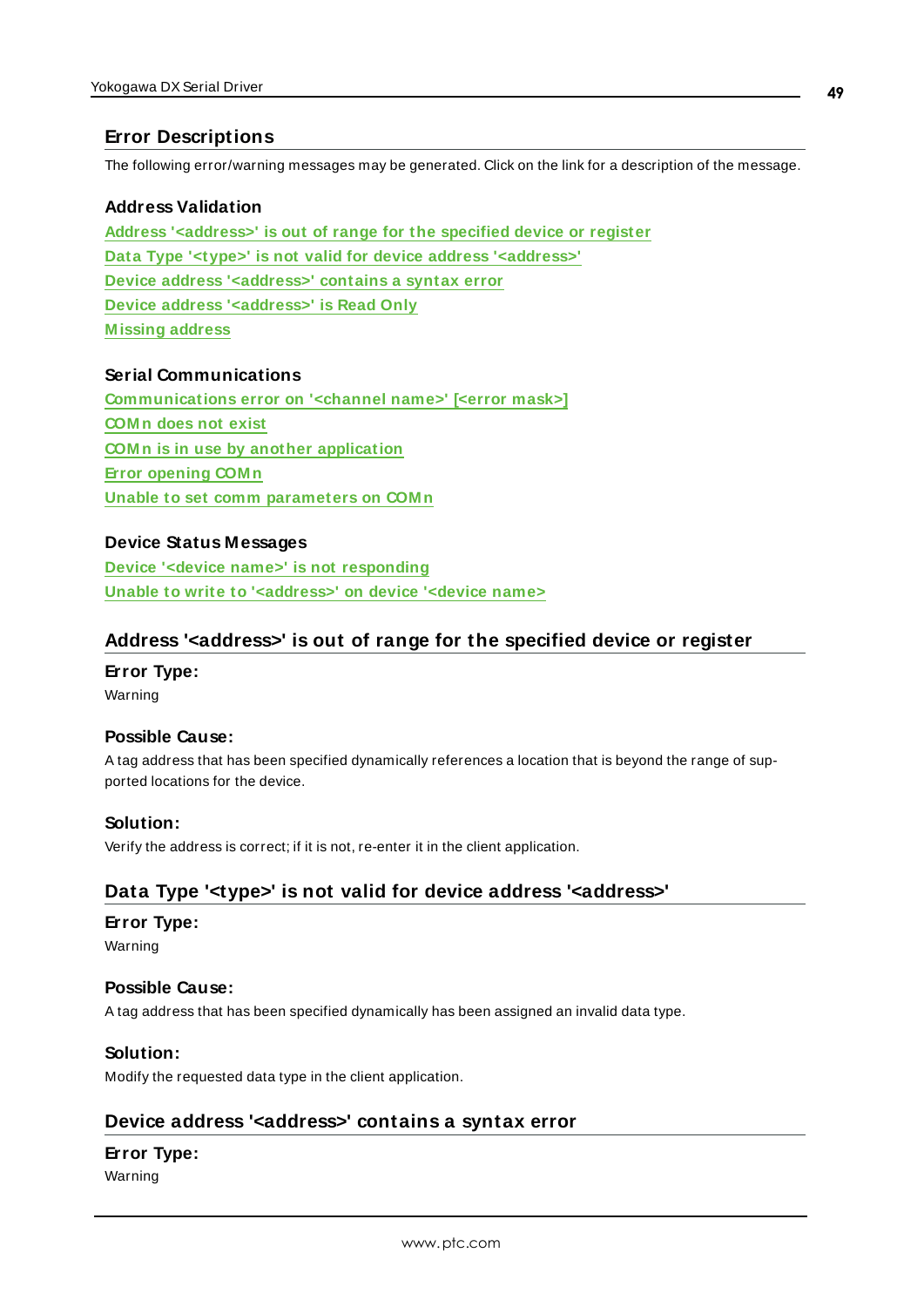# **Possible Cause:**

A tag address that has been specified dynamically contains one or more invalid characters.

### **Solution:**

<span id="page-49-0"></span>Re-enter the address in the client application.

# **Device address '<address>' is Read Only**

### **Error Type:**

Warning

### **Possible Cause:**

A tag address that has been specified dynamically has a requested access mode that is not compatible with what the device supports for that address.

### **Solution:**

<span id="page-49-1"></span>Change the access mode in the client application.

# **Missing address**

# **Error Type:**

Warning

### **Possible Cause:**

A tag address that has been specified dynamically has no length.

### **Solution:**

<span id="page-49-2"></span>Re-enter the address in the client application.

# **Communications error on '<channel name>' [<error mask>]**

# **Error Type:**

Serious

# **Error Mask Definitions:**

- **B** = Hardware break detected.
- **F** = Framing error.
- **E**= I/O error.
- **O** = Character buffer overrun.
- **R** = RXbuffer overrun.
- **P** = Received byte parity error.
- **T** = TXbuffer full.

### **Possible Cause:**

- 1. The serial connection between the device and the host PC is bad.
- 2. The communications parameters for the serial connection are incorrect.

### **Solution:**

**50**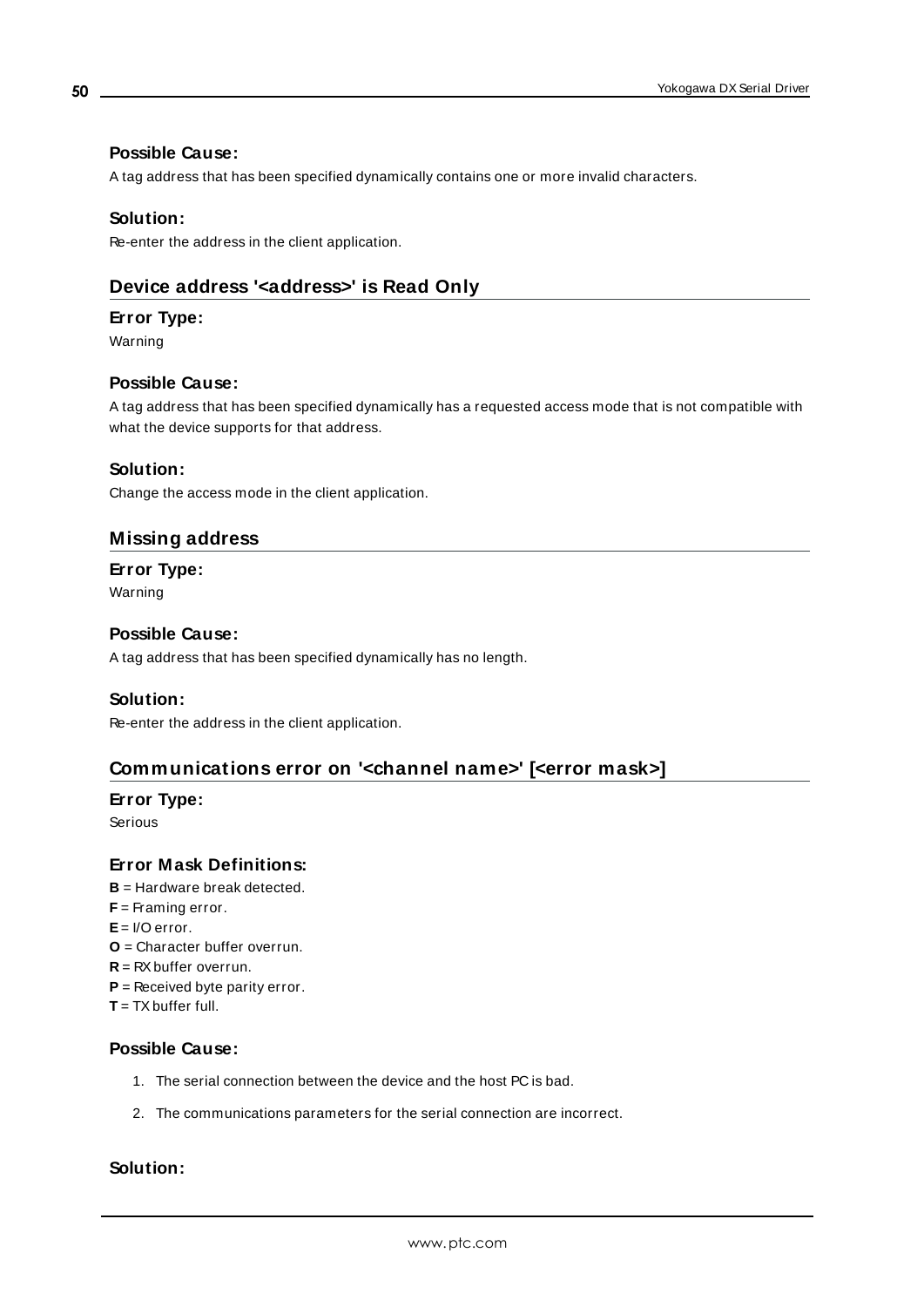- 1. Verify the cabling between the PC and the PLC device.
- 2. Verify that the specified communications parameters match those of the device.

# <span id="page-50-0"></span>**COMn does not exist**

#### **Error Type:**

Fatal

#### **Possible Cause:**

The specified COM port is not present on the target computer.

#### **Solution:**

<span id="page-50-1"></span>Verify that the proper COM port has been selected.

### **COMn is in use by another application**

#### **Error Type:**

Fatal

#### **Possible Cause:**

The serial port assigned to a device is being used by another application.

### **Solution:**

- 1. Verify that the correct port has been assigned to the channel.
- 2. Verify that only one copy of the current project is running.

# <span id="page-50-2"></span>**Error opening COMn**

#### **Error Type:**

Fatal

#### **Possible Cause:**

The specified COM port could not be opened due to an internal hardware or software problem on the target computer.

#### **Solution:**

<span id="page-50-3"></span>Verify that the COM port is functional and may be accessed by other Windows applications.

# **Unable to set comm parameters on COMn**

### **Error Type:**

Fatal

# **Possible Cause:**

The serial parameters for the specified COM port are not valid.

# **Solution:**

Verify the serial parameters and make any necessary changes.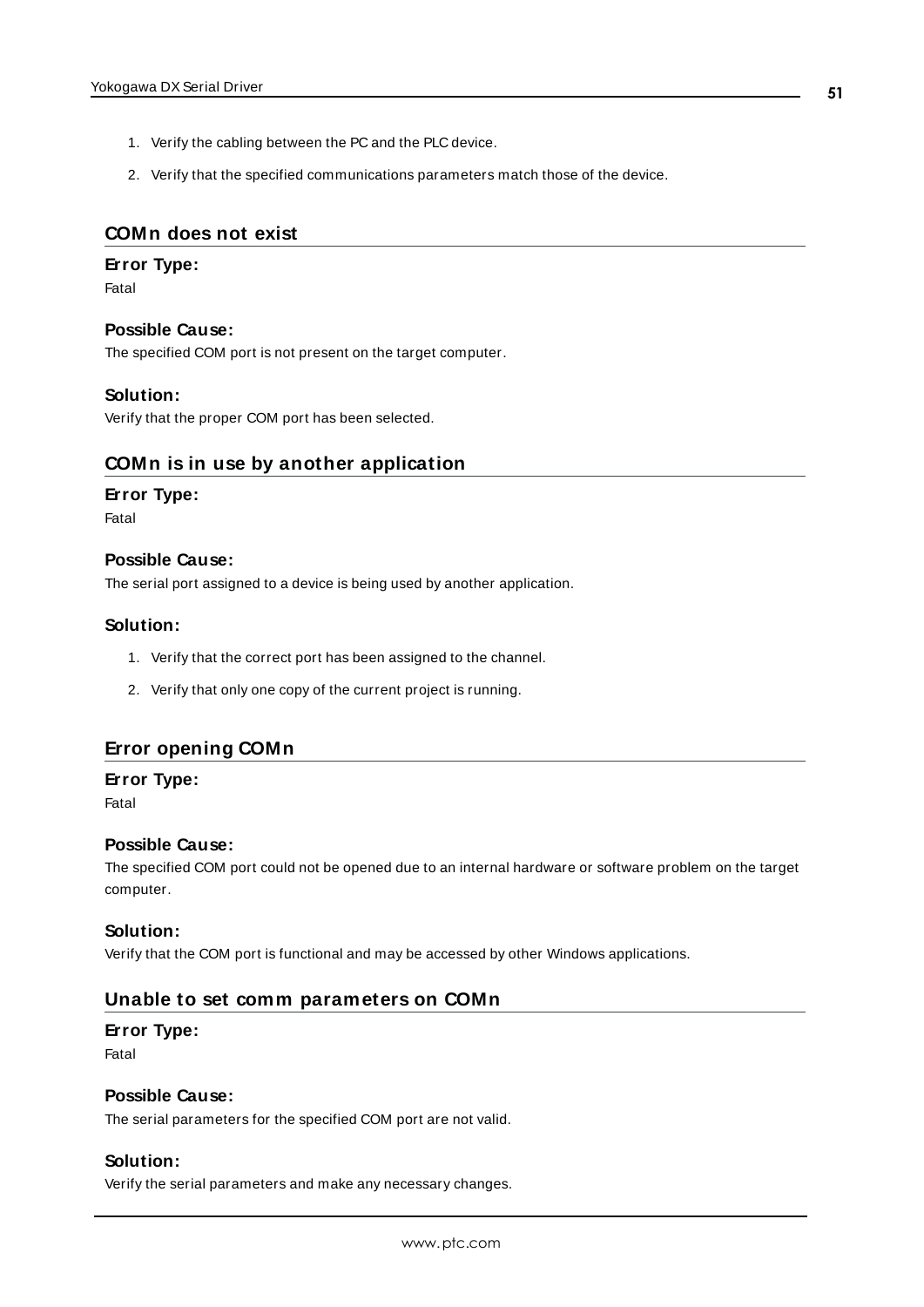# <span id="page-51-0"></span>**Device '<device name>' is not responding**

### **Error Type:**

Serious

#### **Possible Cause:**

- 1. The connection between the device and the host PC is broken.
- 2. The IPaddress assigned to the device is incorrect.
- 3. The connection cannot be established in the specified timeout period.
- 4. The response from the device took longer to receive than the amount of time specified in the "Request Timeout" device setting.

### **Solution:**

- 1. Verify the cabling between the PC and the PLC device.
- 2. Verify the IPaddress given to the named device matches that of the actual device.
- 3. Increase the Connect Timeout value in the Timeout page of Device Properties.
- 4. Increase the Request Timeout setting so that the entire response can be handled.

# <span id="page-51-1"></span>**Unable to write to '<address>' on device '<device name>'**

### **Error Type:**

Serious

### **Possible Cause:**

- 1. The connection between the device and the host PC is broken.
- 2. The named device may have been assigned an incorrect IPaddress.
- 3. The address specified may be Read Only or may not exist in the current device.

# **Solution:**

- 1. Verify the cabling between the PC and the PLC device.
- 2. Verify the IPaddress given to the named device matches that of the actual device.
- 3. Check address availability for the device.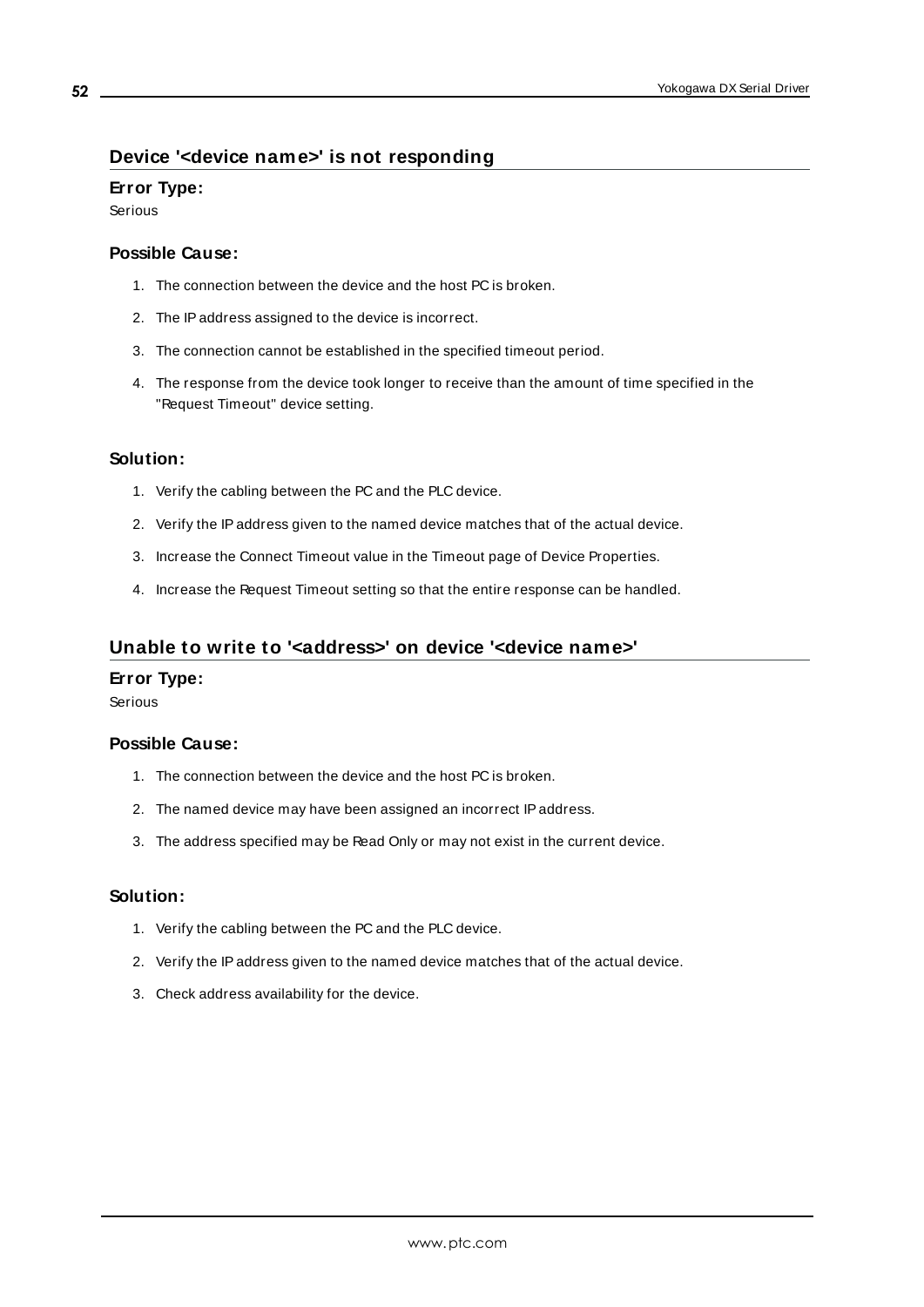# <span id="page-52-0"></span>Index

# **A**

Address '<address>' is out of range for the specified device or register [49](#page-48-1) Address Descriptions [20](#page-19-0) Allow Sub Groups [16](#page-15-0) Attempts Before Timeout [14](#page-13-1) Auto-Demotion [14](#page-13-0) Auto-Dial [8](#page-7-2)

# **B**

Baud Rate [7](#page-6-4) BCD [19](#page-18-0) Boolean [19](#page-18-1)

# **C**

Channel Assignment [11](#page-10-2) Channel Properties — Advanced [10](#page-9-0) Channel Properties — General [6](#page-5-0) Channel Properties — Serial Communications [7](#page-6-1) Channel Properties — Write Optimizations [9](#page-8-2) Close Idle Connection [8-9](#page-7-3) COM ID [7](#page-6-5) COM Port [7](#page-6-6) Communications error on '<channel name>' [<error mask>] [50](#page-49-2) Communications Timeouts [13-14](#page-12-1) COMn does not exist [51](#page-50-0) COMn is in use by another application [51](#page-50-1) Connect Timeout [8,](#page-7-4) [13](#page-12-2) Connection Type [7](#page-6-2) Create [16](#page-15-1)

# **D**

Data Bits [7](#page-6-7)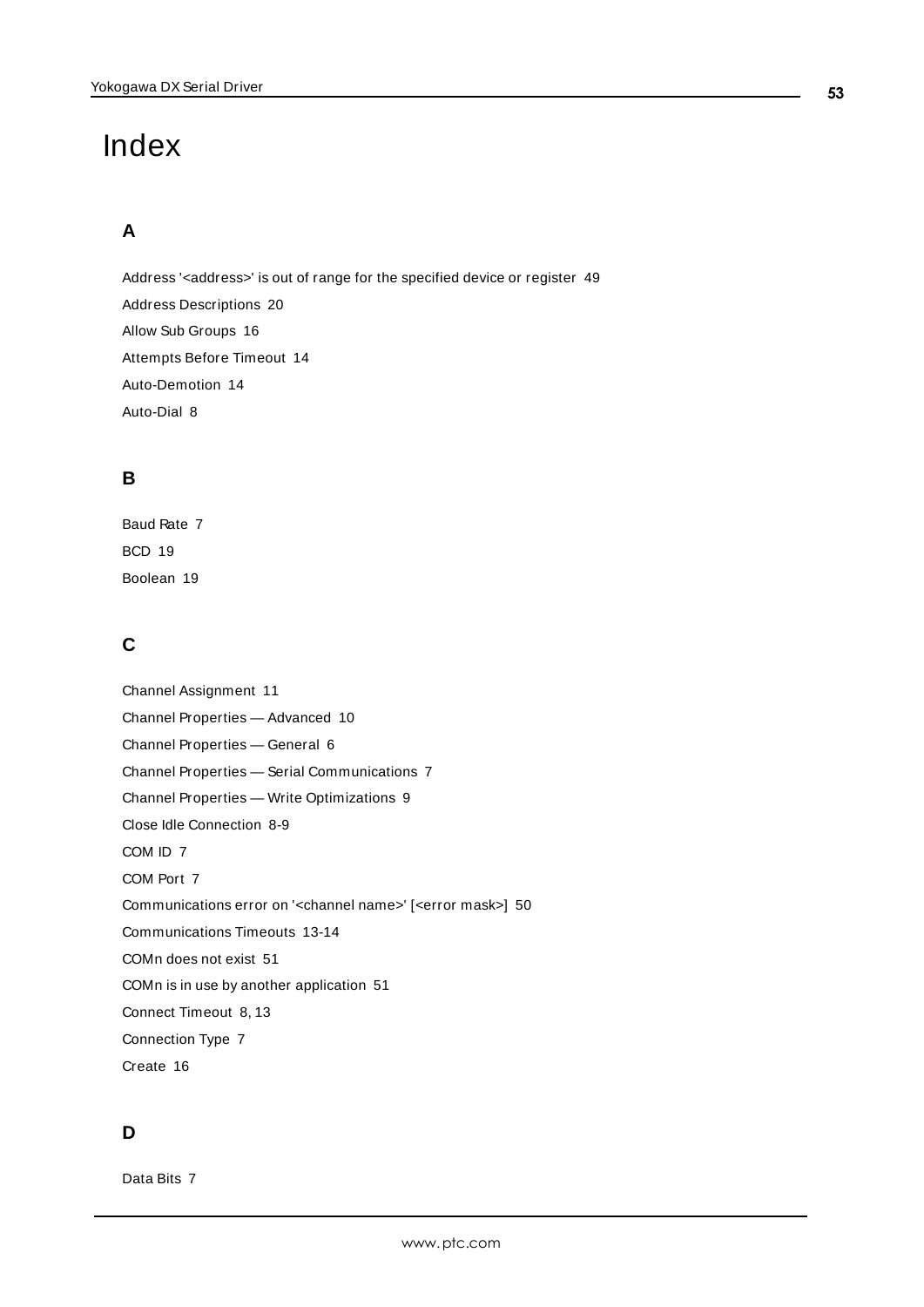Data Collection [12](#page-11-2)

Data Type '<type>' is not valid for device address '<address>' [49](#page-48-2)

Data Types Description [19](#page-18-0)

Delete [16](#page-15-2)

Demote on Failure [14](#page-13-2)

Demotion Period [14](#page-13-3)

Device '<device name>' is not responding [52](#page-51-0)

Device address '< address>' contains a syntax error [49](#page-48-3)

Device address '<address>' is Read Only [50](#page-49-0)

Device Configuration [17](#page-16-0)

Device ID [5](#page-4-1)

Device Properties — Auto-Demotion [14](#page-13-0)

Device Properties — General [11](#page-10-0)

Device Properties — Redundancy [18](#page-17-0)

Device Properties — Tag Generation [15](#page-14-0)

Device Properties — Timing [13](#page-12-0)

Diagnostics [6](#page-5-1)

Discard Requests when Demoted [15](#page-14-1)

Do Not Scan, Demand Poll Only [13](#page-12-3)

Driver [11](#page-10-3)

Drop [8](#page-7-5)

DTR [8](#page-7-6)

Duty Cycle [10](#page-9-1)

DWord [19](#page-18-0)

DX102 Addressing [20](#page-19-1)

DX104 Addressing [22](#page-21-0)

DX106 Addressing [25](#page-24-0)

DX112 Addressing [28](#page-27-0)

DX204 Addressing [30](#page-29-0)

DX208 Addressing [33](#page-32-0)

DX210 Addressing [35](#page-34-0) DX220 Addressing [38](#page-37-0)

DX230 Addressing [40](#page-39-0)

# **E**

Error Descriptions [49](#page-48-0) Error opening COMn [51](#page-50-2)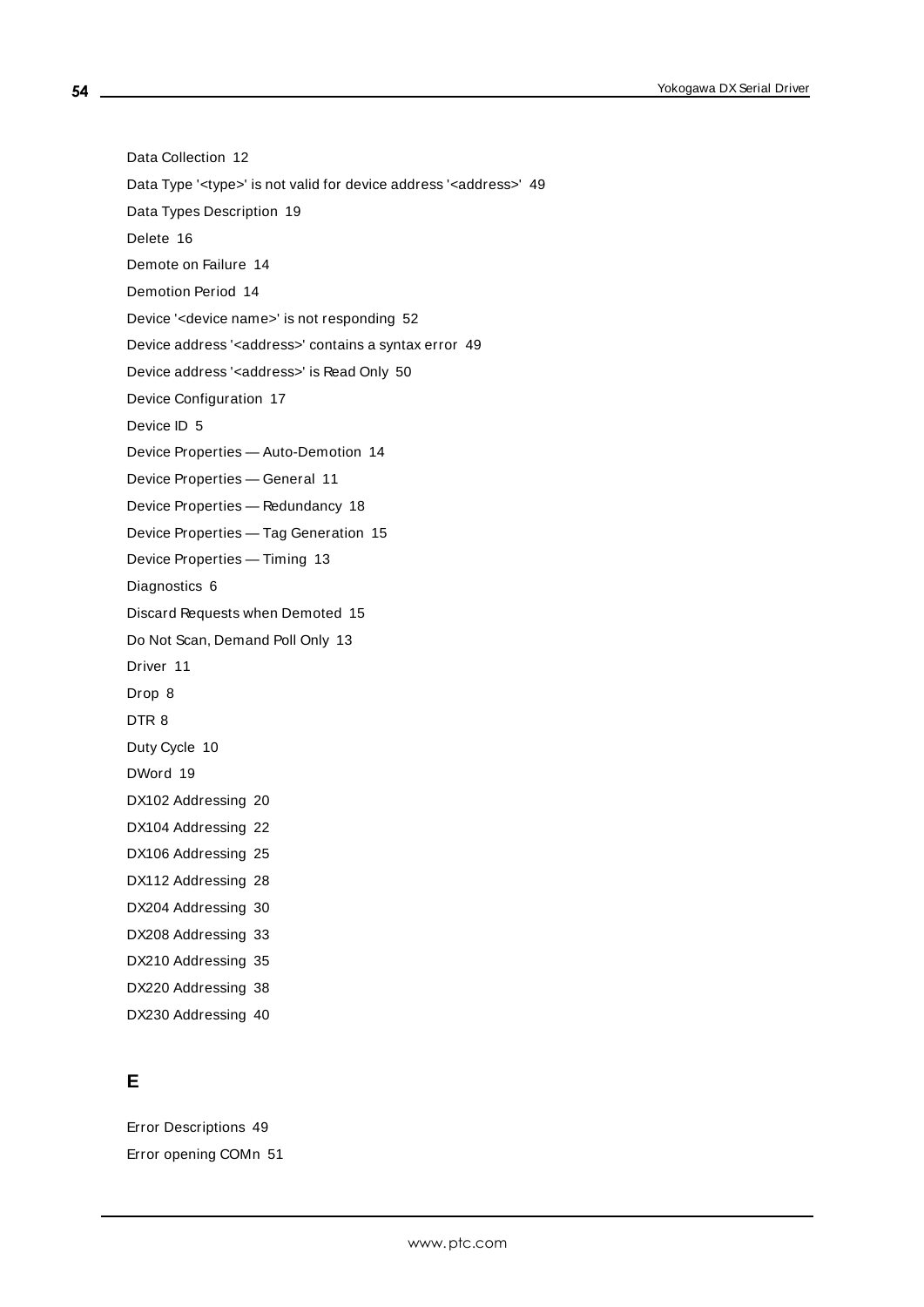# **F**

Float [19](#page-18-2) Flow Control [8](#page-7-7)

# **G**

General [11](#page-10-0) Generate [15](#page-14-2)

# **I**

ID [11](#page-10-4) Identification [6](#page-5-2), [11](#page-10-5) Idle Time to Close [8-9](#page-7-8) Initial Updates from Cache [13](#page-12-4) Inter-Device Delay [10](#page-9-2) Inter-Request Delay [14](#page-13-4)

# **L**

LBCD [19](#page-18-0) Long [19](#page-18-0)

# **M**

Missing address [50](#page-49-1) Model [11](#page-10-6) Modem [7-8](#page-6-8) Modem Settings [8](#page-7-1) MV100 Addressing [43](#page-42-0) MV200 Addressing [45](#page-44-0)

# **N**

Name [11](#page-10-7) Non-Normalized Float Handling [10](#page-9-3) None [7](#page-6-9)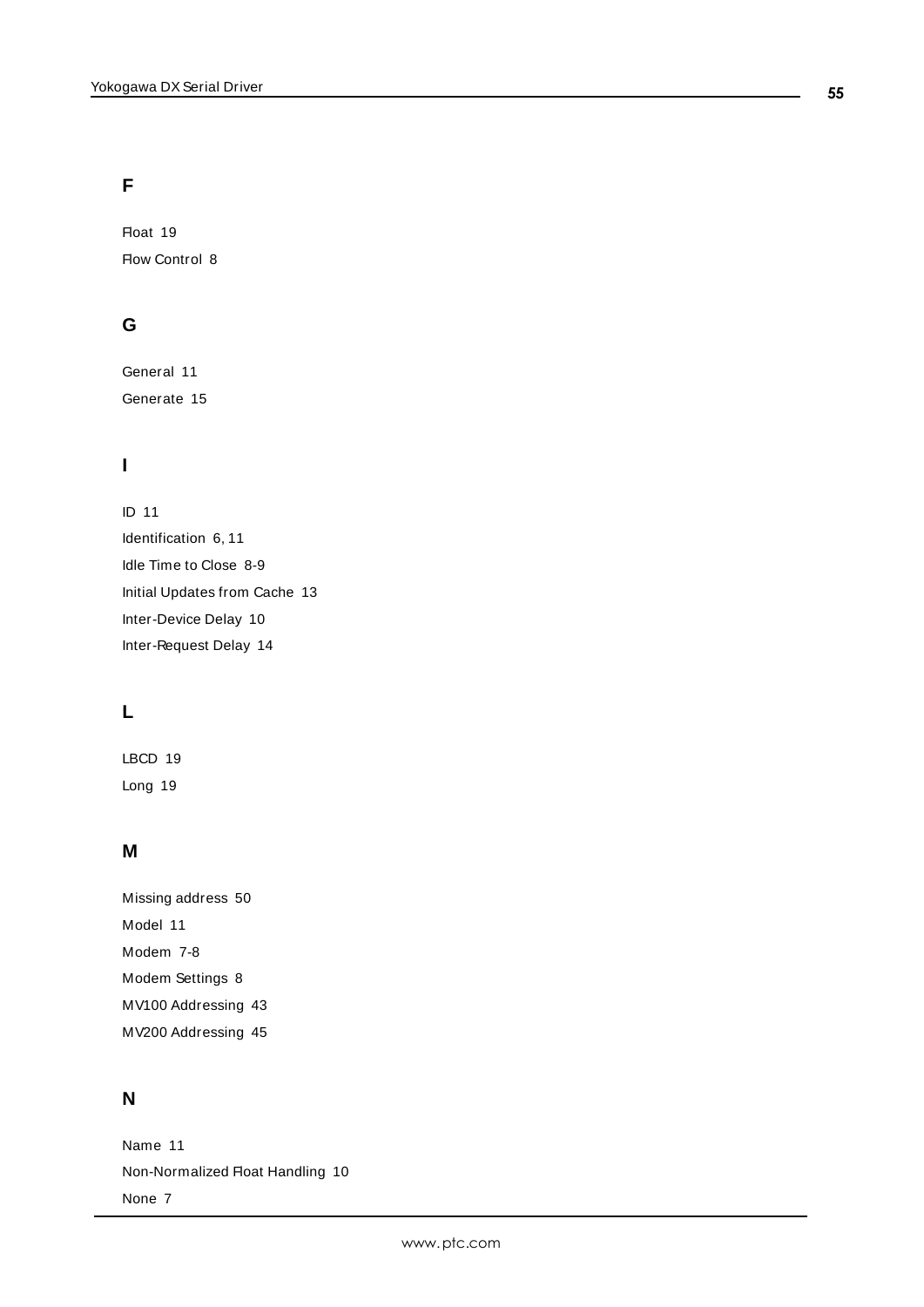# **O**

On Device Startup [15](#page-14-3) On Duplicate Tag [16](#page-15-3) On Property Change [15](#page-14-4) Operating Mode [11](#page-10-1) Operation with no Communications [9](#page-8-1) Operational Behavior [8](#page-7-0) Optimization Method [9](#page-8-3) Overview [4](#page-3-1) Overwrite [16](#page-15-4)

# **P**

Parent Group [16](#page-15-5) Parity [8](#page-7-9) Physical Medium [7](#page-6-10) Poll Delay [8](#page-7-10)

# **R**

Raise [8](#page-7-11) Read Processing [9](#page-8-4) Redundancy [18](#page-17-0) Replace with Zero [10](#page-9-4) Report Communication Errors [8-9](#page-7-12) Request Timeout [14](#page-13-5) Respect Tag-Specified Scan Rate [13](#page-12-5) RS-485 [8](#page-7-13) RTS [8](#page-7-14)

# **S**

Scan Mode [13](#page-12-6) Serial Communications [7](#page-6-1) Serial Port Settings [7](#page-6-3) Setup [5](#page-4-0) Shared [7](#page-6-11)